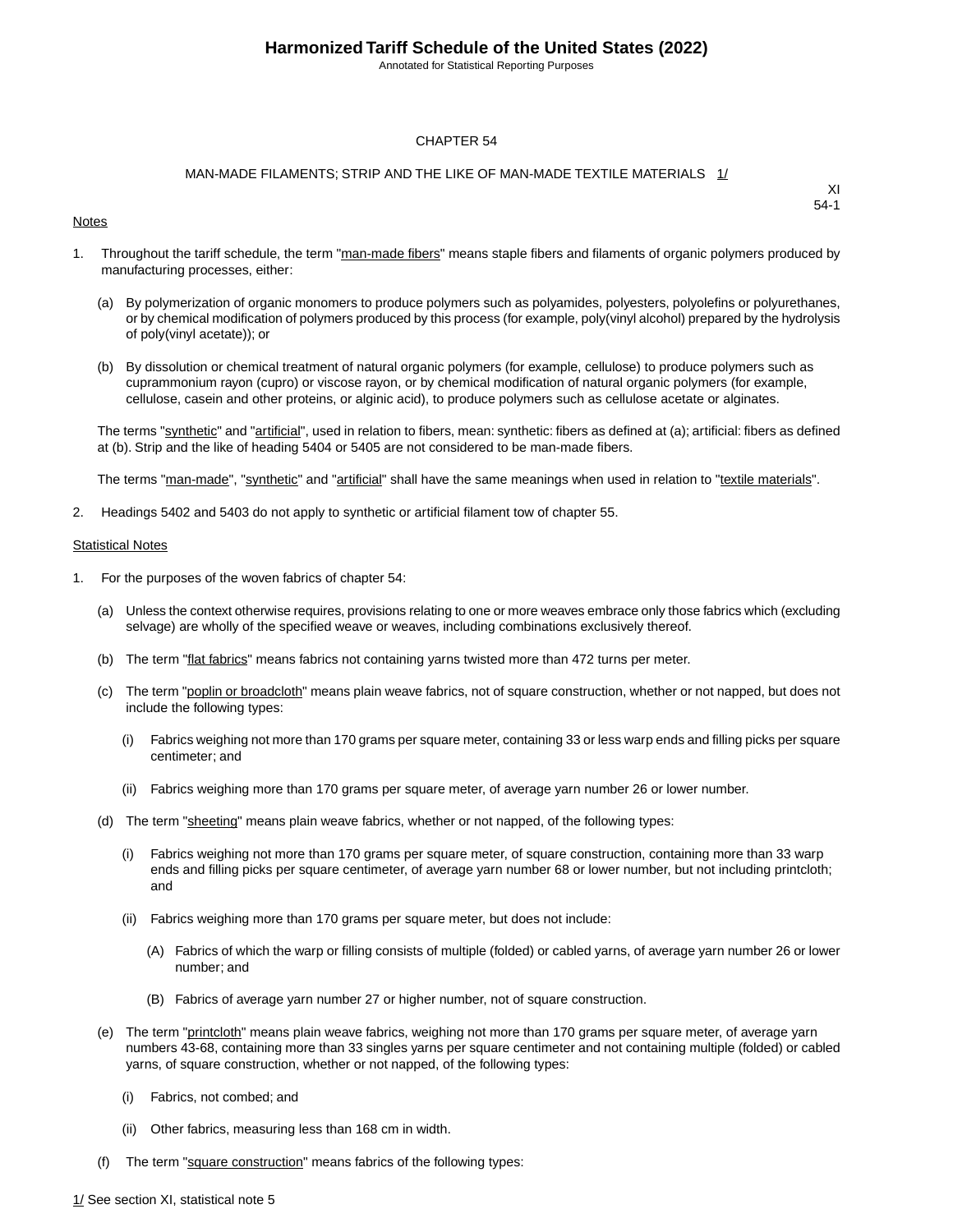Annotated for Statistical Reporting Purposes

Statistical Notes (con.) XI 54-2

- (i) Containing less than 79 warp ends and filling picks per square centimeter, of which the difference between the total count of warp ends per centimeter and the total count of filling picks per centimeter is less than 11; or
- (ii) Containing 79 or more warp ends and filling picks per square centimeter, of which the total count of warp ends per centimeter and the total count of filling picks per centimeter are each less than 57 percent of the total count per square centimeter of such warp ends and filling picks.
- (g) The term "napped" means fabrics with a fuzzy, fibrous surface produced by scratching or pricking the surface so that some of the fibers are raised from the body of the yarn. Napped fabrics are not to be confused with pile fabrics. Outing and canton flannel, moleskin, etc., are typical fabrics with a nap.
- (h) The term "not combed" means fabrics in part of uncombed cotton, other vegetable textile fibers or wool or fine animal hair.
- (ij) The term "combed" means fabrics containing cotton, other vegetable textile fibers or wool or fine animal hair, in which such fibers are combed.
- (k) The term " number," as applied to woven fabrics of man-made fibers, means the average yarn number of the yarns contained therein. In computing the average yarn number, the length of the yarn is considered to be equal to the distance covered by it in the fabric in the condition as imported, with all clipped yarn being measured as if continuous and with the count being taken of the total single yarns in the fabric including the single yarns in any multiple (folded) or cabled yarns. The weight shall be taken after any excessive sizing is removed by boiling or other suitable process. Any one of the following formulas can be used to determine the average yarn number--

N = BYT/1000, 100T/Z', BT/Z or ST/10

when:

N is the average yarn number,

B is the breadth (width) of the fabric in centimeters,

Y is the meters (linear) of the fabric per kilogram,

T is the total single yarns per square centimeter,

S is the square meters of fabric per kilogram,

- Z is the grams per linear meter of fabric, and
- Z' is the grams per square meter of fabric.

Fractions in the resulting "number" shall be disregarded.

- 2. The term "discharge printed" fabrics refers to fabrics which have been:
	- (a) Dyed, not tinted, a single uniform color other than white;
	- (b) Further processed using a method whereby chlorine or other color-destroying chemicals are applied to discrete portions of the dyed fabric to bleach out or discharge the dye and printed in those discrete portions thereby yielding a different colored pattern on the previously dyed ground; and
	- (c) Subjected to two or more of the following finishing operations: bleaching, shrinking, filling, napping, decating, permanent stiffening, weighting, permanent embossing or moireing.

#### Compiler's note

The provisions of subchapter II of chapter 99 (Miscellaneous Tariff Bills or MTBs), the provisions of the Generalized System of Preferences (GSP) found in General Note 4 and most product exclusions from the additional tariffs on products of China in subchapter III of chapter 99 expired on December 31, 2020. However, no endnotes or footnotes relating to these provisions have been deleted as of the issue date of this edition.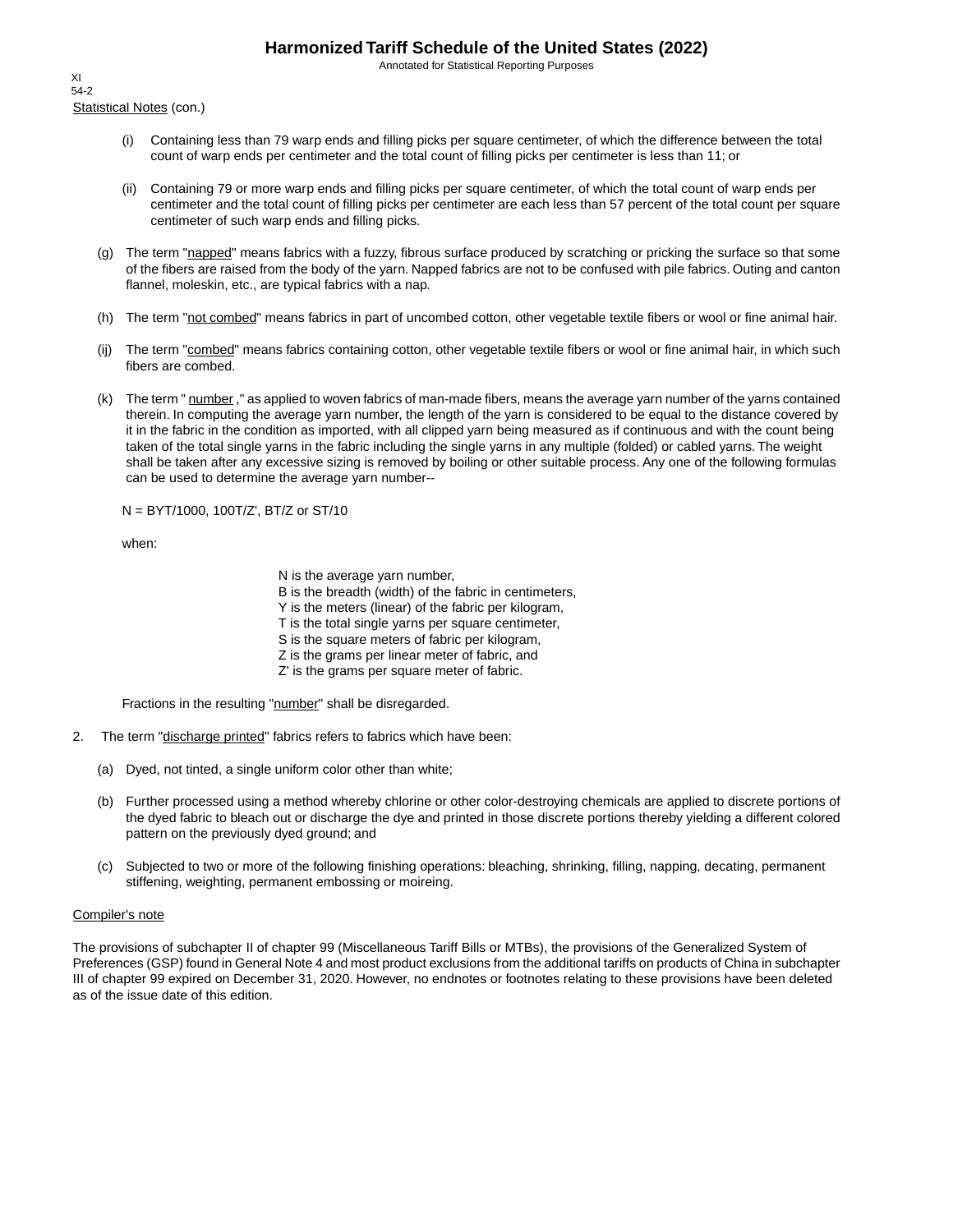Annotated for Statistical Reporting Purposes

| Heading/              | Stat.       |                                                                                                                                                                                                                                 | Unit           |         | Rates of Duty                                                        |     |
|-----------------------|-------------|---------------------------------------------------------------------------------------------------------------------------------------------------------------------------------------------------------------------------------|----------------|---------|----------------------------------------------------------------------|-----|
| Subheading            | Suf-<br>fix | <b>Article Description</b>                                                                                                                                                                                                      | of<br>Quantity | General | Special                                                              | 2   |
| 5401                  |             | Sewing thread of man-made filaments, whether or not put up                                                                                                                                                                      |                |         |                                                                      |     |
| 5401.10.00 00         |             | for retail sale:                                                                                                                                                                                                                |                |         | Free (AU, BH, CL,<br>CO, IL, JO, KR,<br>MA, OM, P, PA,<br>PE, S, SG) | 55% |
| 5401.20.00 00         |             |                                                                                                                                                                                                                                 |                |         | Free (AU, BH, CL,<br>CO, IL, JO, KR,<br>MA, OM, P, PA,<br>PE, S, SG) | 55% |
| 5402                  |             | Synthetic filament yarn (other than sewing thread), not put up<br>for retail sale, including synthetic monofilament of less than<br>67 decitex:<br>High tenacity yarn of nylon or other polyamides, whether<br>or not textured: |                |         |                                                                      |     |
| 5402.11               |             | Of aramids:                                                                                                                                                                                                                     |                |         |                                                                      |     |
| 5402.11.30            |             |                                                                                                                                                                                                                                 |                |         | Free (AU, BH, CL,<br>CO, IL, JO, KR,<br>MA, OM, P, PA,<br>PE, S, SG) | 50% |
|                       | 10          | Not more than 920 decitex:<br>Monofilament; multifilament, untwisted or<br>with twist of less than 5 turns per meter kg                                                                                                         |                |         |                                                                      |     |
|                       | 30          | Multifilament, with twist of 5 turns or more<br>More than 920 decitex:                                                                                                                                                          |                |         |                                                                      |     |
|                       | 50          | Monofilament; multifilament, untwisted or<br>with twist of less than 5 turns per meter kg                                                                                                                                       |                |         |                                                                      |     |
| 5402.11.60            | 70<br>00    | Multifilament, with twist of 5 turns or more                                                                                                                                                                                    |                |         | Free (AU, BH, CL,                                                    | 55% |
|                       |             |                                                                                                                                                                                                                                 |                |         | CO, IL, JO, KR,<br>MA, OM, P, PA,<br>PE, S, SG)                      |     |
| 5402.19<br>5402.19.30 |             | Other:                                                                                                                                                                                                                          |                |         | Free (AU, BH, CL,<br>CO, IL, JO, KR,<br>MA, OM, P, PA,<br>PE, S, SG) | 50% |
|                       | 10          | Not more than 920 decitex:<br>Monofilament; multifilament, untwisted or<br>with twist of less than 5 turns per meter kg                                                                                                         |                |         |                                                                      |     |
|                       | 30          | Multifilament, with twist of 5 turns or more<br>More than 920 decitex:                                                                                                                                                          |                |         |                                                                      |     |
|                       | 50          | Monofilament; multifilament, untwisted or<br>with twist of less than 5 turns per meter kg                                                                                                                                       |                |         |                                                                      |     |
|                       | 70          | Multifilament, with twist of 5 turns or more                                                                                                                                                                                    |                |         |                                                                      |     |
| 5402.19.60            | 00          |                                                                                                                                                                                                                                 |                |         | Free (AU, BH, CL,                                                    | 55% |
|                       |             |                                                                                                                                                                                                                                 |                |         | CO, IL, JO, KR,<br>MA, OM, P, PA,<br>PE, S, SG)                      |     |
|                       |             |                                                                                                                                                                                                                                 |                |         |                                                                      |     |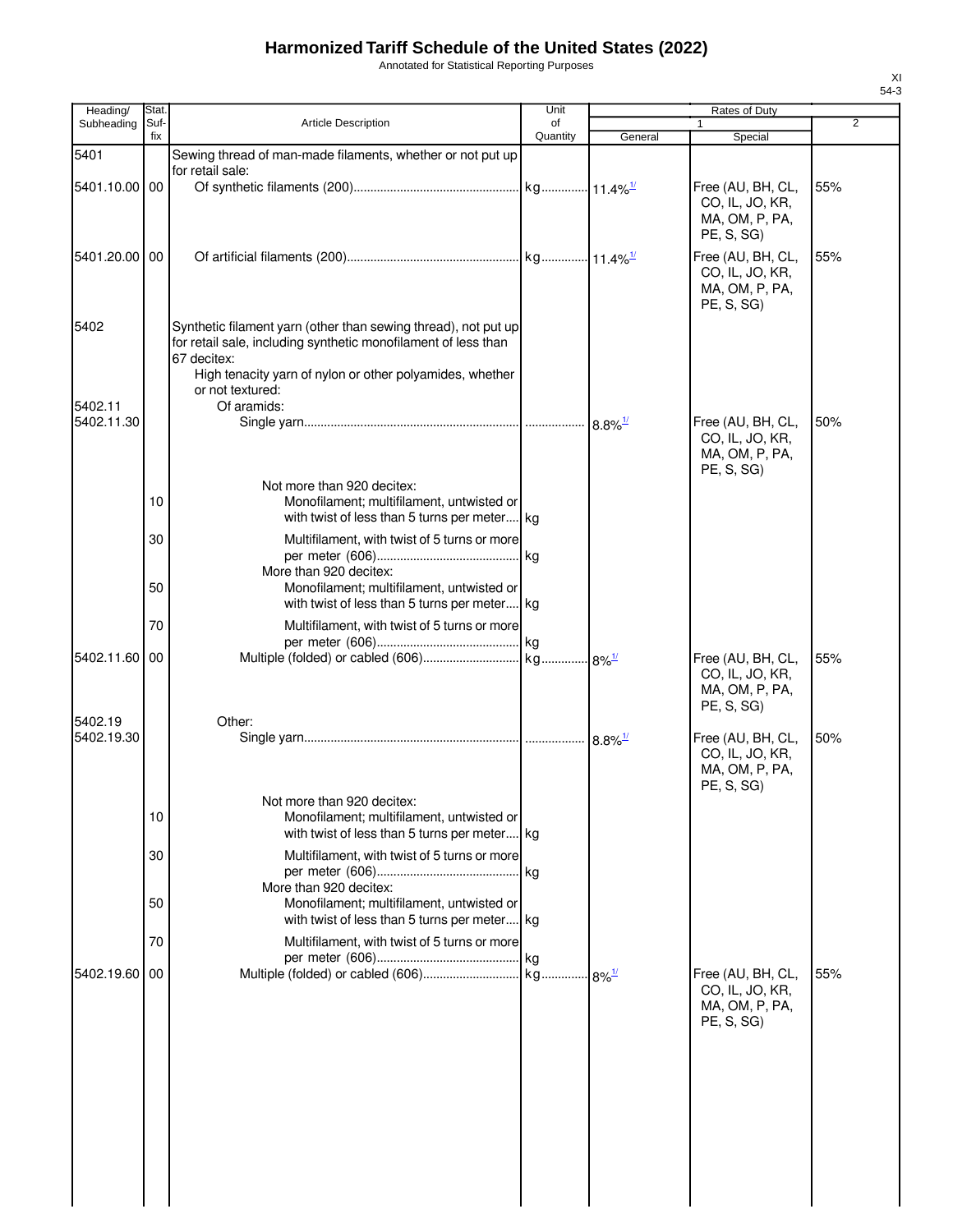Annotated for Statistical Reporting Purposes

| Heading/              | Stat.      |                                                                                                                                  | Unit     | Rates of Duty |                                                                      |                |
|-----------------------|------------|----------------------------------------------------------------------------------------------------------------------------------|----------|---------------|----------------------------------------------------------------------|----------------|
| Subheading            | Suf-       | Article Description                                                                                                              | of       |               |                                                                      | $\overline{2}$ |
| 5402 (con.)           | fix        | Synthetic filament yarn (other than sewing thread), not put up<br>for retail sale, including synthetic monofilament of less than | Quantity | General       | Special                                                              |                |
| 5402.20<br>5402.20.30 |            | 67 decitex: (con.)<br>High tenacity yarn of polyesters, whether or not textured:                                                 |          |               | Free (AU, BH, CL,<br>CO, IL, JO, KR,<br>MA, OM, P, PA,               | 50%            |
|                       | $10$<br>30 | Not more than 920 decitex:<br>Monofilament; multifilament, untwisted or with<br>Multifilament, with twist of 5 turns or more per |          |               | PE, S, SG)                                                           |                |
|                       | 50         | More than 920 decitex:<br>Monofilament; multifilament, untwisted or with                                                         |          |               |                                                                      |                |
|                       | 70         | Multifilament, with twist of 5 turns or more per                                                                                 |          |               |                                                                      |                |
| 5402.20.60            | 00         |                                                                                                                                  |          |               | Free (AU, BH, CL,<br>CO, IL, JO, KR,<br>MA, OM, P, PA,<br>PE, S, SG) | 55%            |
|                       |            |                                                                                                                                  |          |               |                                                                      |                |
|                       |            |                                                                                                                                  |          |               |                                                                      |                |
|                       |            |                                                                                                                                  |          |               |                                                                      |                |
|                       |            |                                                                                                                                  |          |               |                                                                      |                |
|                       |            |                                                                                                                                  |          |               |                                                                      |                |
|                       |            |                                                                                                                                  |          |               |                                                                      |                |
|                       |            |                                                                                                                                  |          |               |                                                                      |                |
|                       |            |                                                                                                                                  |          |               |                                                                      |                |
|                       |            |                                                                                                                                  |          |               |                                                                      |                |
|                       |            |                                                                                                                                  |          |               |                                                                      |                |
|                       |            |                                                                                                                                  |          |               |                                                                      |                |
|                       |            |                                                                                                                                  |          |               |                                                                      |                |
|                       |            |                                                                                                                                  |          |               |                                                                      |                |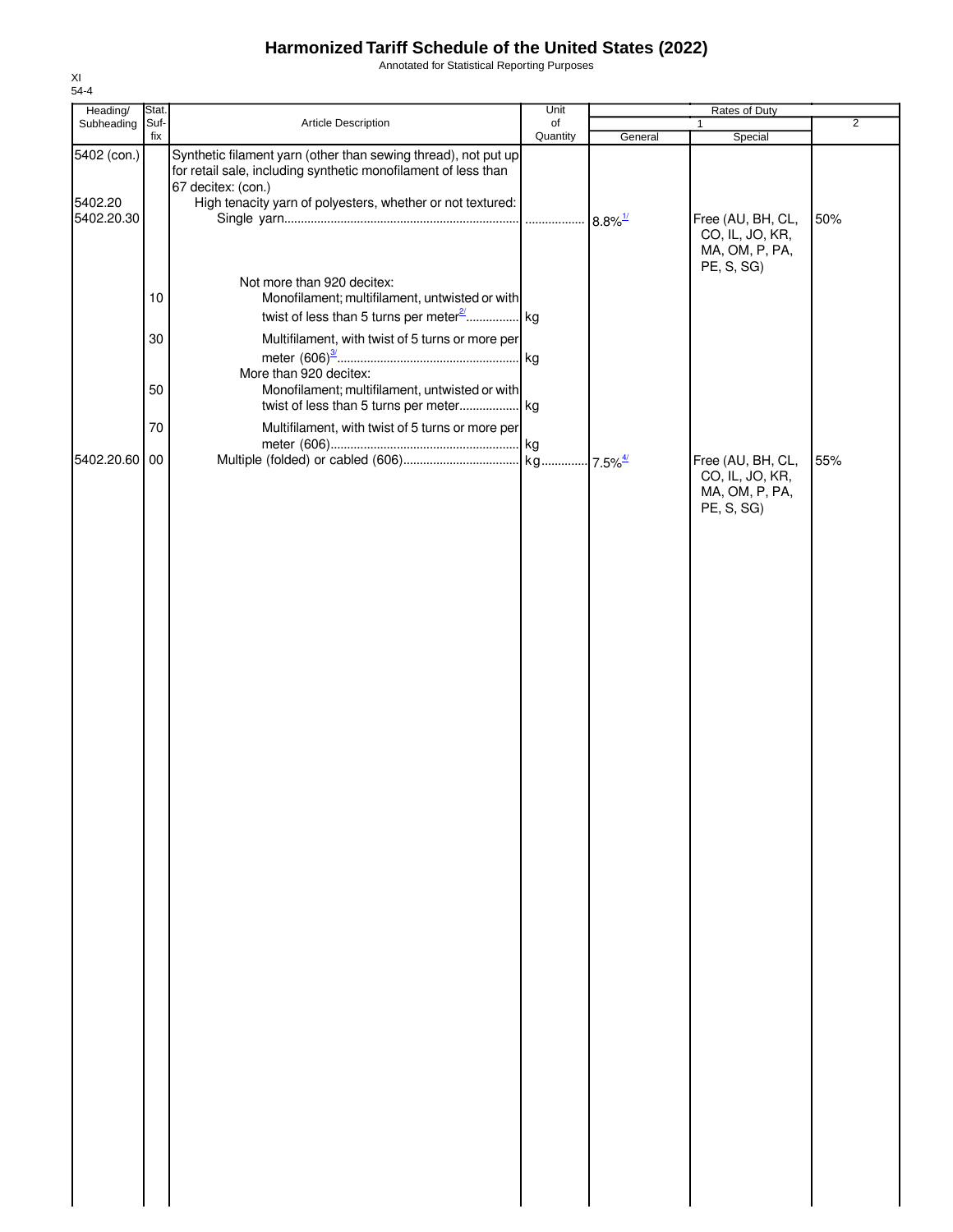Annotated for Statistical Reporting Purposes

| Heading/                 | Stat        |                                                                                                                                                                                                                                | Unit           |                       | Rates of Duty                                                                      |                |
|--------------------------|-------------|--------------------------------------------------------------------------------------------------------------------------------------------------------------------------------------------------------------------------------|----------------|-----------------------|------------------------------------------------------------------------------------|----------------|
| Subheading               | Suf-<br>fix | <b>Article Description</b>                                                                                                                                                                                                     | οf<br>Quantity | General               | 1<br>Special                                                                       | $\overline{2}$ |
| 5402 (con.)<br>5402.31   |             | Synthetic filament yarn (other than sewing thread), not put up<br>for retail sale, including synthetic monofilament of less than<br>67 decitex: (con.)<br>Textured yarn:<br>Of nylon or other polyamides, measuring per single |                |                       |                                                                                    |                |
| 5402.31.30               | 00          | yarn not more than 500 decitex:                                                                                                                                                                                                |                |                       | Free (AU, BH, CL,<br>CO, IL, JO, KR,<br>MA, OM, P, PA,                             | 50%            |
| 5402.31.60 00            |             |                                                                                                                                                                                                                                |                |                       | PE, S, SG)<br>Free (AU, BH, CL,<br>CO, IL, JO, KR,<br>MA, OM, P, PA,<br>PE, S, SG) | 55%            |
| 5402.32                  |             | Of nylon or other polyamides, measuring per single<br>yarn more than 500 decitex:                                                                                                                                              |                |                       |                                                                                    |                |
| 5402.32.30 00            |             |                                                                                                                                                                                                                                |                |                       | Free (AU, BH, CL,<br>CO, IL, JO, KR,<br>MA, OM, P, PA,<br>PE, S, SG)               | 50%            |
| 5402.32.60 00            |             |                                                                                                                                                                                                                                |                |                       | Free (AU, BH, CL,<br>CO, IL, JO, KR,<br>MA, OM, P, PA,<br>PE, S, SG)               | 55%            |
| 5402.33<br>5402.33.30 00 |             | Of polyesters:                                                                                                                                                                                                                 |                |                       | Free (AU, BH, CL,<br>CO, IL, JO, KR,<br>MA, OM, P, PA,<br>PE, S, SG)               | 50%            |
| 5402.33.60 00            |             |                                                                                                                                                                                                                                |                |                       | Free (AU, BH, CL,<br>CO, IL, JO, KR,<br>MA, OM, P, PA,<br>PE, S, SG)               | 55%            |
| 5402.34<br>5402.34.30 00 |             | Of polypropylene:                                                                                                                                                                                                              |                |                       | Free (AU, BH, CL,<br>CO, IL, JO, KR,<br>MA, OM, P, PA,<br>PE, S, SG)               | 50%            |
| 5402.34.60 00            |             |                                                                                                                                                                                                                                |                |                       | Free (AU, BH, CL,<br>CO, IL, JO, KR,<br>MA, OM, P, PA,<br>PE, S, SG)               | 55%            |
| 5402.39<br>5402.39.31    |             | Other:                                                                                                                                                                                                                         |                | $8.8\%$ <sup>1/</sup> | Free (AU, BH, CL,<br>CO, IL, JO, KR,<br>MA, OM, P, PA,<br>PE, S, SG)               | 50%            |
|                          | 10          |                                                                                                                                                                                                                                |                |                       |                                                                                    |                |
| 5402.39.61               | 90          |                                                                                                                                                                                                                                |                | $8\%$ <sup>1/</sup>   | Free (AU, BH, CL,<br>CO, IL, JO, KR,<br>MA, OM, P, PA,<br>PE, S, SG)               | 55%            |
|                          | 10<br>90    |                                                                                                                                                                                                                                |                |                       |                                                                                    |                |
|                          |             |                                                                                                                                                                                                                                |                |                       |                                                                                    |                |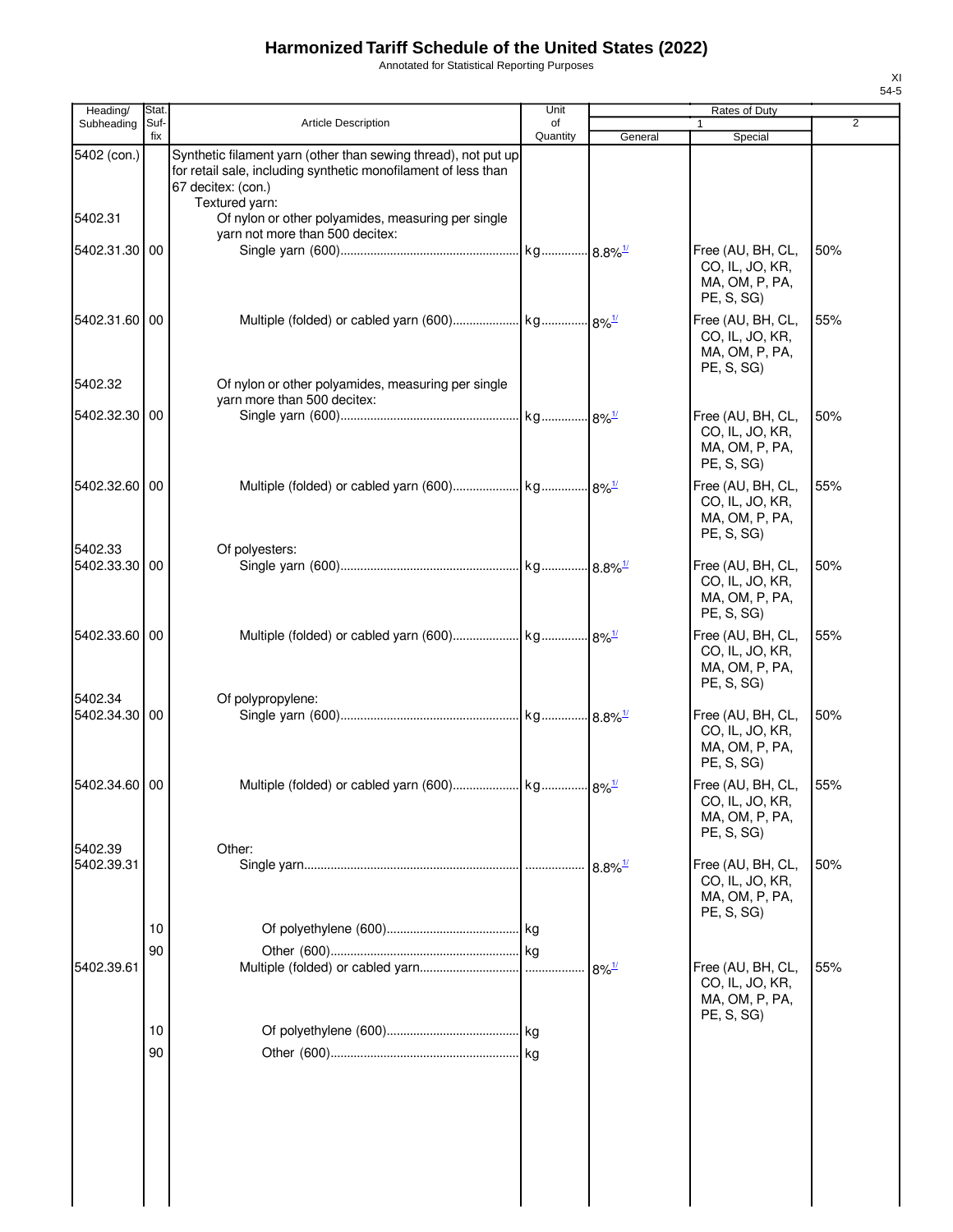Annotated for Statistical Reporting Purposes

| Heading/                 | Stat.       |                                                                                                                                                                                                                                                        | Unit     | Rates of Duty       |                                                                      |     |
|--------------------------|-------------|--------------------------------------------------------------------------------------------------------------------------------------------------------------------------------------------------------------------------------------------------------|----------|---------------------|----------------------------------------------------------------------|-----|
| Subheading               | Suf-<br>fix | <b>Article Description</b>                                                                                                                                                                                                                             | of       |                     | 1                                                                    | 2   |
| 5402 (con.)              |             | Synthetic filament yarn (other than sewing thread), not put up<br>for retail sale, including synthetic monofilament of less than<br>67 decitex: (con.)<br>Other yarn, single, untwisted or with a twist not exceeding                                  | Quantity | General             | Special                                                              |     |
| 5402.44.00               |             | 50 turns/m:                                                                                                                                                                                                                                            |          | $8\%$ <sup>1/</sup> | Free (AU, BH, CL,<br>CO, IL, JO, KR,                                 | 50% |
|                          | 05          | Monofilament; multifilament, untwisted or with twist                                                                                                                                                                                                   |          |                     | MA, OM, P, PA,<br>PE, S, SG                                          |     |
|                          | 40          |                                                                                                                                                                                                                                                        |          |                     |                                                                      |     |
| 5402.45<br>5402.45.10 00 |             | Other, of nylon or other polyamides:<br>Colored multifilament, untwisted or with a twist of<br>less than 5 turns per meter, measuring not less<br>than 22 decitex per filament, certified by the<br>importer to be used in the manufacture of wigs for |          |                     |                                                                      |     |
|                          |             |                                                                                                                                                                                                                                                        |          |                     |                                                                      | 50% |
| 5402.45.90               |             |                                                                                                                                                                                                                                                        |          |                     | Free (AU, BH, CL,<br>CO, IL, JO, KR,<br>MA, OM, P, PA,<br>PE, S, SG) | 50% |
|                          | 10          | Monofilament; multifilament, untwisted or with<br>twist of less than 5 turns per meter:<br>Multifilament, partially oriented kg                                                                                                                        |          |                     |                                                                      |     |
|                          | 30          |                                                                                                                                                                                                                                                        |          |                     |                                                                      |     |
|                          | 40          | Multifilament, with twist of 5 turns or more per                                                                                                                                                                                                       |          |                     |                                                                      |     |
| 5402.46.00 00            |             |                                                                                                                                                                                                                                                        |          |                     | Free (AU, BH, CL,<br>CO, IL, JO, KR,<br>MA, OM, P, PA,<br>PE, S, SG  | 50% |
| 5402.47<br>5402.47.10    |             | Other, of polyesters:<br>Wholly of polyester, measuring not less than<br>75 decitex but not more than 80 decitex, and                                                                                                                                  |          |                     |                                                                      |     |
|                          |             |                                                                                                                                                                                                                                                        |          |                     | Free (AU, BH, CL,<br>CO, IL, JO, KR,<br>MA, OM, P, PA,<br>PE, S, SG) | 50% |
|                          | 20          | Untwisted or with twist of less than 5 turns per                                                                                                                                                                                                       | .lkg     |                     |                                                                      |     |
| 5402.47.90               | 40          | With twist of 5 turns or more per meter                                                                                                                                                                                                                |          | $8\%$ <sup>1/</sup> | Free (AU, BH, CL,                                                    | 50% |
|                          |             |                                                                                                                                                                                                                                                        |          |                     | CO, IL, JO, KR,<br>MA, OM, P, PA,<br>PE, S, SG                       |     |
|                          | 20          | Monofilament; multifilament, untwisted or with                                                                                                                                                                                                         |          |                     |                                                                      |     |
|                          | 40          | Multifilament, with twist of 5 turns or more per                                                                                                                                                                                                       |          |                     |                                                                      |     |
|                          |             |                                                                                                                                                                                                                                                        |          |                     |                                                                      |     |
|                          |             |                                                                                                                                                                                                                                                        |          |                     |                                                                      |     |
|                          |             |                                                                                                                                                                                                                                                        |          |                     |                                                                      |     |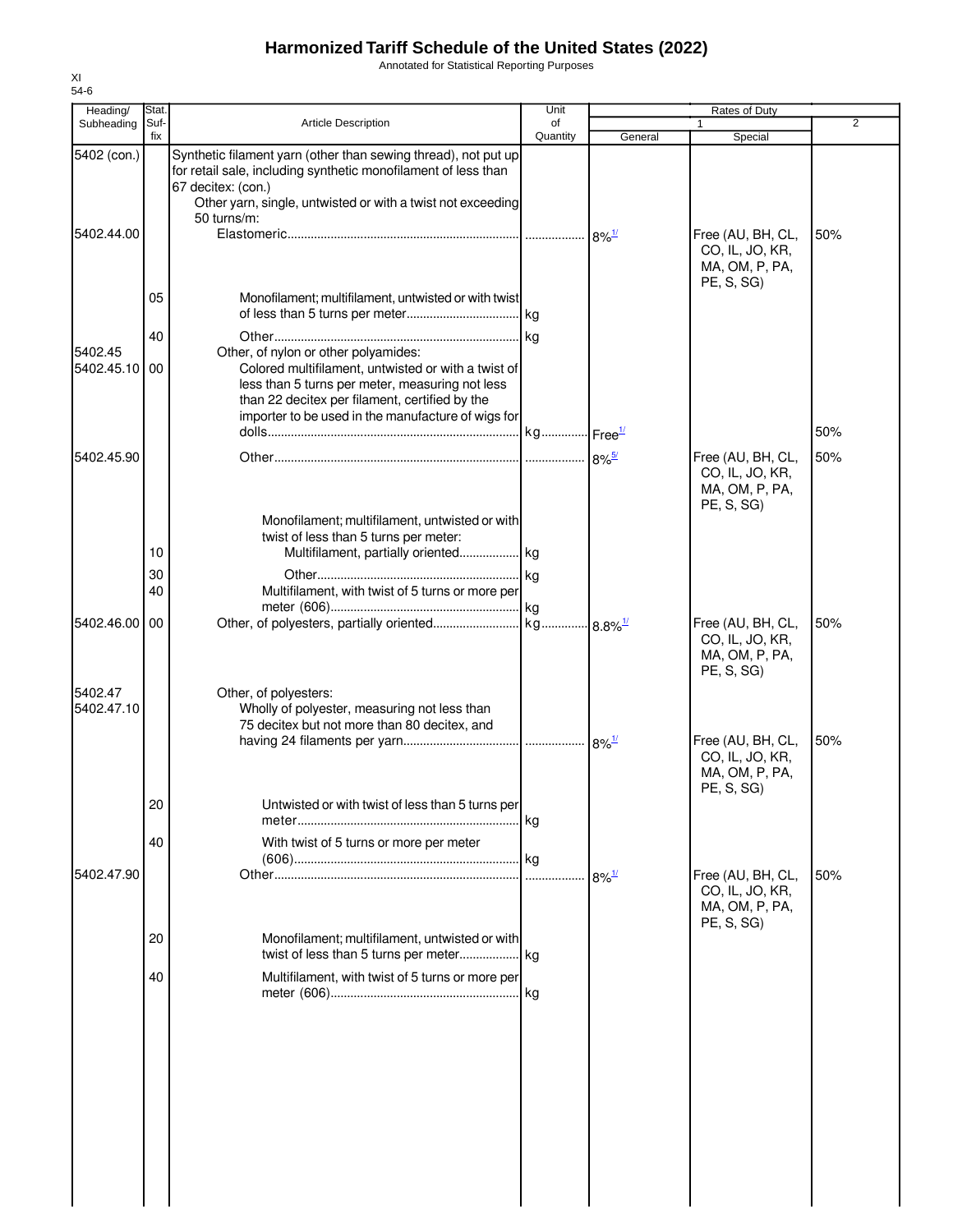Annotated for Statistical Reporting Purposes

| Heading/                 | <b>Stat</b> |                                                                                                                                                                                                                                             | Unit           |                       | Rates of Duty                                                        |                |
|--------------------------|-------------|---------------------------------------------------------------------------------------------------------------------------------------------------------------------------------------------------------------------------------------------|----------------|-----------------------|----------------------------------------------------------------------|----------------|
| Subheading               | Suf-<br>fix | <b>Article Description</b>                                                                                                                                                                                                                  | of<br>Quantity | General               | 1<br>Special                                                         | $\overline{2}$ |
| 5402 (con.)              |             | Synthetic filament yarn (other than sewing thread), not put up<br>for retail sale, including synthetic monofilament of less than<br>67 decitex: (con.)<br>Other yarn, single, untwisted or with a twist not exceeding<br>50 turns/m: (con.) |                |                       |                                                                      |                |
| 5402.48.00               |             |                                                                                                                                                                                                                                             |                |                       | Free (AU, BH, CL,<br>CO, IL, JO, KR,<br>MA, OM, P, PA,<br>PE, S, SG) | 50%            |
|                          | 10          | Monofilament; multifilament, untwisted or with twist                                                                                                                                                                                        |                |                       |                                                                      |                |
|                          | 70          |                                                                                                                                                                                                                                             |                |                       |                                                                      |                |
| 5402.49<br>5402.49.11    | 00          | Other:<br>Colored multifilament, of modacrylic, untwisted or<br>with a twist of less than 5 turns per meter,<br>measuring not less than 22 decitex per filament,<br>certified by the importer to be used in the                             |                |                       |                                                                      | 50%            |
|                          |             |                                                                                                                                                                                                                                             |                |                       |                                                                      |                |
| 5402.49.91               |             |                                                                                                                                                                                                                                             |                |                       | Free (AU, BH, CL,<br>CO, IL, JO, KR,<br>MA, OM, P, PA,<br>PE, S, SG) | 50%            |
|                          | 15          | Monofilament; multifilament, untwisted or with<br>twist of less than 5 turns per meter:                                                                                                                                                     |                |                       |                                                                      |                |
|                          | 40          |                                                                                                                                                                                                                                             |                |                       |                                                                      |                |
|                          |             | Multifilament, with twist of 5 turns or more per<br>meter:                                                                                                                                                                                  |                |                       |                                                                      |                |
|                          | 75          |                                                                                                                                                                                                                                             |                |                       |                                                                      |                |
|                          | 80          | Other yarn, single, with a twist exceeding 50 turns/m:                                                                                                                                                                                      |                |                       |                                                                      |                |
| 5402.51.00               | 00          |                                                                                                                                                                                                                                             |                |                       | Free (AU, BH, CL,<br>CO, IL, JO, KR,<br>MA, OM, P, PA,<br>PE, S, SG) | 50%            |
| 5402.52<br>5402.52.10 00 |             | Of polyesters:<br>Wholly of polyester, measuring not less than<br>75 decitex but not more than 80 decitex, and<br>having 24 filaments per yarn (606)                                                                                        | kg.            | $8.8\%$ <sup>1/</sup> | Free (AU, BH, CL,<br>CO, IL, JO, KR,                                 | 50%            |
|                          |             |                                                                                                                                                                                                                                             |                |                       | MA, OM, P, PA,<br>PE, S, SG)                                         |                |
| 5402.52.90 00            |             |                                                                                                                                                                                                                                             |                |                       | Free (AU, BH, CL,<br>CO, IL, JO, KR,<br>MA, OM, P, PA,<br>PE, S, SG) | 50%            |
| 5402.53.00 00            |             |                                                                                                                                                                                                                                             |                |                       | Free (AU, BH, CL,<br>CO, IL, JO, KR,<br>MA, OM, P, PA,<br>PE, S, SG) | 50%            |
| 5402.59.01               | 00          |                                                                                                                                                                                                                                             |                |                       | Free (AU, BH, CL,<br>CO, IL, JO, KR,<br>MA, OM, P, PA,<br>PE, S, SG) | 50%            |
|                          |             |                                                                                                                                                                                                                                             |                |                       |                                                                      |                |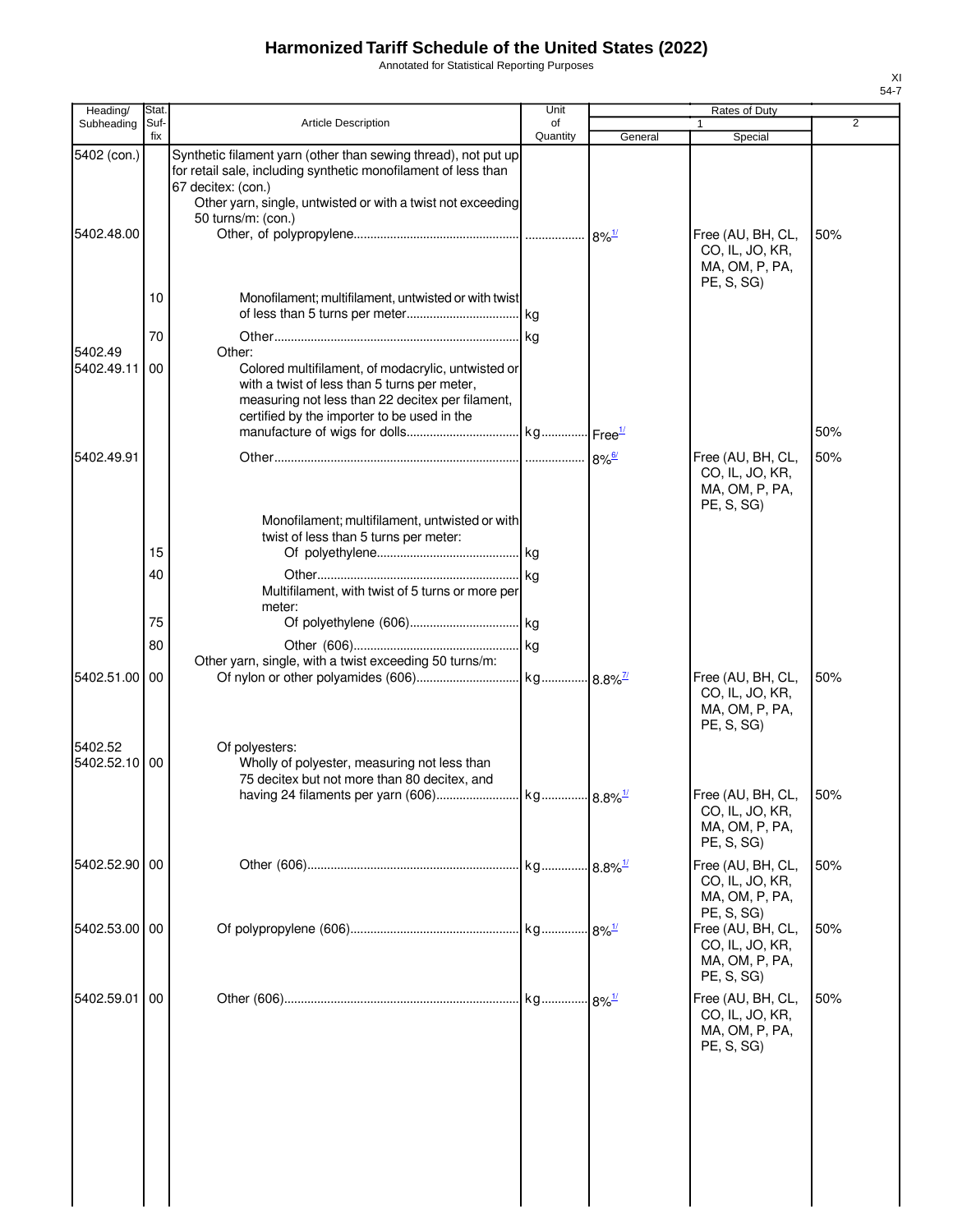Annotated for Statistical Reporting Purposes

| Heading/              | Stat.       |                                                                                                                                                        | Unit           | Rates of Duty        |                                                                      |                |
|-----------------------|-------------|--------------------------------------------------------------------------------------------------------------------------------------------------------|----------------|----------------------|----------------------------------------------------------------------|----------------|
| Subheading            | Suf-<br>fix | Article Description                                                                                                                                    | of<br>Quantity | General              | Special                                                              | $\overline{2}$ |
| 5402 (con.)           |             | Synthetic filament yarn (other than sewing thread), not put up<br>for retail sale, including synthetic monofilament of less than<br>67 decitex: (con.) |                |                      |                                                                      |                |
| 5402.61.00 00         |             | Other yarn, multiple (folded) or cabled:                                                                                                               |                |                      | Free (AU, BH, CL,<br>CO, IL, JO, KR,<br>MA, OM, P, PA,<br>PE, S, SG) | 55%            |
| 5402.62.00 00         |             |                                                                                                                                                        |                |                      | Free (AU, BH, CL,<br>CO, IL, JO, KR,<br>MA, OM, P, PA,<br>PE, S, SG) | 55%            |
| 5402.63.00 00         |             |                                                                                                                                                        |                |                      | Free (AU, BH, CL,<br>CO, IL, JO, KR,<br>MA, OM, P, PA,<br>PE, S, SG) | 55%            |
| 5402.69.01            | 00          |                                                                                                                                                        |                |                      | Free (AU, BH, CL,<br>CO, IL, JO, KR,<br>MA, OM, P, PA,<br>PE, S, SG) | 55%            |
| 5403                  |             | Artificial filament yarn (other than sewing thread), not put up<br>for retail sale, including artificial monofilament of less than<br>67 decitex:      |                |                      |                                                                      |                |
| 5403.10<br>5403.10.30 |             | High tenacity yarn of viscose rayon:                                                                                                                   |                | $10\%$ <sup>8/</sup> | Free (AU, BH, CL,<br>CO, IL, JO, KR,<br>MA, OM, P, PA,               | 50%            |
|                       | 20          | Monofilament; multifilament, untwisted or with twist                                                                                                   |                |                      | PE, S, SG)                                                           |                |
|                       | 40          | Multifilament, with twist of 5 turns or more per                                                                                                       |                |                      |                                                                      |                |
| 5403.10.60 00         |             |                                                                                                                                                        |                |                      | Free (AU, BH, CL,<br>CO, IL, JO, KR,<br>MA, OM, P, PA,               | 55%            |
|                       |             |                                                                                                                                                        |                |                      | PE, S, SG)                                                           |                |
|                       |             |                                                                                                                                                        |                |                      |                                                                      |                |
|                       |             |                                                                                                                                                        |                |                      |                                                                      |                |
|                       |             |                                                                                                                                                        |                |                      |                                                                      |                |
|                       |             |                                                                                                                                                        |                |                      |                                                                      |                |
|                       |             |                                                                                                                                                        |                |                      |                                                                      |                |
|                       |             |                                                                                                                                                        |                |                      |                                                                      |                |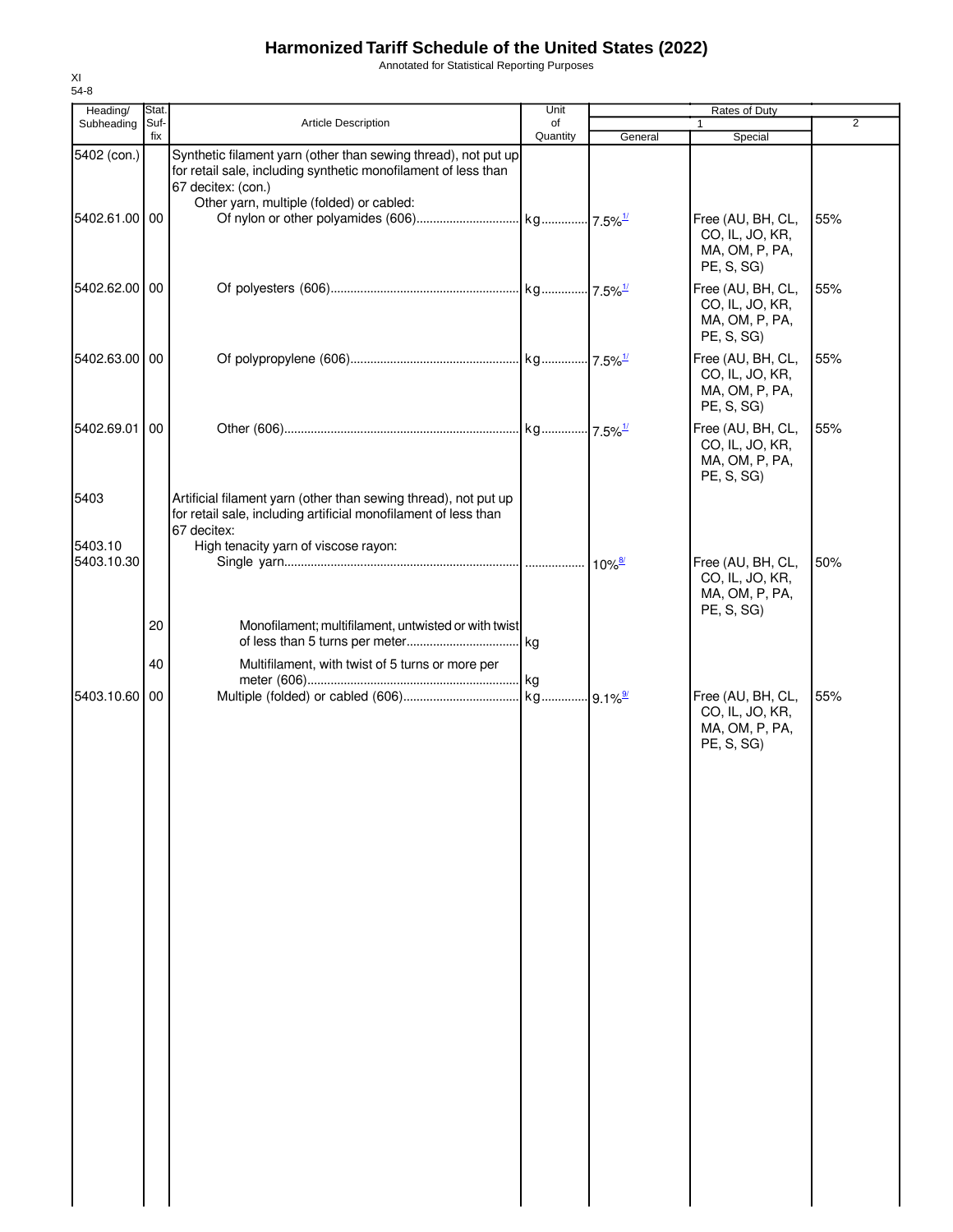Annotated for Statistical Reporting Purposes

| Heading/                  | Stat.       |                                                                                                                                                                                                                                        | Unit           |         | Rates of Duty                                                                      |                |
|---------------------------|-------------|----------------------------------------------------------------------------------------------------------------------------------------------------------------------------------------------------------------------------------------|----------------|---------|------------------------------------------------------------------------------------|----------------|
| Subheading                | Suf-<br>fix | <b>Article Description</b>                                                                                                                                                                                                             | of<br>Quantity | General | 1<br>Special                                                                       | $\overline{2}$ |
| 5403 (con.)<br>5403.31.00 |             | Artificial filament yarn (other than sewing thread), not put up<br>for retail sale, including artificial monofilament of less than<br>67 decitex: (con.)<br>Other yarn, single:<br>Of viscose rayon, untwisted or with a twist not ex- |                |         | Free (AU, BH, CL,<br>CO, IL, JO, KR,<br>MA, OM, P, PA,                             | 50%            |
|                           | 20          | Monofilament; multifilament, untwisted or with twist                                                                                                                                                                                   |                |         | PE, S, SG)                                                                         |                |
|                           |             |                                                                                                                                                                                                                                        |                |         |                                                                                    |                |
|                           | 40          | Multifilament, with twist of 5 turns or more per                                                                                                                                                                                       |                |         |                                                                                    |                |
| 5403.32.00 00             |             | Of viscose rayon, with a twist exceeding 120 turns/m                                                                                                                                                                                   |                |         | Free (AU, BH, CL,<br>CO, IL, JO, KR,<br>MA, OM, P, PA,                             | 50%            |
| 5403.33.00                |             |                                                                                                                                                                                                                                        |                |         | PE, S, SG)<br>Free (AU, BH, CL,<br>CO, IL, JO, KR,<br>MA, OM, P, PA,<br>PE, S, SG) | 50%            |
|                           | 20          | Monofilament; multifilament, untwisted or with twist                                                                                                                                                                                   |                |         |                                                                                    |                |
|                           | 40          | Multifilament, with twist of 5 turns or more per                                                                                                                                                                                       |                |         |                                                                                    |                |
| 5403.39                   |             | Other:                                                                                                                                                                                                                                 |                |         |                                                                                    |                |
| 5403.39.10 00             |             |                                                                                                                                                                                                                                        |                |         | Free (AU, BH, CL,<br>CO, IL, JO, KR,<br>MA, OM, P, PA,<br>PE, S, SG)               | 50%            |
| 5403.39.90                |             |                                                                                                                                                                                                                                        |                |         | Free (AU, BH, CL,<br>CO, IL, JO, KR,<br>MA, OM, P, PA,<br>PE, S, SG)               | 50%            |
|                           | 20          | Monofilament; multifilament, untwisted or with                                                                                                                                                                                         |                |         |                                                                                    |                |
|                           | 40          | Multifilament, with twist of 5 turns or more per                                                                                                                                                                                       |                |         |                                                                                    |                |
|                           |             |                                                                                                                                                                                                                                        |                |         |                                                                                    |                |
|                           |             |                                                                                                                                                                                                                                        |                |         |                                                                                    |                |
|                           |             |                                                                                                                                                                                                                                        |                |         |                                                                                    |                |
|                           |             |                                                                                                                                                                                                                                        |                |         |                                                                                    |                |
|                           |             |                                                                                                                                                                                                                                        |                |         |                                                                                    |                |
|                           |             |                                                                                                                                                                                                                                        |                |         |                                                                                    |                |
|                           |             |                                                                                                                                                                                                                                        |                |         |                                                                                    |                |
|                           |             |                                                                                                                                                                                                                                        |                |         |                                                                                    |                |
|                           |             |                                                                                                                                                                                                                                        |                |         |                                                                                    |                |
|                           |             |                                                                                                                                                                                                                                        |                |         |                                                                                    |                |
|                           |             |                                                                                                                                                                                                                                        |                |         |                                                                                    |                |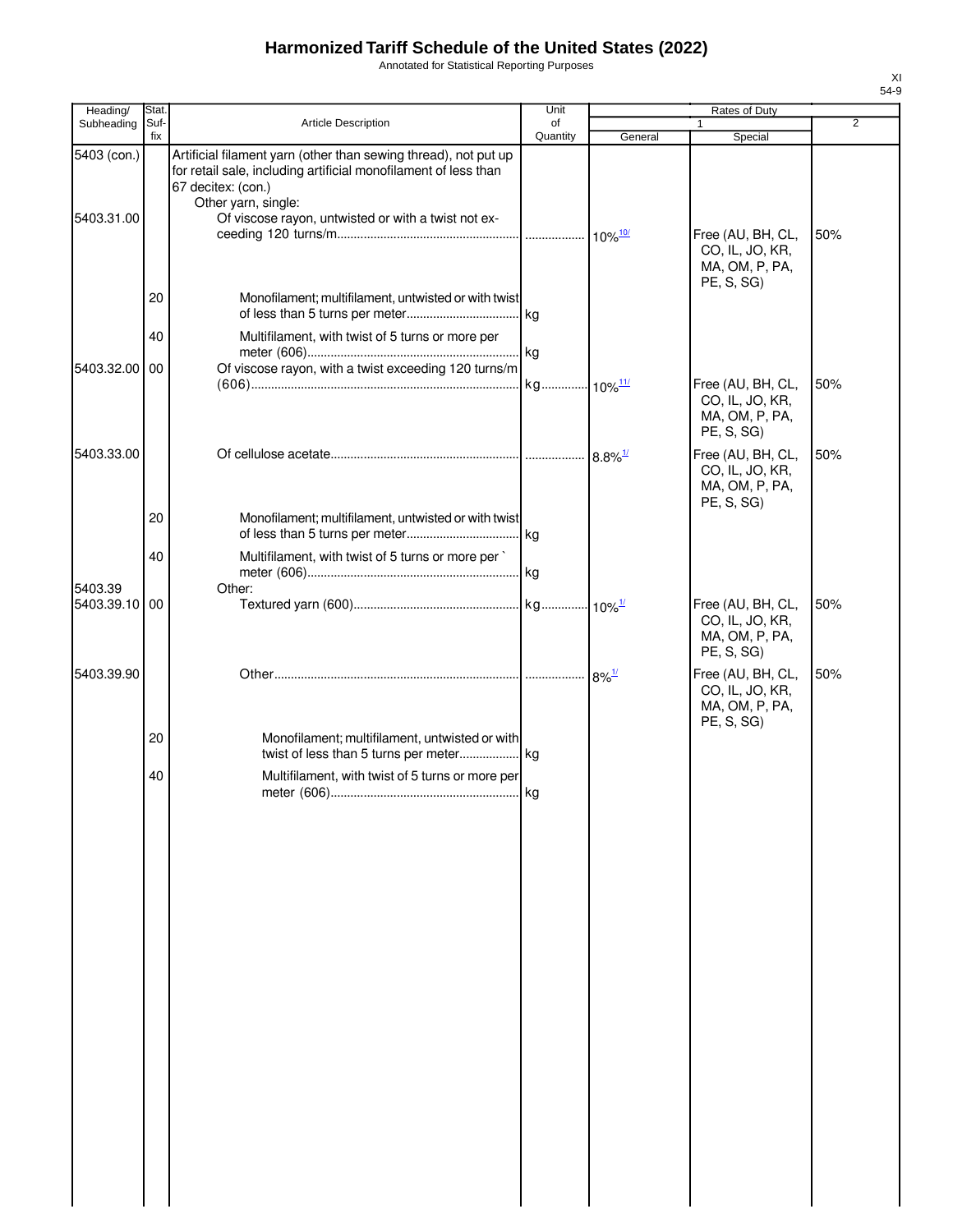Annotated for Statistical Reporting Purposes

| Heading/                 | Stat.          |                                                                                                                                                                                                                                                           | Unit           |                        | Rates of Duty                                                                     |     |
|--------------------------|----------------|-----------------------------------------------------------------------------------------------------------------------------------------------------------------------------------------------------------------------------------------------------------|----------------|------------------------|-----------------------------------------------------------------------------------|-----|
| Subheading               | Suf-<br>fix    | <b>Article Description</b>                                                                                                                                                                                                                                | of<br>Quantity | General                | $\mathbf{1}$<br>Special                                                           | 2   |
| 5403 (con.)              |                | Artificial filament yarn (other than sewing thread), not put up<br>for retail sale, including artificial monofilament of less than<br>67 decitex: (con.)<br>Other yarn, multiple (folded) or cabled:                                                      |                |                        |                                                                                   |     |
| 5403.41.00 00            |                |                                                                                                                                                                                                                                                           |                |                        | Free (AU, BH, CL,<br>CO, IL, JO, KR,<br>MA, OM, P, PA,<br>PE, S, SG)              | 55% |
| 5403.42.00 00            |                |                                                                                                                                                                                                                                                           |                |                        | Free (AU, BH, CL,<br>CO, IL, JO, KR,<br>MA, OM, P, PA,<br>PE, S, SG)              | 55% |
| 5403.49<br>5403.49.10 00 |                | Other:                                                                                                                                                                                                                                                    |                |                        | Free (AU, BH, CL,<br>CO, IL, JO, KR,<br>MA, OM, P, PA,<br>PE, S, SG)              | 55% |
| 5403.49.90 00            |                |                                                                                                                                                                                                                                                           |                |                        | Free (AU, BH, CL,<br>CO, IL, JO, KR,<br>MA, OM, P, PA,<br>PE, S, SG)              | 55% |
| 5404                     |                | Synthetic monofilament of 67 decitex or more and of which no<br>cross-sectional dimension exceeds 1 mm; strip and the like<br>(for example, artificial straw) of synthetic textile materials of<br>an apparent width not exceeding 5 mm:<br>Monofilament: |                |                        |                                                                                   |     |
| 5404.11.00 00            |                |                                                                                                                                                                                                                                                           |                |                        | Free (AU, BH, CL,<br>CO, IL, JO, KR,<br>MA, OM, P, PA,<br>PE, S, SG)              | 50% |
| 5404.12<br>5404.12.10 00 |                | Other, of polypropylene:                                                                                                                                                                                                                                  |                |                        | Free (A, AU, BH, CL, 50%<br>CO, D, E, IL, JO,<br>KR, MA, OM, P,<br>PA, PE, S, SG) |     |
| 5404.12.90 00            |                |                                                                                                                                                                                                                                                           |                |                        | Free (AU, BH, CL,<br>CO, IL, JO, KR,<br>MA, OM, P, PA,<br>PE, S, SG)              | 50% |
| 5404.19<br>5404.19.10 00 |                | Other:                                                                                                                                                                                                                                                    |                |                        | Free (A, AU, BH, CL, 30%<br>CO, D, E, IL, JO,<br>KR, MA, OM, P,<br>PA, PE, S, SG) |     |
| 5404.19.80               |                |                                                                                                                                                                                                                                                           |                | $6.9\%$ <sup>12/</sup> | Free (AU, BH, CL,<br>CO, IL, JO, KR,<br>MA, OM, P, PA,<br>PE, S, SG)              | 50% |
|                          | 20<br>40<br>80 |                                                                                                                                                                                                                                                           |                |                        |                                                                                   |     |
| 5404.90.00               | 00             |                                                                                                                                                                                                                                                           |                |                        |                                                                                   | 45% |
|                          |                |                                                                                                                                                                                                                                                           |                |                        |                                                                                   |     |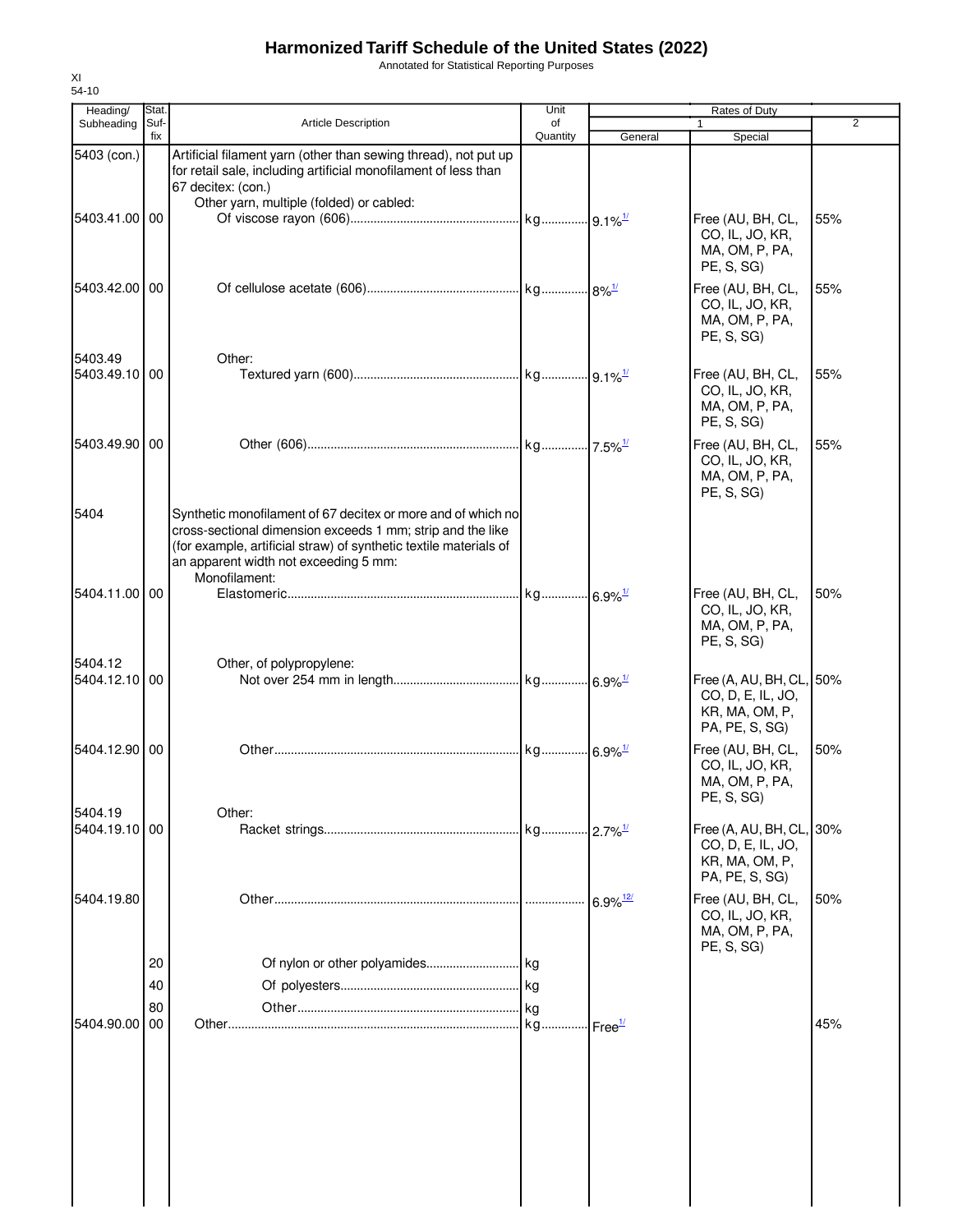Annotated for Statistical Reporting Purposes

| Heading/                 | <b>Stat</b> |                                                                                                                                                                                                                                            | Unit           |                            | Rates of Duty                                                                     |                |
|--------------------------|-------------|--------------------------------------------------------------------------------------------------------------------------------------------------------------------------------------------------------------------------------------------|----------------|----------------------------|-----------------------------------------------------------------------------------|----------------|
| Subheading               | Suf-<br>fix | <b>Article Description</b>                                                                                                                                                                                                                 | of<br>Quantity | General                    | 1                                                                                 | $\overline{2}$ |
| 5405.00                  |             | Artificial monofilament of 67 decitex or more and of which no<br>cross-sectional dimension exceeds 1 mm; strip and the like<br>(for example, artificial straw) of artificial textile materials of an<br>apparent width not exceeding 5 mm: |                |                            | Special                                                                           |                |
| 5405.00.30               | 00          |                                                                                                                                                                                                                                            |                |                            | Free (AU, BH, CL,<br>CO, IL, JO, KR,<br>MA, OM, P, PA,<br>PE, S, SG)              | 50%            |
| 5405.00.60 00            |             |                                                                                                                                                                                                                                            |                |                            | Free (A, AU, BH, CL, 45%<br>CO, D, E, IL, JO,<br>KR, MA, OM, P,<br>PA, PE, S, SG) |                |
| 5406.00                  |             | Man-made filament yarn (other than sewing thread), put up for<br>retail sale:                                                                                                                                                              |                |                            |                                                                                   |                |
| 5406.00.10               |             |                                                                                                                                                                                                                                            |                | $\cdot$ 7.5% $\frac{1}{2}$ | Free (AU, BH, CL,<br>CO, IL, JO, KR,<br>MA, OM, P, PA,<br>PE, S, SG)              | 55%            |
|                          | 20          |                                                                                                                                                                                                                                            |                |                            |                                                                                   |                |
|                          | 40          |                                                                                                                                                                                                                                            |                |                            |                                                                                   |                |
| 5406.00.20               | 90<br>00    |                                                                                                                                                                                                                                            |                |                            | Free (AU, BH, CL,<br>CO, IL, JO, KR,<br>MA, OM, P, PA,<br>PE, S, SG)              | 55%            |
| 5407                     |             | Woven fabrics of synthetic filament yarn, including woven<br>fabrics obtained from materials of heading 5404:                                                                                                                              |                |                            |                                                                                   |                |
| 5407.10.00               |             | Woven fabrics obtained from high tenacity yarn of nylon                                                                                                                                                                                    |                |                            | Free (AU, BH, CL,<br>CO, IL, JO, KR,<br>MA, OM, P, PA,                            | 81%            |
|                          | 10          | Of polyester, weighing not more than 170 g/m <sup>2</sup>                                                                                                                                                                                  | kg             |                            | PE, S, SG)                                                                        |                |
|                          | 90          |                                                                                                                                                                                                                                            | kg             |                            |                                                                                   |                |
| 5407.20.00 00            |             | Woven fabrics obtained from strip or the like (620)   m <sup>2</sup>   Free <sup>1/</sup>                                                                                                                                                  | kg             |                            |                                                                                   | 81%            |
| 5407.30<br>5407.30.10 00 |             | Fabrics specified in note 9 to section XI:<br>Over 60 percent by weight of plastics                                                                                                                                                        | $m2$<br>kg     | Free <sup>1/</sup>         |                                                                                   | 40%            |
| 5407.30.90 00            |             |                                                                                                                                                                                                                                            | $m2$<br>kg     | $-8\%$ <sup>1/</sup>       | Free (AU, BH, CL,<br>CO, IL, JO, KR,<br>MA, OM, P, PA,<br>PE, S, SG)              | 83.5%          |
|                          |             |                                                                                                                                                                                                                                            |                |                            |                                                                                   |                |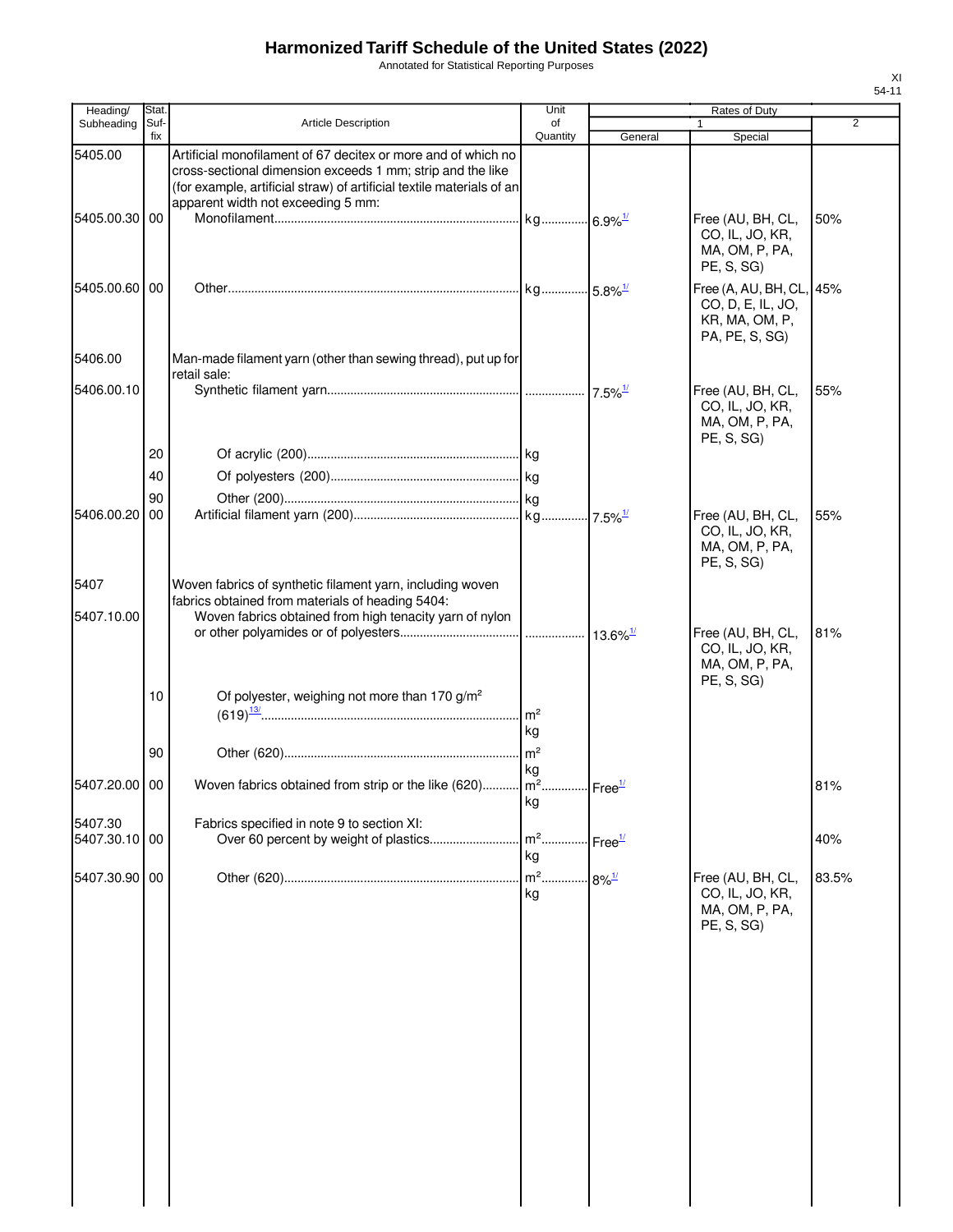Annotated for Statistical Reporting Purposes

| Heading/                  | Stat.       |                                                                                                                                                                                                                                                                                                                                                                                                                                                                         | Unit                    | Rates of Duty          |                                                                      |                     |
|---------------------------|-------------|-------------------------------------------------------------------------------------------------------------------------------------------------------------------------------------------------------------------------------------------------------------------------------------------------------------------------------------------------------------------------------------------------------------------------------------------------------------------------|-------------------------|------------------------|----------------------------------------------------------------------|---------------------|
| Subheading                | Suf-<br>fix | <b>Article Description</b>                                                                                                                                                                                                                                                                                                                                                                                                                                              | of<br>Quantity          | General                | 1<br>Special                                                         | $\overline{2}$      |
| 5407 (con.)<br>5407.41.00 |             | Woven fabrics of synthetic filament yarn, including woven<br>fabrics obtained from materials of heading 5404: (con.)<br>Other woven fabrics, containing 85 percent or more by<br>weight of filaments of nylon or other polyamides:                                                                                                                                                                                                                                      |                         |                        | Free (AU, BH, CL,<br>CO, IL, JO, KR,<br>MA, OM, P, PA,               | 81%                 |
|                           | 10          | Suitable for making typewriter and machine ribbon,<br>containing yarns the average decitex of which<br>exceeds 28 but not 83, the total thread count<br>(treating multiple (folded) or cabled yarns as single<br>threads), of which per centimeter is not less than<br>59 warp and 39 filling and not more than 83 warp<br>and 55 filling and in which the thread count of the<br>warp does not exceed 60 percent of the total<br>thread count of the warp and filling: | <u>kg</u>               |                        | PE, S, SG)                                                           |                     |
|                           | 20<br>30    | Other:<br>Weighing not more than 170 g/m <sup>2</sup> (620) m <sup>2</sup>                                                                                                                                                                                                                                                                                                                                                                                              | kg<br>kg                |                        |                                                                      |                     |
|                           | 60          | Weighing more than 170 g/m <sup>2</sup> (620) m <sup>2</sup>                                                                                                                                                                                                                                                                                                                                                                                                            |                         |                        |                                                                      |                     |
| 5407.42.00                |             |                                                                                                                                                                                                                                                                                                                                                                                                                                                                         | kg                      |                        | Free (AU, BH, CL,<br>CO, IL, JO, KR,                                 | 81%                 |
|                           | 30          | Weighing not more than 170 g/m <sup>2</sup> (620) m <sup>2</sup>                                                                                                                                                                                                                                                                                                                                                                                                        | kg                      |                        | MA, OM, P, PA,<br>PE, S, SG)                                         |                     |
| 5407.43<br>5407.43.10 00  | 60          | Of yarns of different colors:<br>The thread count of which per cm (treating multiple<br>(folded) or cabled yarns as single threads) is over<br>69 but not over 142 in the warp and over 31 but                                                                                                                                                                                                                                                                          | kg                      |                        |                                                                      |                     |
|                           |             |                                                                                                                                                                                                                                                                                                                                                                                                                                                                         | kg                      | $11.3\%$ <sup>1/</sup> | Free (AU, BH, CL,<br>CO, IL, JO, KR,<br>MA, OM, P, PA,<br>PE, S, SG) | $24.3¢/kg +$<br>81% |
| 5407.43.20                |             |                                                                                                                                                                                                                                                                                                                                                                                                                                                                         | .                       | $8.5\%$ <sup>1/</sup>  | Free (AU, BH, CL,<br>CO, IL, JO, KR,<br>MA, OM, P, PA,               | 81%                 |
|                           | 30          | Weighing not more than 170 g/m <sup>2</sup> (620)                                                                                                                                                                                                                                                                                                                                                                                                                       | . $\mathsf{Im}^2$<br>kg |                        | PE, S, SG)                                                           |                     |
|                           | 60          | Weighing more than 170 g/m <sup>2</sup> (620)                                                                                                                                                                                                                                                                                                                                                                                                                           | m <sup>2</sup><br>kg    |                        |                                                                      |                     |
|                           |             |                                                                                                                                                                                                                                                                                                                                                                                                                                                                         |                         |                        |                                                                      |                     |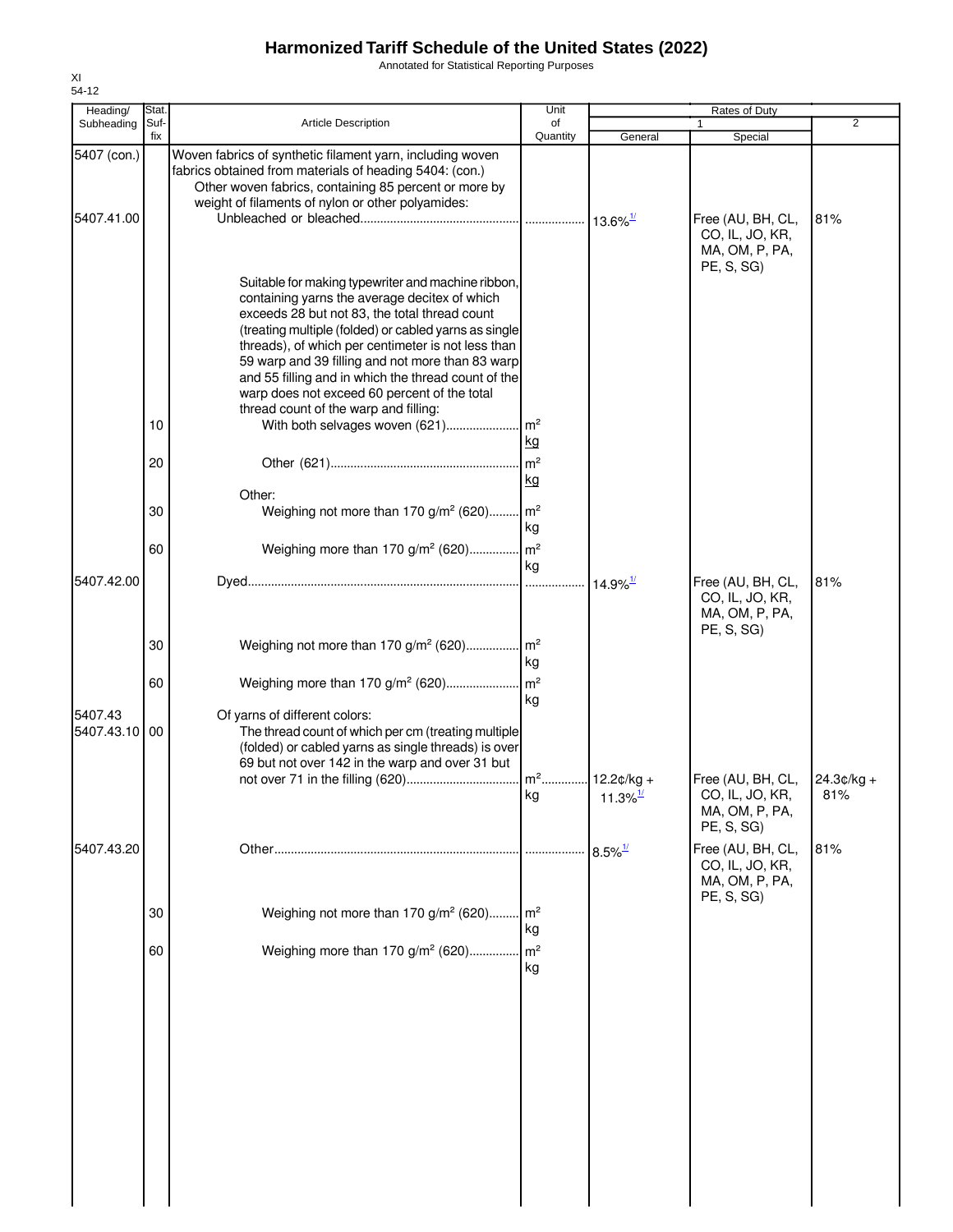Annotated for Statistical Reporting Purposes

| Heading/                  | <b>Stat</b> |                                                                                                                                                                                                                                                                                 | Unit                                   |                        | Rates of Duty                                                        |                |
|---------------------------|-------------|---------------------------------------------------------------------------------------------------------------------------------------------------------------------------------------------------------------------------------------------------------------------------------|----------------------------------------|------------------------|----------------------------------------------------------------------|----------------|
| Subheading                | Suf-<br>fix | <b>Article Description</b>                                                                                                                                                                                                                                                      | of<br>Quantity                         | General                | $\mathbf{1}$<br>Special                                              | $\overline{2}$ |
| 5407 (con.)<br>5407.44.00 |             | Woven fabrics of synthetic filament yarn, including woven<br>fabrics obtained from materials of heading 5404: (con.)<br>Other woven fabrics, containing 85 percent or more by<br>weight of filaments of nylon or other polyamides: (con.)                                       |                                        |                        | Free (AU, BH, CL,<br>CO, IL, JO, KR,<br>MA, OM, P, PA,               | 81%            |
|                           | 30          | Weighing not more than 170 g/m <sup>2</sup> (620) m <sup>2</sup>                                                                                                                                                                                                                | kg                                     |                        | PE, S, SG)                                                           |                |
|                           | 60          | Other woven fabrics, containing 85 percent or more by<br>weight of textured polyester filaments:                                                                                                                                                                                | kg                                     |                        |                                                                      |                |
| 5407.51.00                |             | Weighing not more than 170 g/m <sup>2</sup> :                                                                                                                                                                                                                                   |                                        |                        | Free (AU, BH, CL,<br>CO, IL, JO, KR,<br>MA, OM, P, PA,<br>PE, S, SG) | 81%            |
|                           | 20<br>40    |                                                                                                                                                                                                                                                                                 | m <sup>2</sup><br>kg<br>m <sup>2</sup> |                        |                                                                      |                |
|                           | 60          | Weighing more than 170 g/m <sup>2</sup> (620)                                                                                                                                                                                                                                   | kg<br>$m^2$<br>kg                      |                        |                                                                      |                |
| 5407.52<br>5407.52.05     | 00          | Dyed:<br>Measuring less than 77 cm in width or less than<br>77 cm between selvages, the thread count of which<br>per cm (treating multiple (folded) or cabled yarns<br>as single threads) is over 69 but not over 142 in<br>the warp and over 31 but not over 71 in the filling | $m2$                                   | $18.9$ ¢/kg +          | Free (AU, BH, CL,                                                    | $24.3¢/kg +$   |
|                           |             |                                                                                                                                                                                                                                                                                 | kg                                     | $17.6\%$ <sup>1/</sup> | CO, IL, JO, KR,<br>MA, OM, P, PA,<br>PE, S, SG)                      | 81%            |
| 5407.52.20                |             |                                                                                                                                                                                                                                                                                 |                                        | $14.9\%$ <sup>1/</sup> | Free (AU, BH, CL,<br>CO, IL, JO, KR,<br>MA, OM, P, PA,<br>PE, S, SG) | 81%            |
|                           | 20          | Weighing not more than 170 g/m <sup>2</sup> :                                                                                                                                                                                                                                   | m <sup>2</sup><br>kg                   |                        |                                                                      |                |
|                           | 40<br>60    | Weighing more than 170 g/m <sup>2</sup> (620) <sup>14/</sup>                                                                                                                                                                                                                    | m <sup>2</sup><br>kg<br>m <sup>2</sup> |                        |                                                                      |                |
|                           |             |                                                                                                                                                                                                                                                                                 | kg                                     |                        |                                                                      |                |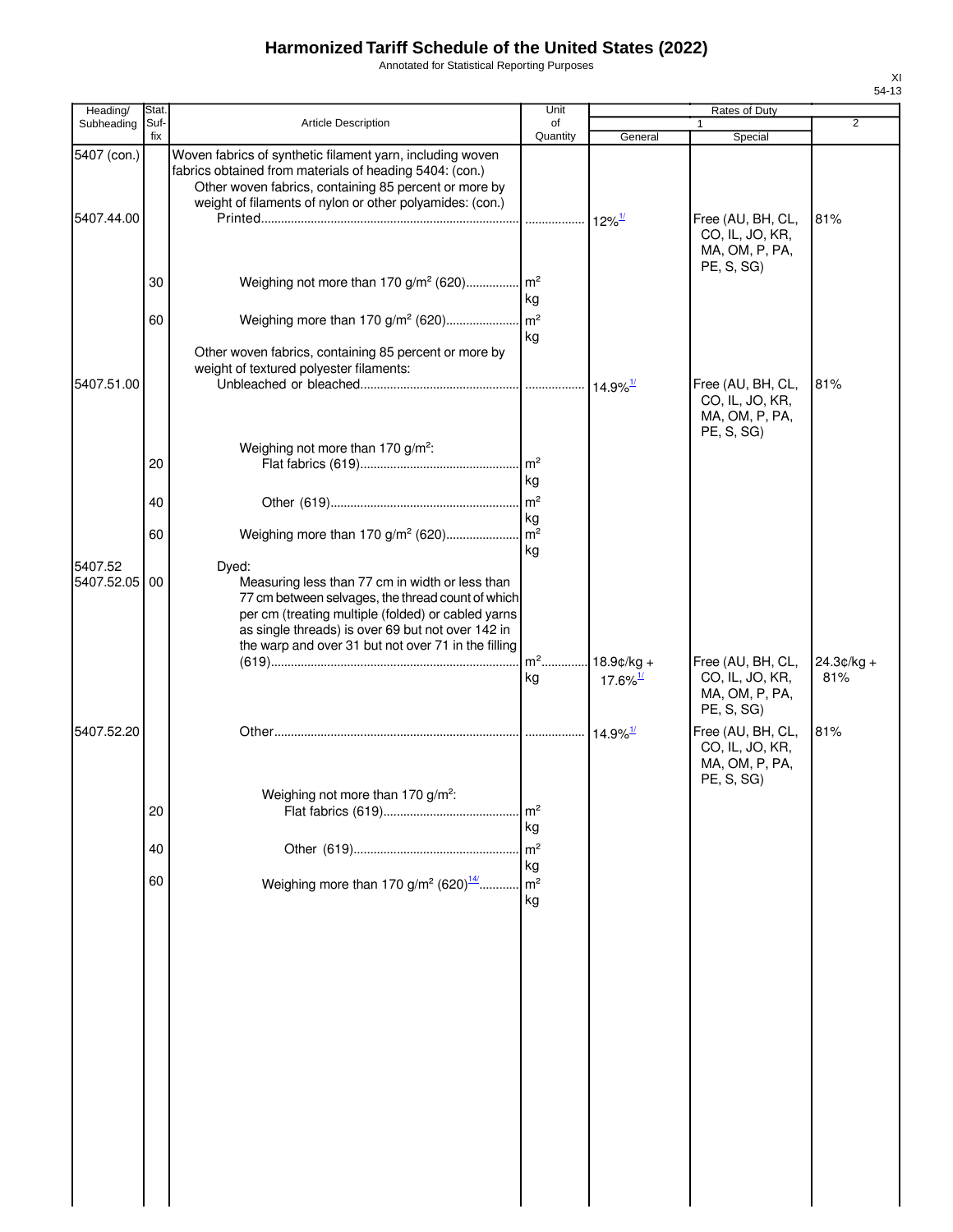Annotated for Statistical Reporting Purposes

| Heading/                                | Stat.       |                                                                                                                                                                                                                                                                                                                                                                                                                                   | Unit                                   | Rates of Duty                           |                                                                                 |                     |
|-----------------------------------------|-------------|-----------------------------------------------------------------------------------------------------------------------------------------------------------------------------------------------------------------------------------------------------------------------------------------------------------------------------------------------------------------------------------------------------------------------------------|----------------------------------------|-----------------------------------------|---------------------------------------------------------------------------------|---------------------|
| Subheading                              | Suf-<br>fix | Article Description                                                                                                                                                                                                                                                                                                                                                                                                               | of<br>Quantity                         | General                                 | 1                                                                               | $\overline{2}$      |
| 5407 (con.)<br>5407.53<br>5407.53.10 00 |             | Woven fabrics of synthetic filament yarn, including woven<br>fabrics obtained from materials of heading 5404: (con.)<br>Other woven fabrics, containing 85 percent or more by<br>weight of textured polyester filaments: (con.)<br>Of yarns of different colors:<br>The thread count of which per cm (treating multiple<br>(folded) or cabled yarns as single threads) is over<br>69 but not over 142 in the warp and over 31 but | $m^2$<br>kg                            | $18.8$ ¢/kg +<br>$17.4\%$ <sup>1/</sup> | Special<br>Free (AU, BH, CL,<br>CO, IL, JO, KR,<br>MA, OM, P, PA,<br>PE, S, SG) | $24.3¢/kg +$<br>81% |
| 5407.53.20                              | 20<br>40    | Weighing not more than 170 g/m <sup>2</sup> :                                                                                                                                                                                                                                                                                                                                                                                     | m <sup>2</sup><br>kg<br>m <sup>2</sup> | $12\%$ <sup>15/</sup>                   | Free (AU, BH, CL,<br>CO, IL, JO, KR,<br>MA, OM, P, PA,<br>PE, S, SG)            | 81%                 |
|                                         |             |                                                                                                                                                                                                                                                                                                                                                                                                                                   | kg                                     |                                         |                                                                                 |                     |
|                                         | 60          | Weighing more than 170 g/m <sup>2</sup> (620)                                                                                                                                                                                                                                                                                                                                                                                     | m <sup>2</sup>                         |                                         |                                                                                 |                     |
| 5407.54.00                              | 20          | Weighing not more than 170 g/m <sup>2</sup> :                                                                                                                                                                                                                                                                                                                                                                                     | kg<br>.<br>m <sup>2</sup>              | 14.9% 16/                               | Free (AU, BH, CL,<br>CO, IL, JO, KR,<br>MA, OM, P, PA,<br>PE, S, SG)            | 81%                 |
|                                         |             |                                                                                                                                                                                                                                                                                                                                                                                                                                   | kg                                     |                                         |                                                                                 |                     |
|                                         |             |                                                                                                                                                                                                                                                                                                                                                                                                                                   | $\mathsf{m}^2$                         |                                         |                                                                                 |                     |
|                                         | 40<br>60    | Weighing more than 170 g/m <sup>2</sup> (620)                                                                                                                                                                                                                                                                                                                                                                                     | kg<br>m <sup>2</sup><br>kg             |                                         |                                                                                 |                     |
|                                         |             |                                                                                                                                                                                                                                                                                                                                                                                                                                   |                                        |                                         |                                                                                 |                     |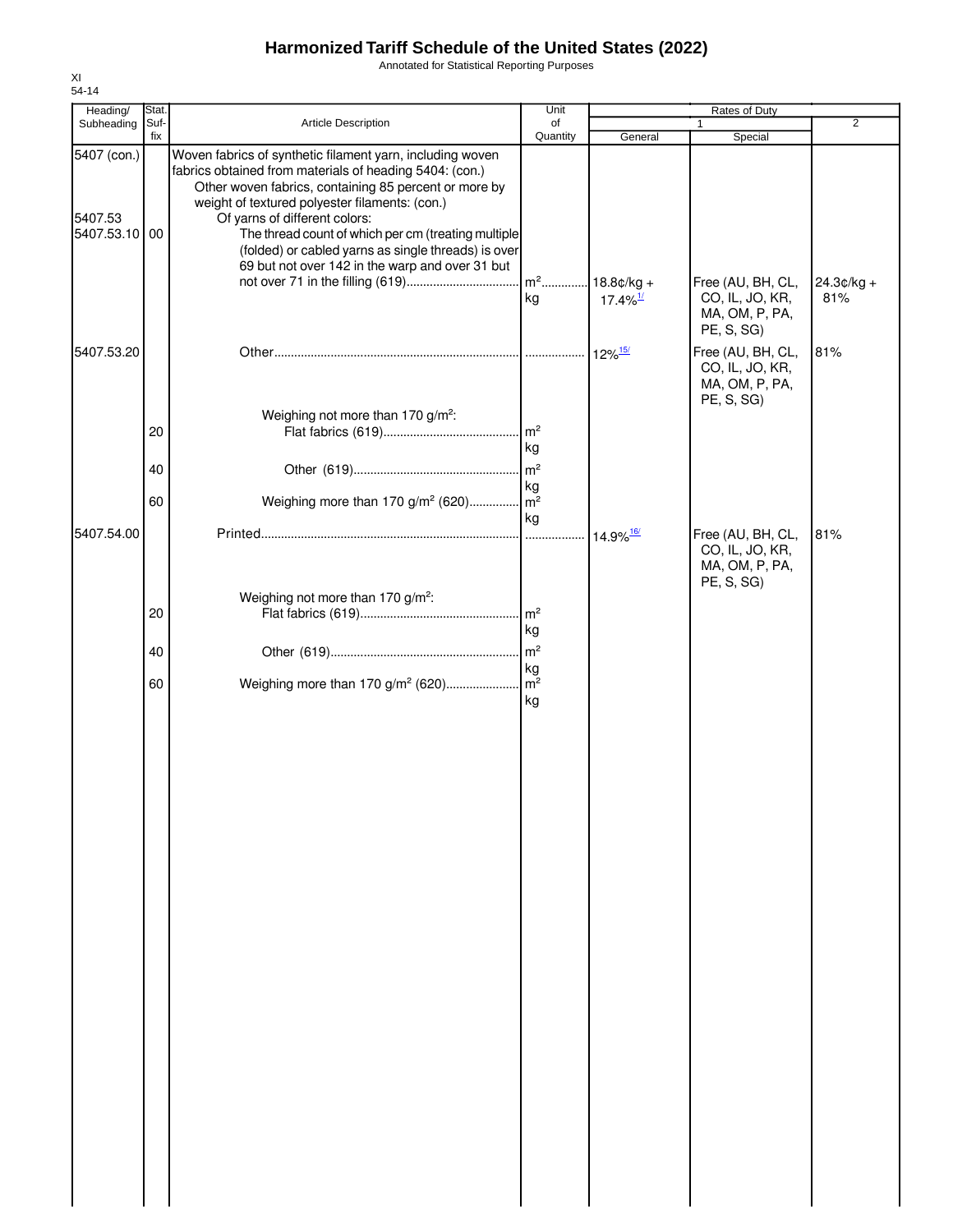Annotated for Statistical Reporting Purposes

| Heading/               | Stat.       |                                                                                                                                                                                                                                                                                                                                                                                                                                                                  | Unit           |                                        | Rates of Duty                                                                                      |                     |
|------------------------|-------------|------------------------------------------------------------------------------------------------------------------------------------------------------------------------------------------------------------------------------------------------------------------------------------------------------------------------------------------------------------------------------------------------------------------------------------------------------------------|----------------|----------------------------------------|----------------------------------------------------------------------------------------------------|---------------------|
| Subheading             | Suf-<br>fix | Article Description                                                                                                                                                                                                                                                                                                                                                                                                                                              | of<br>Quantity | General                                | Special                                                                                            | 2                   |
| 5407 (con.)<br>5407.61 |             | Woven fabrics of synthetic filament yarn, including woven<br>fabrics obtained from materials of heading 5404: (con.)<br>Other woven fabrics, containing 85 percent or more by<br>weight of polyester filaments:<br>Containing 85 percent or more by weight of non<br>textured polyester filaments:<br>Dyed, measuring less than 77 cm in width or less<br>than 77 cm between selvages, the thread count of<br>which per cm (treating multiple (folded) or cabled |                |                                        |                                                                                                    |                     |
| 5407.61.11             | 00          | yarns as single threads) is over 69 but not over<br>142 in the warp and over 31 but not over 71 in the<br>filling:<br>Wholly of polyester, of single yarns measuring<br>not less than 75 decitex but not more than<br>80 decitex, having 24 filaments per yarn and<br>with a twist of 900 or more turns per meter                                                                                                                                                | kg             |                                        | m <sup>2</sup> 19.4¢/kg + 18% <sup>1/</sup> Free (AU, BH, CL,<br>CO, IL, JO, KR,<br>MA, OM, P, PA, | $24.3¢/kg +$<br>81% |
| 5407.61.19 00          |             |                                                                                                                                                                                                                                                                                                                                                                                                                                                                  | $m2$<br>kg     |                                        | PE, S, SG)<br>$-19.4$ ¢/kg + 18% $^{1/2}$ Free (AU, BH, CL,<br>CO, IL, JO, KR,<br>MA, OM, P, PA,   | $24.3¢/kg +$<br>81% |
| 5407.61.21             | 00          | Of yarns of different colors, the thread count of<br>which per cm (treating multiple (folded) or cabled<br>yarns as single threads) is over 69 but not over<br>142 in the warp and over 31 but not over 71 in the<br>filling:<br>Wholly of polyester, of single yarns meas- uring<br>not less than 75 decitex but not more than<br>80 decitex, having 24 filaments per yarn and<br>with a twist of 900 or more turns per meter                                   | $m2$ .<br>kg   | $12.2¢/kg +$<br>$11.3\%$ <sup>1/</sup> | PE, S, SG)<br>Free (AU, BH, CL,<br>CO, IL, JO, KR,<br>MA, OM, P, PA,                               | $24.3¢/kg +$<br>81% |
| 5407.61.29             | 00          |                                                                                                                                                                                                                                                                                                                                                                                                                                                                  | $m2$<br>kg     | $12.2¢/kg +$<br>11.3% $\frac{1}{2}$    | PE, S, SG)<br>Free (AU, BH, CL,<br>CO, IL, JO, KR,<br>MA, OM, P, PA,<br>PE, S, SG                  | $24.3¢/kg +$<br>81% |
|                        |             |                                                                                                                                                                                                                                                                                                                                                                                                                                                                  |                |                                        |                                                                                                    |                     |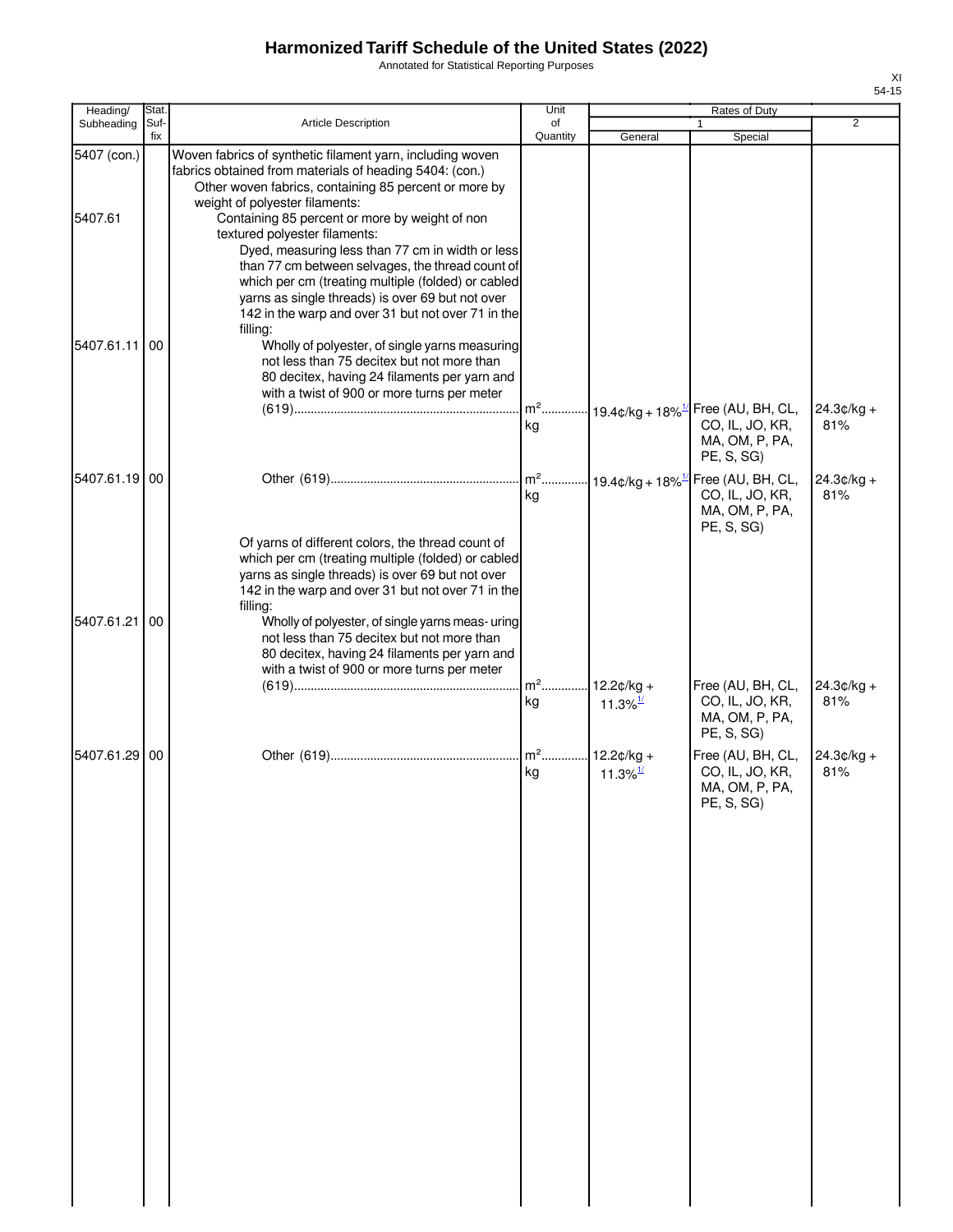Annotated for Statistical Reporting Purposes

| Heading/                                       | Stat.       |                                                                                                                                                                                                                                                                                                                                                                                                                                                                                                                             | Unit                                     |                        | Rates of Duty                                                        |                |
|------------------------------------------------|-------------|-----------------------------------------------------------------------------------------------------------------------------------------------------------------------------------------------------------------------------------------------------------------------------------------------------------------------------------------------------------------------------------------------------------------------------------------------------------------------------------------------------------------------------|------------------------------------------|------------------------|----------------------------------------------------------------------|----------------|
| Subheading                                     | Suf-<br>fix | <b>Article Description</b>                                                                                                                                                                                                                                                                                                                                                                                                                                                                                                  | of<br>Quantity                           | General                | Special                                                              | $\overline{2}$ |
| 5407 (con.)<br>5407.61<br>(con.)<br>5407.61.91 | 00          | Woven fabrics of synthetic filament yarn, including woven<br>fabrics obtained from materials of heading 5404: (con.)<br>Other woven fabrics, containing 85 percent or more by<br>weight of polyester filaments: (con.)<br>Containing 85 percent or more by weight of non<br>textured polyester filaments: (con.)<br>Other:<br>Wholly of polyester, of single yarns meas- uring<br>not less than 75 decitex but not more than<br>80 decitex, having 24 filaments per yarn and<br>with a twist of 900 or more turns per meter |                                          |                        |                                                                      |                |
|                                                |             |                                                                                                                                                                                                                                                                                                                                                                                                                                                                                                                             | m <sup>2</sup> 14.9% <sup>1/</sup><br>kg |                        | Free (AU, BH, CL,<br>CO, IL, JO, KR,<br>MA, OM, P, PA,<br>PE, S, SG) | 81%            |
| 5407.61.99                                     |             |                                                                                                                                                                                                                                                                                                                                                                                                                                                                                                                             |                                          | $14.9\%$ <sup>1/</sup> | Free (AU, BH, CL,<br>CO, IL, JO, KR,<br>MA, OM, P, PA,<br>PE, S, SG) | 81%            |
|                                                | 05          | Unbleached or bleached:<br>Weighing not more than 170 g/m <sup>2</sup> :<br>Flat fabrics (619)                                                                                                                                                                                                                                                                                                                                                                                                                              | . $\mathsf{Im}^2$<br>kg                  |                        |                                                                      |                |
|                                                | 10          |                                                                                                                                                                                                                                                                                                                                                                                                                                                                                                                             | m <sup>2</sup>                           |                        |                                                                      |                |
|                                                | 15          | Weighing more than 170 g/m <sup>2</sup><br>Dyed:                                                                                                                                                                                                                                                                                                                                                                                                                                                                            | kg<br>m <sup>2</sup><br>kg               |                        |                                                                      |                |
|                                                | 25          | Weighing not more than 170 g/m <sup>2</sup> :<br>Flat fabrics (619)                                                                                                                                                                                                                                                                                                                                                                                                                                                         | $\mathsf{Im}^2$<br>kg                    |                        |                                                                      |                |
|                                                | 30          |                                                                                                                                                                                                                                                                                                                                                                                                                                                                                                                             | m <sup>2</sup>                           |                        |                                                                      |                |
|                                                | 35          | Weighing more than 170 g/m <sup>2</sup><br>Of yarns of different colors:                                                                                                                                                                                                                                                                                                                                                                                                                                                    | kg<br>$\mathsf{Im}^2$<br>kg              |                        |                                                                      |                |
|                                                | 45          | Weighing not more than 170 g/m <sup>2</sup> :<br>Flat fabrics (619)                                                                                                                                                                                                                                                                                                                                                                                                                                                         | m <sup>2</sup><br>kg                     |                        |                                                                      |                |
|                                                | 50          |                                                                                                                                                                                                                                                                                                                                                                                                                                                                                                                             | m <sup>2</sup>                           |                        |                                                                      |                |
|                                                | 55          | Weighing more than 170 g/m <sup>2</sup>                                                                                                                                                                                                                                                                                                                                                                                                                                                                                     | kg<br>m <sup>2</sup><br>kg               |                        |                                                                      |                |
|                                                | 65          | Printed:<br>Weighing not more than 170 g/m <sup>2</sup> :<br>Flat fabrics (619)                                                                                                                                                                                                                                                                                                                                                                                                                                             | m <sup>2</sup><br>kg                     |                        |                                                                      |                |
|                                                | 70          |                                                                                                                                                                                                                                                                                                                                                                                                                                                                                                                             | m <sup>2</sup>                           |                        |                                                                      |                |
|                                                | 75          | Weighing more than 170 g/m <sup>2</sup>                                                                                                                                                                                                                                                                                                                                                                                                                                                                                     | kg<br>m <sup>2</sup><br>kg               |                        |                                                                      |                |
|                                                |             |                                                                                                                                                                                                                                                                                                                                                                                                                                                                                                                             |                                          |                        |                                                                      |                |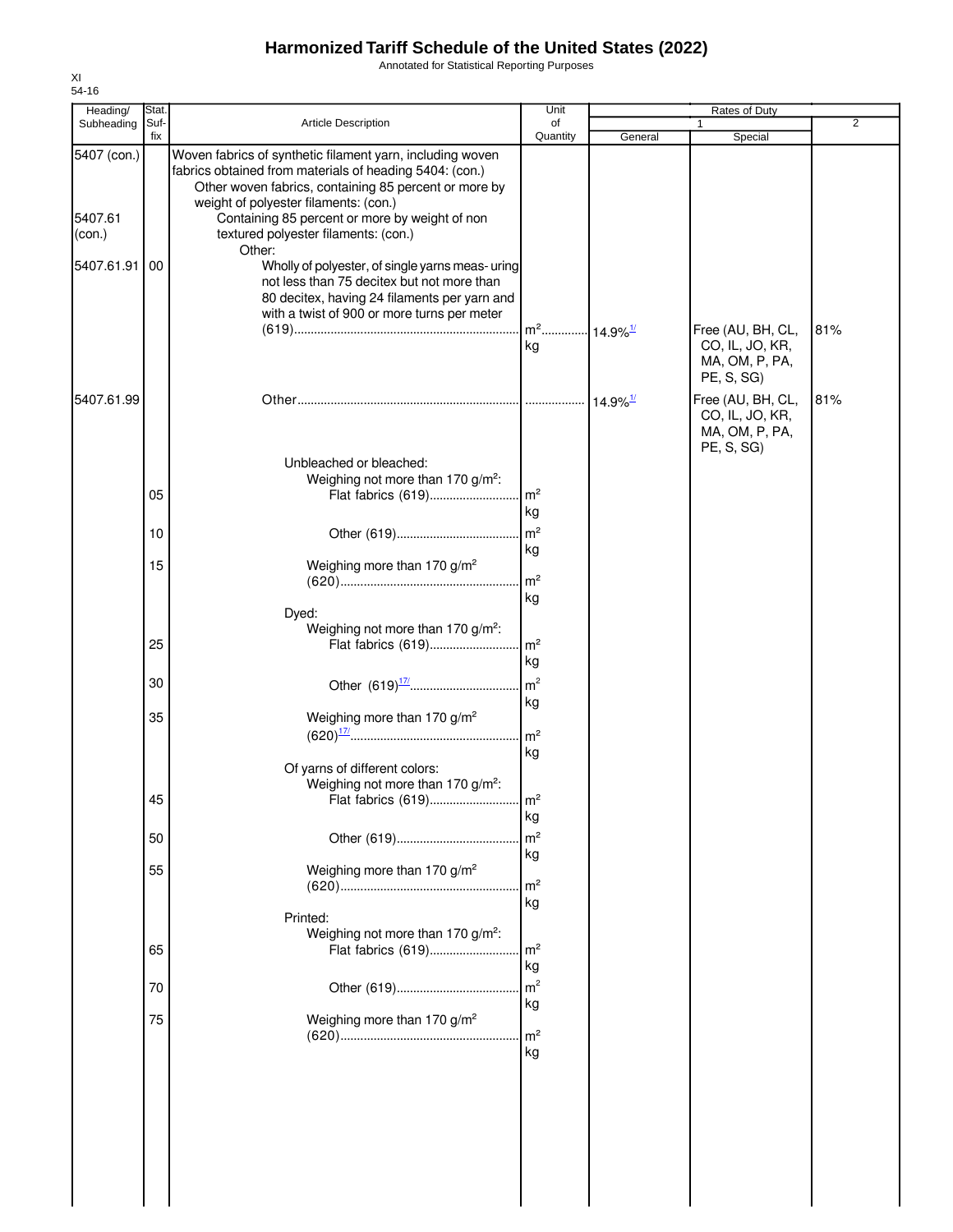Annotated for Statistical Reporting Purposes

| Heading/              | Stat.       |                                                                                                                                                                                                                        | Unit                              |                        | Rates of Duty                                                        |                |
|-----------------------|-------------|------------------------------------------------------------------------------------------------------------------------------------------------------------------------------------------------------------------------|-----------------------------------|------------------------|----------------------------------------------------------------------|----------------|
| Subheading            | Suf-<br>fix | <b>Article Description</b>                                                                                                                                                                                             | of                                |                        | 1                                                                    | $\overline{2}$ |
| 5407 (con.)           |             | Woven fabrics of synthetic filament yarn, including woven<br>fabrics obtained from materials of heading 5404: (con.)<br>Other woven fabrics, containing 85 percent or more by<br>weight of polyester filaments: (con.) | Quantity                          | General                | Special                                                              |                |
| 5407.69<br>5407.69.10 |             | Other:                                                                                                                                                                                                                 |                                   |                        | Free (AU, BH, CL,<br>CO, IL, JO, KR,<br>MA, OM, P, PA,<br>PE, S, SG) | 81%            |
|                       | 10          | Weighing not more than 170 g/m <sup>2</sup> (619) m <sup>2</sup>                                                                                                                                                       | kg                                |                        |                                                                      |                |
|                       | 60          | Weighing more than 170 g/m <sup>2</sup> (620) m <sup>2</sup>                                                                                                                                                           | kg                                |                        |                                                                      |                |
| 5407.69.20            |             |                                                                                                                                                                                                                        |                                   |                        | Free (AU, BH, CL,<br>CO, IL, JO, KR,<br>MA, OM, P, PA,<br>PE, S, SG) | 81%            |
|                       | 10          | Weighing not more than 170 g/m <sup>2</sup> (619) m <sup>2</sup>                                                                                                                                                       | kg                                |                        |                                                                      |                |
|                       | 60          | Weighing more than 170 g/m <sup>2</sup> (620) m <sup>2</sup><br>Of yarns of different colors:                                                                                                                          | kg                                |                        |                                                                      |                |
| 5407.69.30 00         |             | The thread count of which per cm (treating<br>multiple (folded) or cabled yarns as single<br>threads) is over 69 but not over 142 in the warp<br>and over 31 but not over 71 in the filling                            | m <sup>2</sup> Free <sup>1/</sup> |                        |                                                                      | 24.3¢/kg +     |
|                       |             |                                                                                                                                                                                                                        | kg                                |                        |                                                                      | 81%            |
| 5407.69.40            |             |                                                                                                                                                                                                                        |                                   |                        | Free (AU, BH, CL,<br>CO, IL, JO, KR,<br>MA, OM, P, PA,<br>PE, S, SG) | 81%            |
|                       | 10          | Weighing not more than 170 g/m <sup>2</sup> (619) m <sup>2</sup>                                                                                                                                                       | kg                                |                        |                                                                      |                |
|                       | 60          | Weighing more than 170 g/m <sup>2</sup> (620) m <sup>2</sup>                                                                                                                                                           | kg                                |                        |                                                                      |                |
| 5407.69.90            |             |                                                                                                                                                                                                                        |                                   | $14.9\%$ <sup>1/</sup> | Free (AU, BH, CL,<br>CO, IL, JO, KR,<br>MA, OM, P, PA,<br>PE, S, SG) | 81%            |
|                       | $10$        | Weighing not more than 170 g/m <sup>2</sup> (619)                                                                                                                                                                      | $\mathsf{m}^2$<br>kg              |                        |                                                                      |                |
|                       | 60          | Weighing more than 170 g/m <sup>2</sup> (620)                                                                                                                                                                          | m <sup>2</sup><br>kg              |                        |                                                                      |                |
|                       |             |                                                                                                                                                                                                                        |                                   |                        |                                                                      |                |
|                       |             |                                                                                                                                                                                                                        |                                   |                        |                                                                      |                |
|                       |             |                                                                                                                                                                                                                        |                                   |                        |                                                                      |                |
|                       |             |                                                                                                                                                                                                                        |                                   |                        |                                                                      |                |
|                       |             |                                                                                                                                                                                                                        |                                   |                        |                                                                      |                |
|                       |             |                                                                                                                                                                                                                        |                                   |                        |                                                                      |                |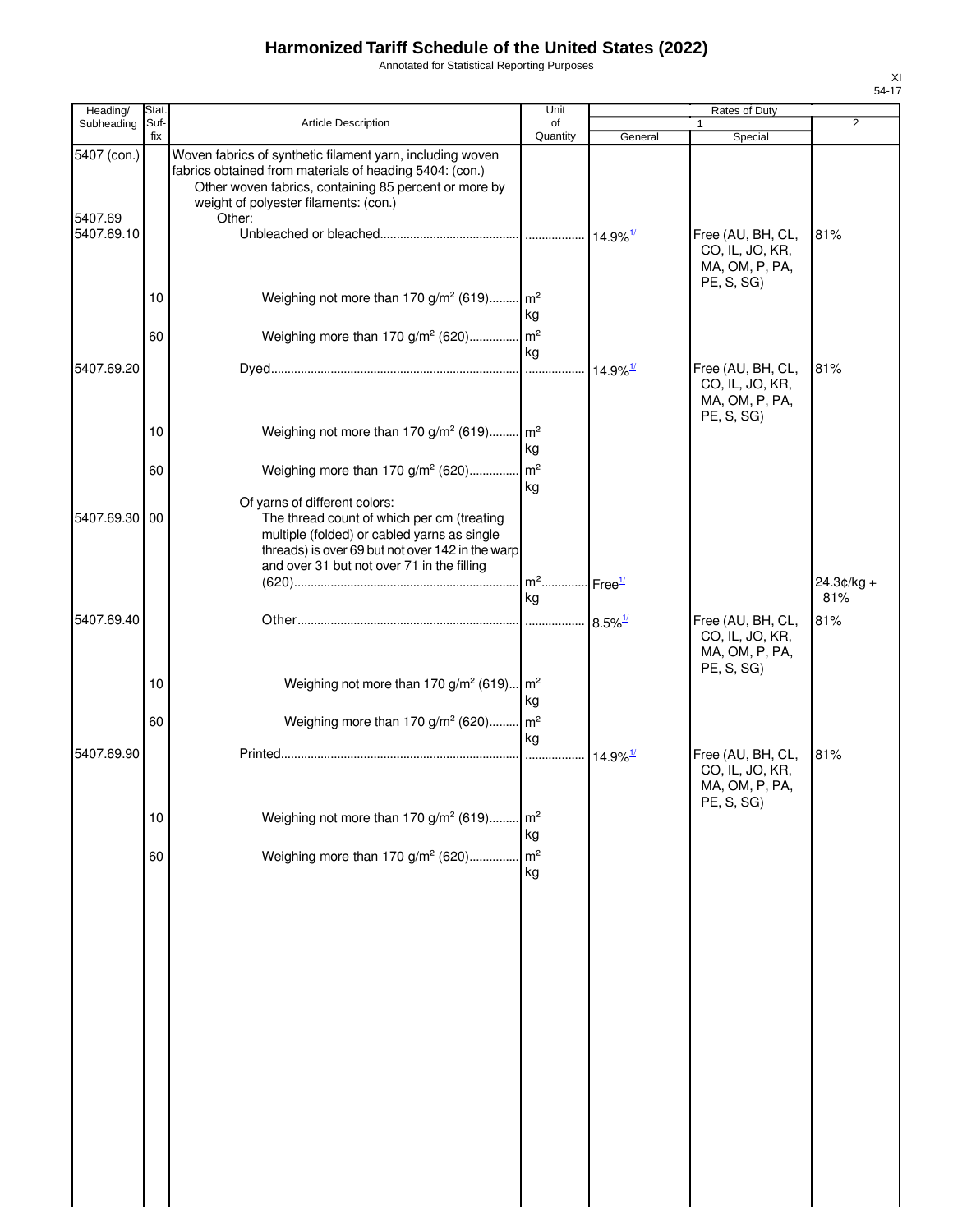Annotated for Statistical Reporting Purposes

| Heading/                  | Stat.       |                                                                                                                                                                                                                 | Unit                                    |                             | Rates of Duty                                                        |                     |
|---------------------------|-------------|-----------------------------------------------------------------------------------------------------------------------------------------------------------------------------------------------------------------|-----------------------------------------|-----------------------------|----------------------------------------------------------------------|---------------------|
| Subheading                | Suf-<br>fix | <b>Article Description</b>                                                                                                                                                                                      | of                                      |                             |                                                                      | $\overline{2}$      |
| 5407 (con.)<br>5407.71.00 |             | Woven fabrics of synthetic filament yarn, including woven<br>fabrics obtained from materials of heading 5404: (con.)<br>Other woven fabrics, containing 85 percent or more by<br>weight of synthetic filaments: | Quantity                                | General                     | Special<br>Free (AU, BH, CL,                                         | 81%                 |
|                           | 15          | Weighing not more than 170 g/m <sup>2</sup> (620) m <sup>2</sup>                                                                                                                                                |                                         |                             | CO, IL, JO, KR,<br>MA, OM, P, PA,<br>PE, S, SG)                      |                     |
|                           | 60          |                                                                                                                                                                                                                 | kg                                      |                             |                                                                      |                     |
| 5407.72.00                |             |                                                                                                                                                                                                                 | kg                                      | $\cdot$ 14.9% $\frac{1}{2}$ | Free (AU, BH, CL,                                                    | 81%                 |
|                           |             |                                                                                                                                                                                                                 |                                         |                             | CO, IL, JO, KR,<br>MA, OM, P, PA,<br>PE, S, SG)                      |                     |
|                           | 15          | Weighing not more than 170 g/m <sup>2</sup> (620) <sup>17/</sup> m <sup>2</sup>                                                                                                                                 | kg                                      |                             |                                                                      |                     |
|                           | 60          | Weighing more than 170 g/m <sup>2</sup> (620)                                                                                                                                                                   | $\mathsf{Im}^2$<br>kg                   |                             |                                                                      |                     |
| 5407.73<br>5407.73.10     | 00          | Of yarns of different colors:<br>The thread count of which per cm (treating multiple<br>(folded) or cabled yarns as single threads) is over<br>69 but not over 142 in the warp and over 31 but                  |                                         |                             |                                                                      |                     |
|                           |             |                                                                                                                                                                                                                 | m <sup>2</sup> Free <sup>1/</sup><br>kg |                             |                                                                      | $24.3¢/kg +$<br>81% |
| 5407.73.20                |             |                                                                                                                                                                                                                 |                                         |                             | Free (AU, BH, CL,<br>CO, IL, JO, KR,<br>MA, OM, P, PA,<br>PE, S, SG) | 81%                 |
|                           | 15          | Weighing not more than 170 g/m <sup>2</sup> (620) m <sup>2</sup>                                                                                                                                                | kg                                      |                             |                                                                      |                     |
|                           | 60          | Weighing more than 170 g/m <sup>2</sup> (620) m <sup>2</sup>                                                                                                                                                    | kg                                      |                             |                                                                      |                     |
| 5407.74.00                |             |                                                                                                                                                                                                                 |                                         |                             | Free (AU, BH, CL,<br>CO, IL, JO, KR,<br>MA, OM, P, PA,<br>PE, S, SG) | 81%                 |
|                           | 15          | Weighing not more than 170 $g/m^2$ (620) $m^2$                                                                                                                                                                  | kg                                      |                             |                                                                      |                     |
|                           | 60          | Weighing more than 170 g/m <sup>2</sup> (620)                                                                                                                                                                   | m <sup>2</sup><br>kg                    |                             |                                                                      |                     |
|                           |             |                                                                                                                                                                                                                 |                                         |                             |                                                                      |                     |
|                           |             |                                                                                                                                                                                                                 |                                         |                             |                                                                      |                     |
|                           |             |                                                                                                                                                                                                                 |                                         |                             |                                                                      |                     |
|                           |             |                                                                                                                                                                                                                 |                                         |                             |                                                                      |                     |
|                           |             |                                                                                                                                                                                                                 |                                         |                             |                                                                      |                     |
|                           |             |                                                                                                                                                                                                                 |                                         |                             |                                                                      |                     |
|                           |             |                                                                                                                                                                                                                 |                                         |                             |                                                                      |                     |
|                           |             |                                                                                                                                                                                                                 |                                         |                             |                                                                      |                     |
|                           |             |                                                                                                                                                                                                                 |                                         |                             |                                                                      |                     |
|                           |             |                                                                                                                                                                                                                 |                                         |                             |                                                                      |                     |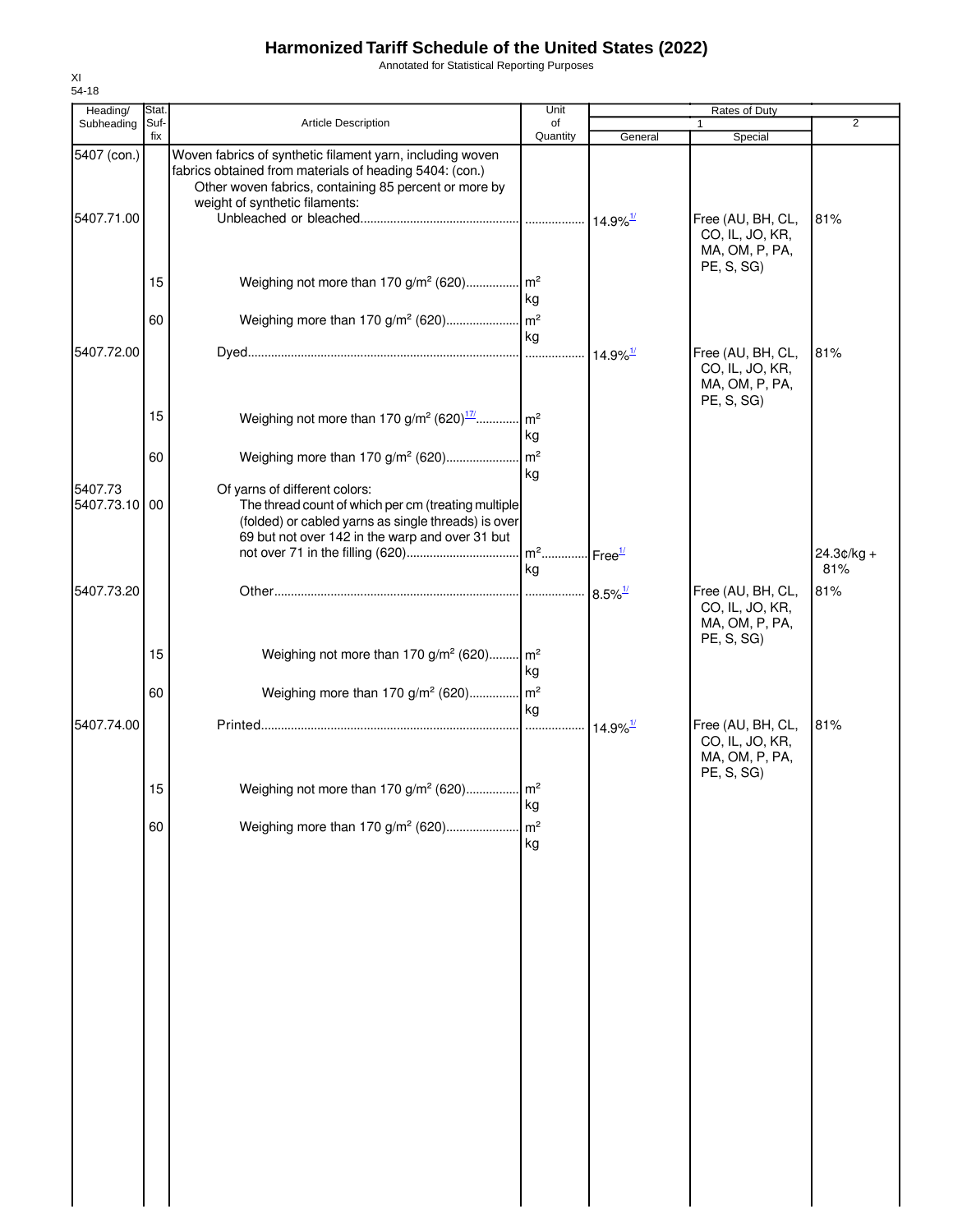Annotated for Statistical Reporting Purposes

| Heading/    | Stat        |                                                                                                                                                                                                                                                          | Unit                                   |                        | Rates of Duty                                                        |     |
|-------------|-------------|----------------------------------------------------------------------------------------------------------------------------------------------------------------------------------------------------------------------------------------------------------|----------------------------------------|------------------------|----------------------------------------------------------------------|-----|
| Subheading  | Suf-<br>fix | Article Description                                                                                                                                                                                                                                      | of<br>Quantity                         | General                | Special                                                              | 2   |
| 5407 (con.) |             | Woven fabrics of synthetic filament yarn, including woven<br>fabrics obtained from materials of heading 5404: (con.)<br>Other woven fabrics, containing less than 85 percent by<br>weight of synthetic filaments, mixed mainly or solely with<br>cotton: |                                        |                        |                                                                      |     |
| 5407.81.00  |             |                                                                                                                                                                                                                                                          |                                        |                        | Free (AU, BH, CL,<br>CO, IL, JO, KR,<br>MA, OM, P, PA,               | 81% |
|             | 10          |                                                                                                                                                                                                                                                          | kg                                     |                        | PE, S, SG)                                                           |     |
|             | 20          |                                                                                                                                                                                                                                                          | m <sup>2</sup><br>kg                   |                        |                                                                      |     |
|             | 30          |                                                                                                                                                                                                                                                          | m <sup>2</sup><br>kg                   |                        |                                                                      |     |
|             | 40          | Satin weave or twill weave (628)                                                                                                                                                                                                                         | m <sup>2</sup><br>kg                   |                        |                                                                      |     |
|             | 90          |                                                                                                                                                                                                                                                          | $\mathsf{Im}^2$<br>kg                  |                        |                                                                      |     |
| 5407.82.00  |             |                                                                                                                                                                                                                                                          |                                        | $14.9\%$ <sup>1/</sup> | Free (AU, BH, CL,<br>CO, IL, JO, KR,<br>MA, OM, P, PA,<br>PE, S, SG) | 81% |
|             | 10          |                                                                                                                                                                                                                                                          | $\mathsf{Im}^2$<br>kg                  |                        |                                                                      |     |
|             | 20          |                                                                                                                                                                                                                                                          | m <sup>2</sup><br>kg                   |                        |                                                                      |     |
|             | 30          |                                                                                                                                                                                                                                                          | m <sup>2</sup><br>kg                   |                        |                                                                      |     |
|             | 40          |                                                                                                                                                                                                                                                          | kg                                     |                        |                                                                      |     |
| 5407.83.00  | 90          |                                                                                                                                                                                                                                                          | kg                                     | $8.5\%$ <sup>1/</sup>  | Free (AU, BH, CL,                                                    | 81% |
|             |             |                                                                                                                                                                                                                                                          |                                        |                        | CO, IL, JO, KR,<br>MA, OM, P, PA,<br>PE, S, SG)                      |     |
|             | 10          |                                                                                                                                                                                                                                                          | m <sup>2</sup><br>kg                   |                        |                                                                      |     |
|             | 20          |                                                                                                                                                                                                                                                          | m <sup>2</sup><br>kg                   |                        |                                                                      |     |
|             | 30          |                                                                                                                                                                                                                                                          | m <sup>2</sup><br>kg                   |                        |                                                                      |     |
|             | 40          | Satin weave or twill weave (628)                                                                                                                                                                                                                         | m <sup>2</sup><br>kg<br>m <sup>2</sup> |                        |                                                                      |     |
|             | 90          |                                                                                                                                                                                                                                                          | kg                                     |                        |                                                                      |     |
|             |             |                                                                                                                                                                                                                                                          |                                        |                        |                                                                      |     |
|             |             |                                                                                                                                                                                                                                                          |                                        |                        |                                                                      |     |
|             |             |                                                                                                                                                                                                                                                          |                                        |                        |                                                                      |     |
|             |             |                                                                                                                                                                                                                                                          |                                        |                        |                                                                      |     |
|             |             |                                                                                                                                                                                                                                                          |                                        |                        |                                                                      |     |
|             |             |                                                                                                                                                                                                                                                          |                                        |                        |                                                                      |     |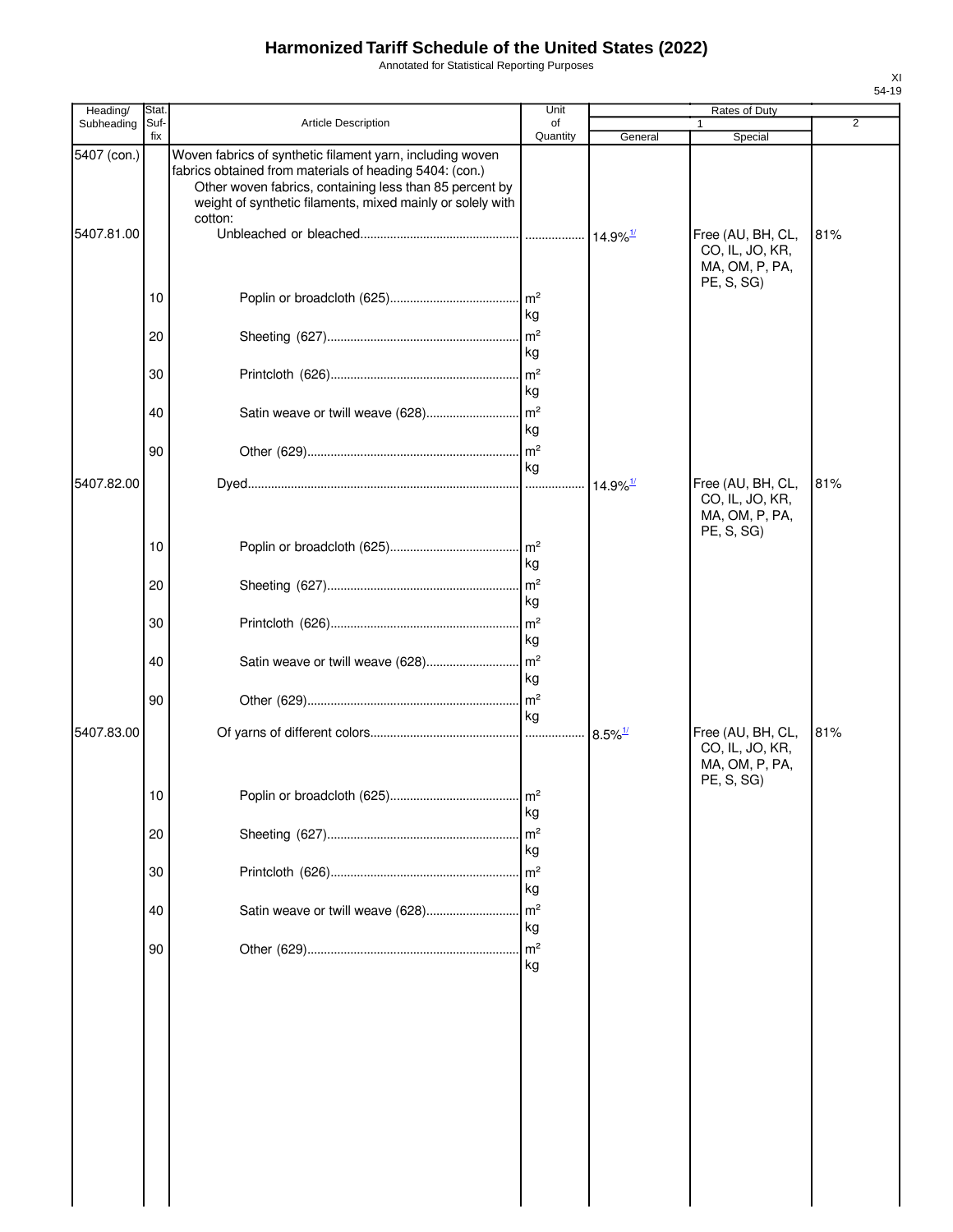Annotated for Statistical Reporting Purposes

| Heading/    | Stat. |                                                                                                                                                                                                                                               | Unit                     |                        | Rates of Duty                                          |                |
|-------------|-------|-----------------------------------------------------------------------------------------------------------------------------------------------------------------------------------------------------------------------------------------------|--------------------------|------------------------|--------------------------------------------------------|----------------|
| Subheading  | Suf-  | Article Description                                                                                                                                                                                                                           | of                       |                        | 1                                                      | $\overline{2}$ |
| 5407 (con.) | fix   | Woven fabrics of synthetic filament yarn, including woven<br>fabrics obtained from materials of heading 5404: (con.)<br>Other woven fabrics, containing less than 85 percent by<br>weight of synthetic filaments, mixed mainly or solely with | Quantity                 | General                | Special                                                |                |
| 5407.84.00  |       | cotton: (con.)                                                                                                                                                                                                                                |                          | $14.9\%$ <sup>1/</sup> | Free (AU, BH, CL,<br>CO, IL, JO, KR,<br>MA, OM, P, PA, | 81%            |
|             | 10    |                                                                                                                                                                                                                                               | kg                       |                        | PE, S, SG)                                             |                |
|             | 20    |                                                                                                                                                                                                                                               | m <sup>2</sup><br>kg     |                        |                                                        |                |
|             | 30    |                                                                                                                                                                                                                                               | m <sup>2</sup><br>kg     |                        |                                                        |                |
|             | 40    | Satin weave or twill weave (628)                                                                                                                                                                                                              | m <sup>2</sup><br>kg     |                        |                                                        |                |
|             | 90    |                                                                                                                                                                                                                                               | m <sup>2</sup><br>kg     |                        |                                                        |                |
| 5407.91     |       | Other woven fabrics:<br>Unbleached or bleached:<br>Mixed mainly or solely with wool or fine animal hair:                                                                                                                                      |                          |                        |                                                        |                |
| 5407.91.05  |       | Containing 36 percent or more by weight of                                                                                                                                                                                                    |                          | $25\%$ <sup>1/</sup>   | Free (AU, BH, CL,                                      | 48.5¢/kg +     |
|             | 10    |                                                                                                                                                                                                                                               |                          |                        | CO, IL, JO, KR,<br>MA, OM, P, PA,<br>PE, S, SG)        | 68.5%          |
|             | 20    |                                                                                                                                                                                                                                               | kg<br>$\mathsf{m}^2$     |                        |                                                        |                |
| 5407.91.10  | 00    |                                                                                                                                                                                                                                               | kg<br>$\overline{m^2}$ . | $12\%$ <sup>1/</sup>   | Free (AU, BH, CL,                                      | 80.5%          |
|             |       |                                                                                                                                                                                                                                               | kg                       |                        | CO, IL, JO, KR,<br>MA, OM, P, PA,<br>PE, S, SG)        |                |
|             |       |                                                                                                                                                                                                                                               |                          |                        |                                                        |                |
|             |       |                                                                                                                                                                                                                                               |                          |                        |                                                        |                |
|             |       |                                                                                                                                                                                                                                               |                          |                        |                                                        |                |
|             |       |                                                                                                                                                                                                                                               |                          |                        |                                                        |                |
|             |       |                                                                                                                                                                                                                                               |                          |                        |                                                        |                |
|             |       |                                                                                                                                                                                                                                               |                          |                        |                                                        |                |
|             |       |                                                                                                                                                                                                                                               |                          |                        |                                                        |                |
|             |       |                                                                                                                                                                                                                                               |                          |                        |                                                        |                |
|             |       |                                                                                                                                                                                                                                               |                          |                        |                                                        |                |
|             |       |                                                                                                                                                                                                                                               |                          |                        |                                                        |                |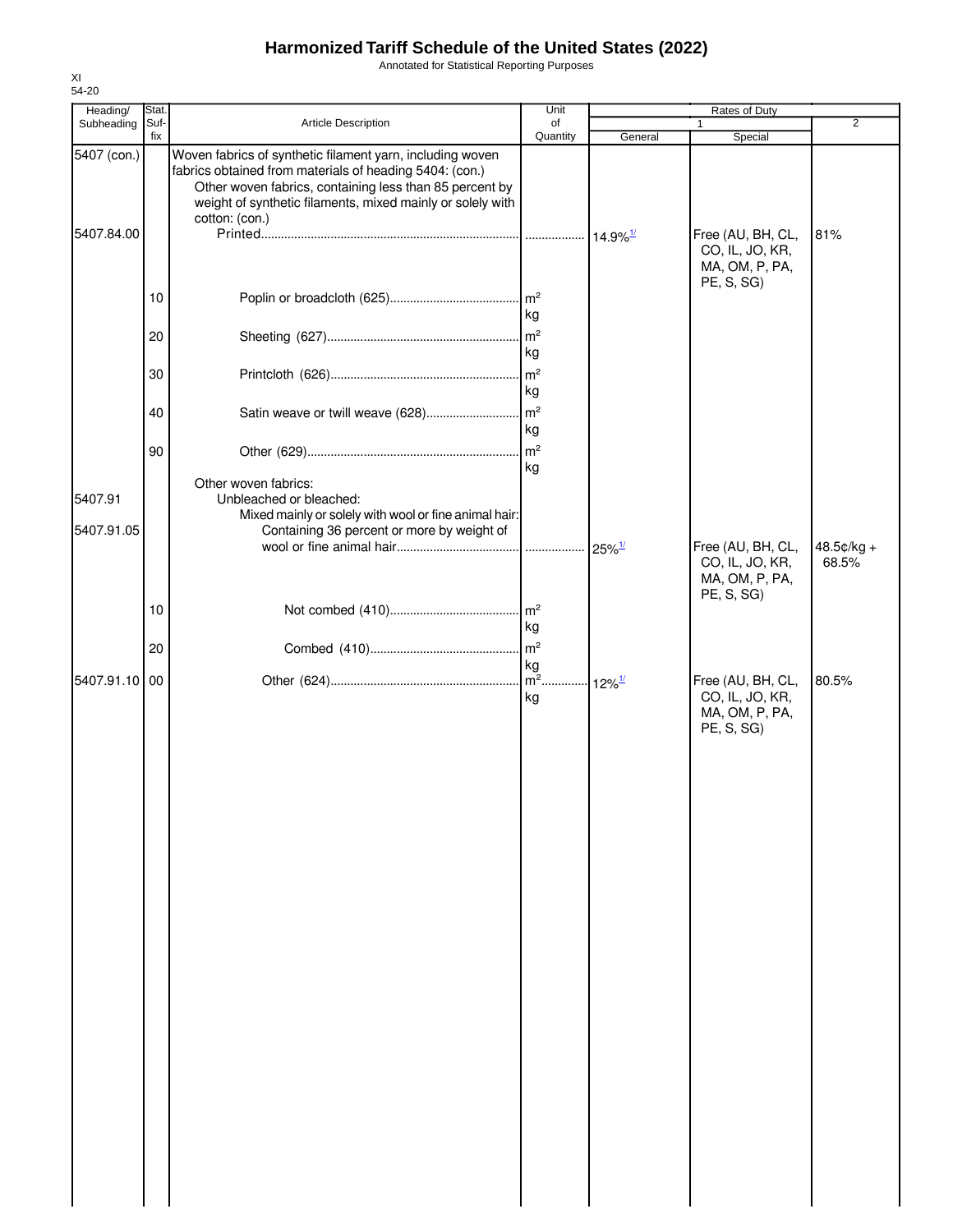Annotated for Statistical Reporting Purposes

| Heading/                         | Stat.  |                                                                                                                                                                                       | Unit     |         | Rates of Duty                                          |                |
|----------------------------------|--------|---------------------------------------------------------------------------------------------------------------------------------------------------------------------------------------|----------|---------|--------------------------------------------------------|----------------|
| Subheading                       | Suf-   | Article Description                                                                                                                                                                   | of       |         | 1                                                      | $\overline{2}$ |
| 5407 (con.)<br>5407.91<br>(con.) | fix    | Woven fabrics of synthetic filament yarn, including woven<br>fabrics obtained from materials of heading 5404: (con.)<br>Other woven fabrics: (con.)<br>Unbleached or bleached: (con.) | Quantity | General | Special                                                |                |
| 5407.91.20                       |        |                                                                                                                                                                                       |          |         | Free (AU, BH, CL,<br>CO, IL, JO, KR,<br>MA, OM, P, PA, | 81%            |
|                                  | 10     | Mixed mainly or solely with artificial filaments                                                                                                                                      | kg       |         | PE, S, SG)                                             |                |
|                                  | 20     | Other:                                                                                                                                                                                | kg       |         |                                                        |                |
|                                  | 30     |                                                                                                                                                                                       | kg       |         |                                                        |                |
|                                  | 40     |                                                                                                                                                                                       | kg       |         |                                                        |                |
|                                  | 50     | Satin weave or twill weave (628) m <sup>2</sup>                                                                                                                                       | kg       |         |                                                        |                |
|                                  | $90\,$ |                                                                                                                                                                                       | kg       |         |                                                        |                |
|                                  |        |                                                                                                                                                                                       |          |         |                                                        |                |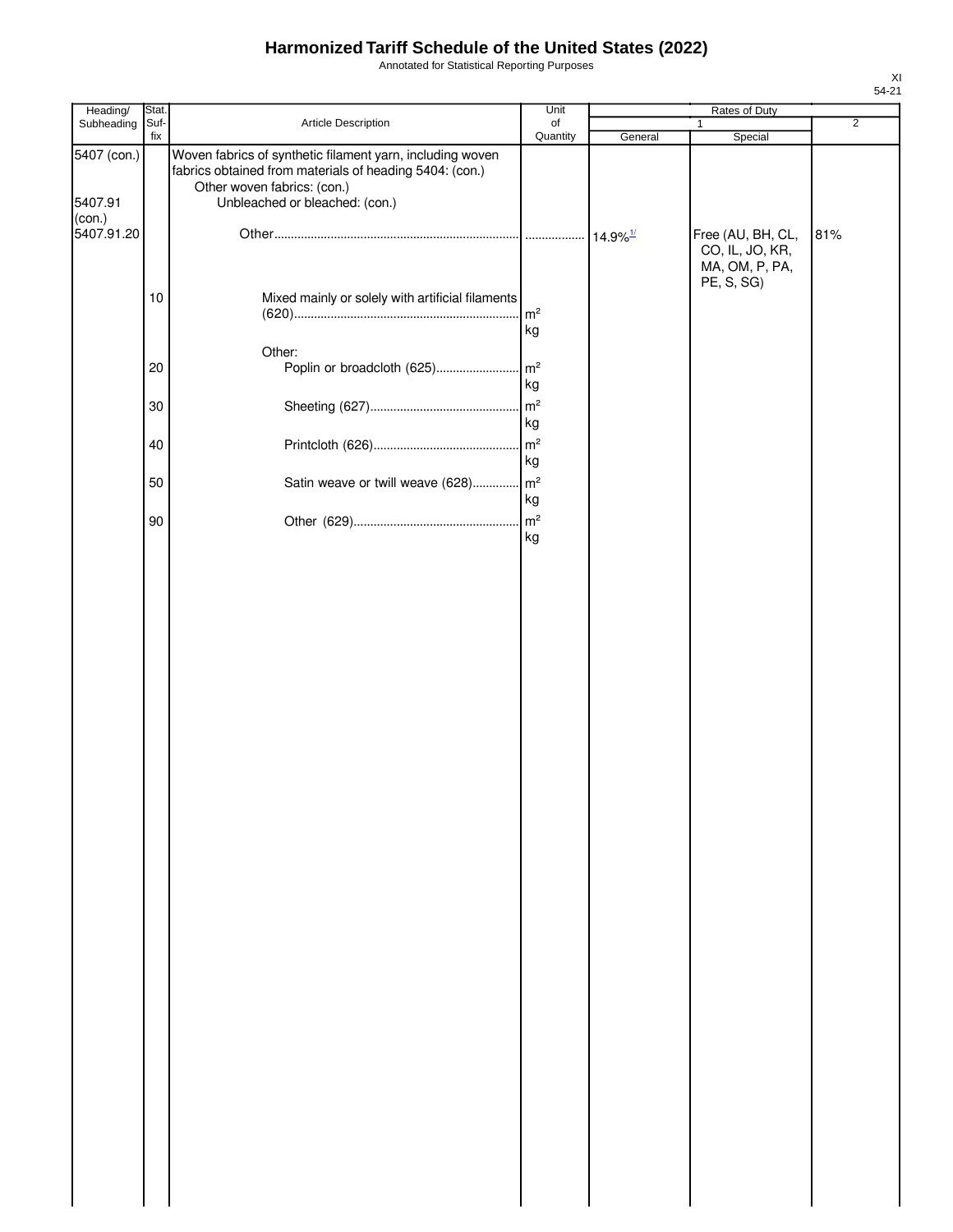Annotated for Statistical Reporting Purposes

| Heading/    | Stat.       |                                                                                                                                                     | Unit                 |                        | Rates of Duty                                                        |                |
|-------------|-------------|-----------------------------------------------------------------------------------------------------------------------------------------------------|----------------------|------------------------|----------------------------------------------------------------------|----------------|
| Subheading  | Suf-<br>fix | Article Description                                                                                                                                 | of<br>Quantity       | General                | $\mathbf{1}$<br>Special                                              | $\overline{2}$ |
| 5407 (con.) |             | Woven fabrics of synthetic filament yarn, including woven<br>fabrics obtained from materials of heading 5404: (con.)<br>Other woven fabrics: (con.) |                      |                        |                                                                      |                |
| 5407.92     |             | Dyed:<br>Mixed mainly or solely with wool or fine animal hair:                                                                                      |                      |                        |                                                                      |                |
| 5407.92.05  |             | Containing 36 percent or more by weight of                                                                                                          |                      |                        | Free (AU, BH, CL,                                                    | 48.5¢/kg +     |
|             | 10          |                                                                                                                                                     |                      |                        | CO, IL, JO, KR,<br>MA, OM, P, PA,<br>PE, S, SG)                      | 68.5%          |
|             | 20          |                                                                                                                                                     | kg                   |                        |                                                                      |                |
| 5407.92.10  |             |                                                                                                                                                     | kg                   |                        | Free (AU, BH, CL,                                                    | 80.5%          |
|             |             |                                                                                                                                                     |                      | $12\%$ <sup>1/</sup>   | CO, IL, JO, KR,<br>MA, OM, P, PA,<br>PE, S, SG)                      |                |
|             | 10          |                                                                                                                                                     | kg                   |                        |                                                                      |                |
|             | 20          |                                                                                                                                                     |                      |                        |                                                                      |                |
| 5407.92.20  |             |                                                                                                                                                     | kg                   | $14.9\%$ <sup>1/</sup> | Free (AU, BH, CL,<br>CO, IL, JO, KR,<br>MA, OM, P, PA,<br>PE, S, SG) | 81%            |
|             | 10          | Mixed mainly or solely with artificial filaments                                                                                                    | kg                   |                        |                                                                      |                |
|             | 20          | Other:                                                                                                                                              | kg                   |                        |                                                                      |                |
|             | 30          |                                                                                                                                                     | kg                   |                        |                                                                      |                |
|             | 40          |                                                                                                                                                     | kg                   |                        |                                                                      |                |
|             | 50          | Satin weave or twill weave (628) m <sup>2</sup>                                                                                                     | kg                   |                        |                                                                      |                |
|             | 90          |                                                                                                                                                     | m <sup>2</sup><br>kg |                        |                                                                      |                |
|             |             |                                                                                                                                                     |                      |                        |                                                                      |                |
|             |             |                                                                                                                                                     |                      |                        |                                                                      |                |
|             |             |                                                                                                                                                     |                      |                        |                                                                      |                |
|             |             |                                                                                                                                                     |                      |                        |                                                                      |                |
|             |             |                                                                                                                                                     |                      |                        |                                                                      |                |
|             |             |                                                                                                                                                     |                      |                        |                                                                      |                |
|             |             |                                                                                                                                                     |                      |                        |                                                                      |                |
|             |             |                                                                                                                                                     |                      |                        |                                                                      |                |
|             |             |                                                                                                                                                     |                      |                        |                                                                      |                |
|             |             |                                                                                                                                                     |                      |                        |                                                                      |                |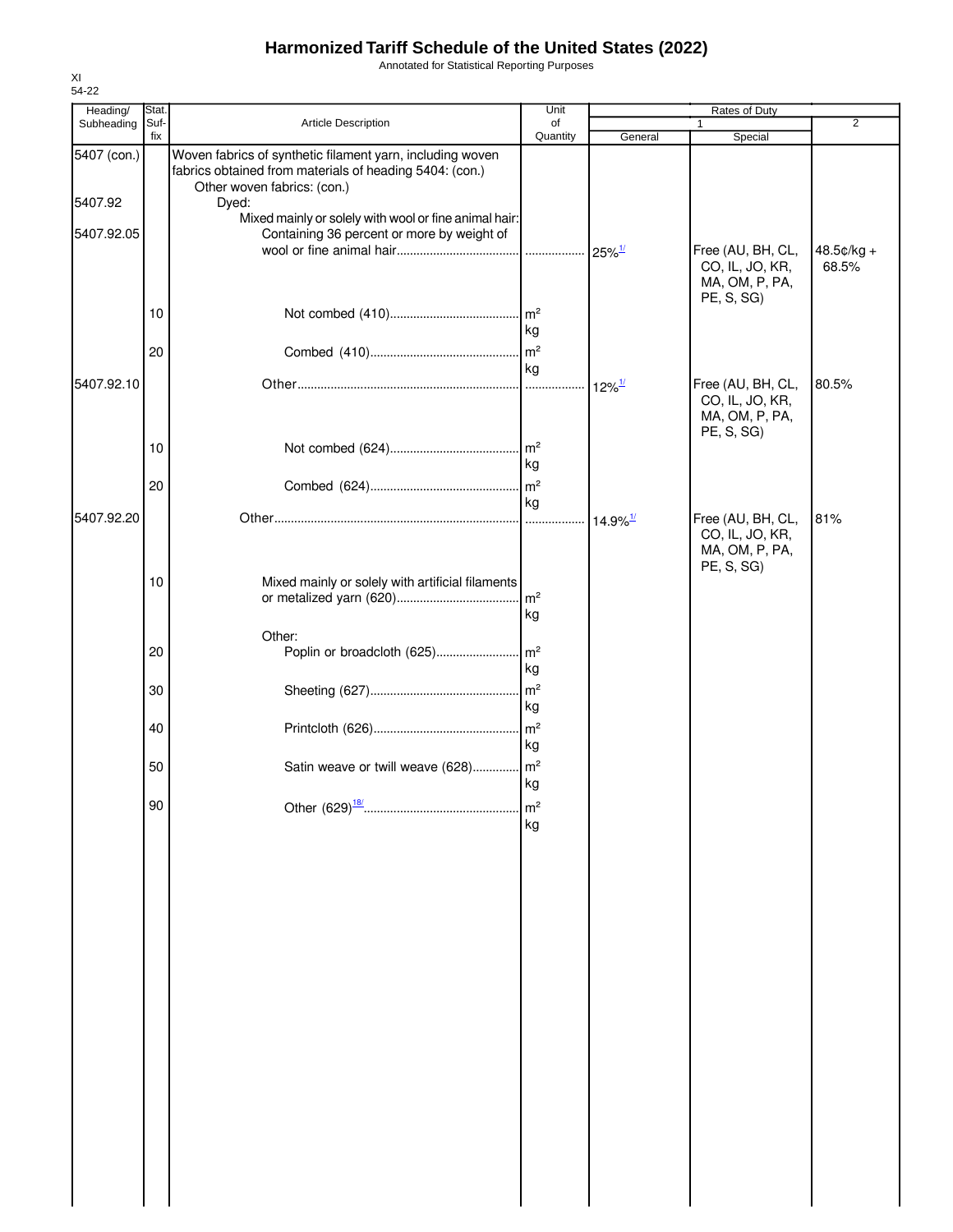Annotated for Statistical Reporting Purposes

| Heading/      | Stat.       |                                                                                                                                                                                                                                                          | Unit                 |                      | Rates of Duty                                                        |                     |
|---------------|-------------|----------------------------------------------------------------------------------------------------------------------------------------------------------------------------------------------------------------------------------------------------------|----------------------|----------------------|----------------------------------------------------------------------|---------------------|
| Subheading    | Suf-<br>fix | <b>Article Description</b>                                                                                                                                                                                                                               | of<br>Quantity       | General              | $\mathbf{1}$<br>Special                                              | 2                   |
| 5407 (con.)   |             | Woven fabrics of synthetic filament yarn, including woven<br>fabrics obtained from materials of heading 5404: (con.)<br>Other woven fabrics: (con.)                                                                                                      |                      |                      |                                                                      |                     |
| 5407.93       |             | Of yarns of different colors:<br>Mixed mainly or solely with wool or fine animal hair:                                                                                                                                                                   |                      |                      |                                                                      |                     |
| 5407.93.05    |             | Containing 36 percent or more by weight of                                                                                                                                                                                                               |                      | $25\%$ <sup>1/</sup> | Free (AU, BH, CL,<br>CO, IL, JO, KR,<br>MA, OM, P, PA,<br>PE, S, SG) | 48.5¢/kg +<br>68.5% |
|               | 10          |                                                                                                                                                                                                                                                          | kg                   |                      |                                                                      |                     |
|               | 20          |                                                                                                                                                                                                                                                          | kg                   |                      |                                                                      |                     |
| 5407.93.10 00 |             |                                                                                                                                                                                                                                                          | kg                   | $12\%$ <sup>1/</sup> | Free (AU, BH, CL,<br>CO, IL, JO, KR,<br>MA, OM, P, PA,<br>PE, S, SG) | 80.5%               |
| 5407.93.15 00 |             | Other:<br>Containing 85 percent or more by weight of<br>man-made filaments, the thread count of which<br>per cm (treating multiple (folded) or cabled<br>yarns as single threads) is over 69 but not over<br>142 in the warp and over 31 but not over 71 |                      |                      |                                                                      |                     |
|               |             |                                                                                                                                                                                                                                                          | kg                   |                      |                                                                      | $24.3¢/kg +$<br>81% |
| 5407.93.20    |             |                                                                                                                                                                                                                                                          |                      | $12\%$ <sup>1/</sup> | Free (AU, BH, CL,<br>CO, IL, JO, KR,<br>MA, OM, P, PA,<br>PE, S, SG) | 81%                 |
|               | 10          | Mixed mainly or solely with artificial<br>filaments or metalized yarn (620)                                                                                                                                                                              | m <sup>2</sup><br>kg |                      |                                                                      |                     |
|               | 20          | Other:                                                                                                                                                                                                                                                   | kg                   |                      |                                                                      |                     |
|               | 30          |                                                                                                                                                                                                                                                          | kg                   |                      |                                                                      |                     |
|               | 40          |                                                                                                                                                                                                                                                          | kg                   |                      |                                                                      |                     |
|               | 50          | Satin weave or twill weave (628)                                                                                                                                                                                                                         | m <sup>2</sup><br>kg |                      |                                                                      |                     |
|               | 90          |                                                                                                                                                                                                                                                          | m <sup>2</sup><br>kg |                      |                                                                      |                     |
|               |             |                                                                                                                                                                                                                                                          |                      |                      |                                                                      |                     |
|               |             |                                                                                                                                                                                                                                                          |                      |                      |                                                                      |                     |
|               |             |                                                                                                                                                                                                                                                          |                      |                      |                                                                      |                     |
|               |             |                                                                                                                                                                                                                                                          |                      |                      |                                                                      |                     |
|               |             |                                                                                                                                                                                                                                                          |                      |                      |                                                                      |                     |
|               |             |                                                                                                                                                                                                                                                          |                      |                      |                                                                      |                     |
|               |             |                                                                                                                                                                                                                                                          |                      |                      |                                                                      |                     |
|               |             |                                                                                                                                                                                                                                                          |                      |                      |                                                                      |                     |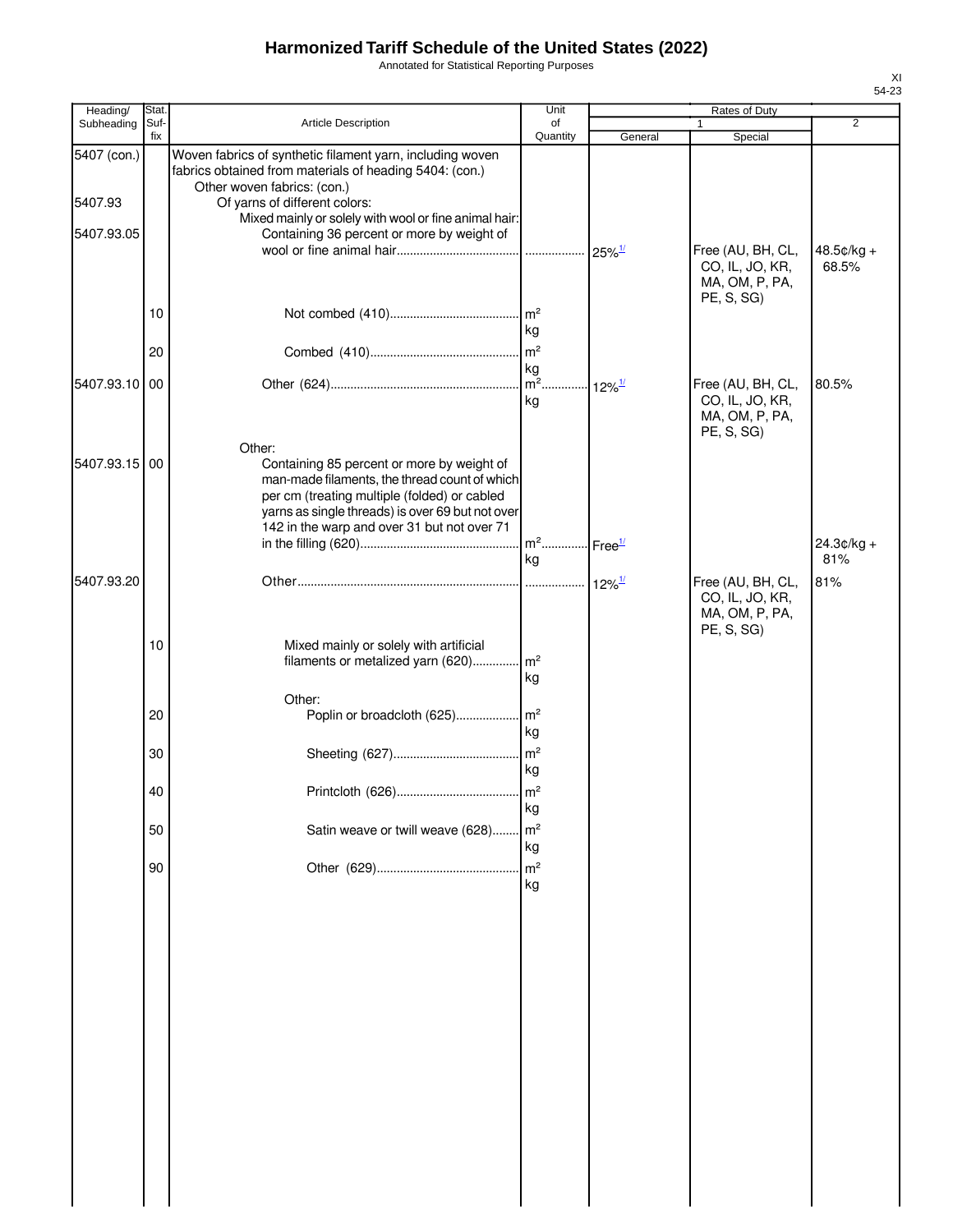Annotated for Statistical Reporting Purposes

| Heading/      | Stat. |                                                                                                                      | Unit                 | Rates of Duty          |                                      |                |
|---------------|-------|----------------------------------------------------------------------------------------------------------------------|----------------------|------------------------|--------------------------------------|----------------|
| Subheading    | Suf-  | Article Description                                                                                                  | of                   |                        | 1                                    | $\overline{2}$ |
| 5407 (con.)   | fix   | Woven fabrics of synthetic filament yarn, including woven<br>fabrics obtained from materials of heading 5404: (con.) | Quantity             | General                | Special                              |                |
| 5407.94       |       | Other woven fabrics: (con.)<br>Printed:                                                                              |                      |                        |                                      |                |
|               |       | Mixed mainly or solely with wool or fine animal hair:                                                                |                      |                        |                                      |                |
| 5407.94.05    |       | Containing 36 percent or more by weight of                                                                           |                      |                        |                                      | 48.5¢/kg +     |
|               | 10    |                                                                                                                      | m <sup>2</sup>       |                        |                                      | 68.5%          |
|               |       |                                                                                                                      | kg                   |                        |                                      |                |
|               | 20    |                                                                                                                      | m <sup>2</sup><br>kg |                        |                                      |                |
| 5407.94.10 00 |       |                                                                                                                      | kg                   |                        | Free (AU, BH, CL,<br>CO, IL, JO, KR, | 80.5%          |
|               |       |                                                                                                                      |                      |                        | MA, OM, P, PA,                       |                |
| 5407.94.20    |       |                                                                                                                      |                      | $14.9\%$ <sup>1/</sup> | PE, S, SG)<br>Free (AU, BH, CL,      | 81%            |
|               |       |                                                                                                                      |                      |                        | CO, IL, JO, KR,<br>MA, OM, P, PA,    |                |
|               | 10    | Mixed mainly or solely with artificial filaments                                                                     |                      |                        | PE, S, SG)                           |                |
|               |       |                                                                                                                      | m <sup>2</sup>       |                        |                                      |                |
|               |       | Other:                                                                                                               | kg                   |                        |                                      |                |
|               | 20    |                                                                                                                      |                      |                        |                                      |                |
|               | 30    |                                                                                                                      | kg<br>m <sup>2</sup> |                        |                                      |                |
|               |       |                                                                                                                      | kg                   |                        |                                      |                |
|               | 40    |                                                                                                                      | m <sup>2</sup><br>kg |                        |                                      |                |
|               | 50    | Satin weave or twill weave (628)                                                                                     | m <sup>2</sup>       |                        |                                      |                |
|               |       |                                                                                                                      | kg                   |                        |                                      |                |
|               | 90    |                                                                                                                      | m <sup>2</sup><br>kg |                        |                                      |                |
|               |       |                                                                                                                      |                      |                        |                                      |                |
|               |       |                                                                                                                      |                      |                        |                                      |                |
|               |       |                                                                                                                      |                      |                        |                                      |                |
|               |       |                                                                                                                      |                      |                        |                                      |                |
|               |       |                                                                                                                      |                      |                        |                                      |                |
|               |       |                                                                                                                      |                      |                        |                                      |                |
|               |       |                                                                                                                      |                      |                        |                                      |                |
|               |       |                                                                                                                      |                      |                        |                                      |                |
|               |       |                                                                                                                      |                      |                        |                                      |                |
|               |       |                                                                                                                      |                      |                        |                                      |                |
|               |       |                                                                                                                      |                      |                        |                                      |                |
|               |       |                                                                                                                      |                      |                        |                                      |                |
|               |       |                                                                                                                      |                      |                        |                                      |                |
|               |       |                                                                                                                      |                      |                        |                                      |                |
|               |       |                                                                                                                      |                      |                        |                                      |                |
|               |       |                                                                                                                      |                      |                        |                                      |                |
|               |       |                                                                                                                      |                      |                        |                                      |                |
|               |       |                                                                                                                      |                      |                        |                                      |                |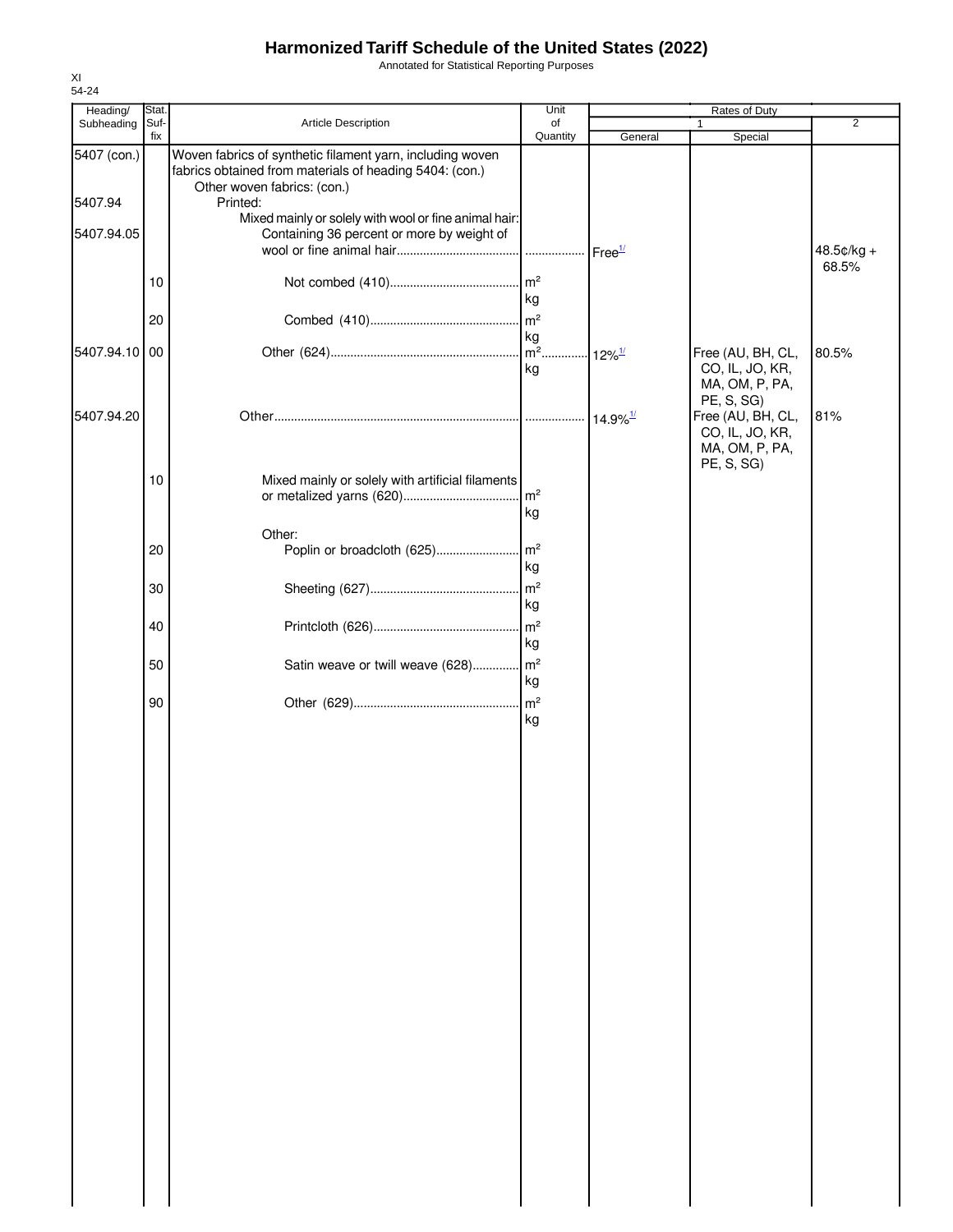Annotated for Statistical Reporting Purposes

| Heading/                 | Stat.       |                                                                                                                                                                             | Unit                                     |         | Rates of Duty                                                        |                |
|--------------------------|-------------|-----------------------------------------------------------------------------------------------------------------------------------------------------------------------------|------------------------------------------|---------|----------------------------------------------------------------------|----------------|
| Subheading               | Suf-<br>fix | Article Description                                                                                                                                                         | of<br>Quantity                           | General | $\mathbf{1}$<br>Special                                              | $\overline{2}$ |
| 5408<br>5408.10.00 00    |             | Woven fabrics of artificial filament yarn, including woven fabrics<br>obtained from materials of heading 5405:<br>Woven fabrics obtained from high tenacity yarn of viscose |                                          |         |                                                                      |                |
|                          |             | Other woven fabrics, containing 85 percent or more by                                                                                                                       | m <sup>2</sup> 14.9% <sup>1/</sup><br>kg |         | Free (AU, BH, CL,<br>CO, IL, JO, KR,<br>MA, OM, P, PA,<br>PE, S, SG) | 81%            |
| 5408.21.00               |             | weight of artificial filament or strip or the like:                                                                                                                         |                                          |         | Free (AU, BH, CL,<br>CO, IL, JO, KR,<br>MA, OM, P, PA,<br>PE, S, SG) | 81%            |
|                          | 30          | Weighing not more than 170 g/m <sup>2</sup> (618) m <sup>2</sup>                                                                                                            | kg                                       |         |                                                                      |                |
|                          | 60          |                                                                                                                                                                             | kg                                       |         |                                                                      |                |
| 5408.22<br>5408.22.10 00 |             | Dyed:                                                                                                                                                                       | kg                                       |         | Free (AU, BH, CL,<br>CO, IL, JO, KR,<br>MA, OM, P, PA,<br>PE, S, SG) | 81%            |
| 5408.22.90               |             |                                                                                                                                                                             |                                          |         | Free (AU, BH, CL,<br>CO, IL, JO, KR,<br>MA, OM, P, PA,<br>PE, S, SG) | 81%            |
|                          | 30          | Weighing not more than 170 g/m <sup>2</sup> (618) m <sup>2</sup>                                                                                                            | kg                                       |         |                                                                      |                |
|                          | 60          | Weighing more than 170 g/m <sup>2</sup> (618) m <sup>2</sup>                                                                                                                | kg                                       |         |                                                                      |                |
|                          |             |                                                                                                                                                                             |                                          |         |                                                                      |                |
|                          |             |                                                                                                                                                                             |                                          |         |                                                                      |                |
|                          |             |                                                                                                                                                                             |                                          |         |                                                                      |                |
|                          |             |                                                                                                                                                                             |                                          |         |                                                                      |                |
|                          |             |                                                                                                                                                                             |                                          |         |                                                                      |                |
|                          |             |                                                                                                                                                                             |                                          |         |                                                                      |                |
|                          |             |                                                                                                                                                                             |                                          |         |                                                                      |                |
|                          |             |                                                                                                                                                                             |                                          |         |                                                                      |                |
|                          |             |                                                                                                                                                                             |                                          |         |                                                                      |                |
|                          |             |                                                                                                                                                                             |                                          |         |                                                                      |                |
|                          |             |                                                                                                                                                                             |                                          |         |                                                                      |                |
|                          |             |                                                                                                                                                                             |                                          |         |                                                                      |                |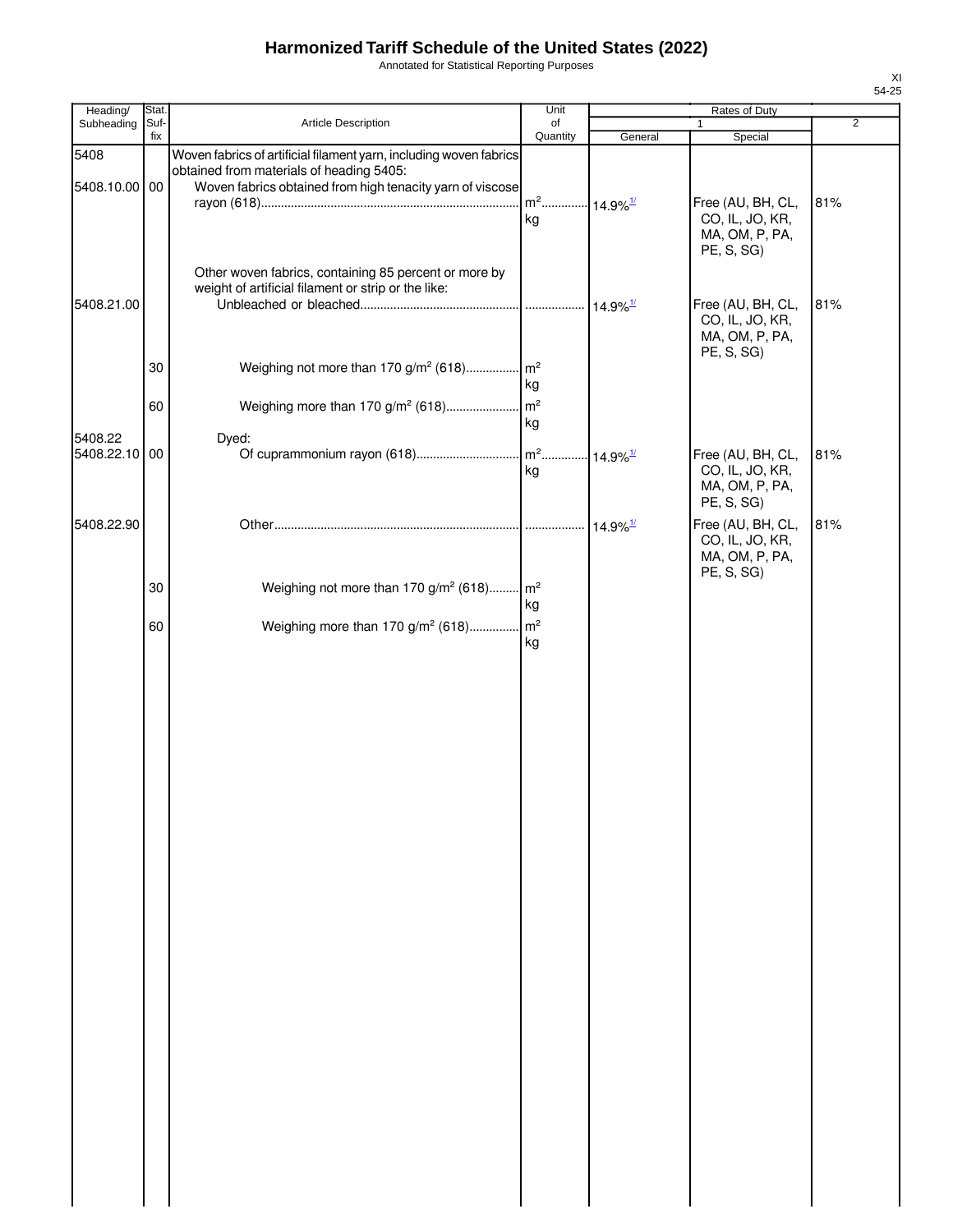Annotated for Statistical Reporting Purposes

| Heading/               | Stat.       |                                                                                                                                                                                                                                                                                                                                                                                             | Unit                                      |                      | Rates of Duty                                                        |                     |
|------------------------|-------------|---------------------------------------------------------------------------------------------------------------------------------------------------------------------------------------------------------------------------------------------------------------------------------------------------------------------------------------------------------------------------------------------|-------------------------------------------|----------------------|----------------------------------------------------------------------|---------------------|
| Subheading             | Suf-<br>fix | <b>Article Description</b>                                                                                                                                                                                                                                                                                                                                                                  | of<br>Quantity                            | General              | Special                                                              | $\overline{2}$      |
| 5408 (con.)<br>5408.23 |             | Woven fabrics of artificial filament yarn, including woven fabrics<br>obtained from materials of heading 5405: (con.)<br>Other woven fabrics, containing 85 percent or more by<br>weight of artificial filament or strip or the like: (con.)<br>Of yarns of different colors:<br>The thread count of which per cm (treating multiple<br>(folded) or cabled yarns as single threads) is over |                                           |                      |                                                                      |                     |
|                        |             | 69 but not over 142 in the warp and over 31 but<br>not over 71 in the filling:                                                                                                                                                                                                                                                                                                              |                                           |                      |                                                                      |                     |
| 5408.23.11             | 00          |                                                                                                                                                                                                                                                                                                                                                                                             | kg                                        |                      |                                                                      | $24.3¢/kg +$<br>81% |
| 5408.23.19 00          |             |                                                                                                                                                                                                                                                                                                                                                                                             | . m <sup>2</sup> Free <sup>1/</sup><br>kg |                      |                                                                      | $24.3¢/kg +$<br>81% |
| 5408.23.21             | 00          | Other:                                                                                                                                                                                                                                                                                                                                                                                      | kg                                        |                      | Free (AU, BH, CL,<br>CO, IL, JO, KR,<br>MA, OM, P, PA,<br>PE, S, SG) | 81%                 |
| 5408.23.29             |             |                                                                                                                                                                                                                                                                                                                                                                                             |                                           | $12\%$ <sup>1/</sup> | Free (AU, BH, CL,<br>CO, IL, JO, KR,<br>MA, OM, P, PA,<br>PE, S, SG) | 81%                 |
|                        | 30          | Weighing not more than 170 g/m <sup>2</sup> (618)                                                                                                                                                                                                                                                                                                                                           | Im <sup>2</sup><br>kg                     |                      |                                                                      |                     |
| 5408.24                | 60          | Weighing more than 170 g/m <sup>2</sup> (618)<br>Printed:                                                                                                                                                                                                                                                                                                                                   | $\mathsf{Im}^2$<br>kg                     |                      |                                                                      |                     |
| 5408.24.10 00          |             |                                                                                                                                                                                                                                                                                                                                                                                             | kg                                        |                      | Free (AU, BH, CL,<br>CO, IL, JO, KR,<br>MA, OM, P, PA,<br>PE, S, SG) | 81%                 |
| 5408.24.90             |             |                                                                                                                                                                                                                                                                                                                                                                                             |                                           | $12\%$ <sup>1/</sup> | Free (AU, BH, CL,<br>CO, IL, JO, KR,<br>MA, OM, P, PA,<br>PE, S, SG) | 81%                 |
|                        | 10          | Weighing not more than 170 g/m <sup>2</sup> :                                                                                                                                                                                                                                                                                                                                               |                                           |                      |                                                                      |                     |
|                        | 20          |                                                                                                                                                                                                                                                                                                                                                                                             | kg<br>kg                                  |                      |                                                                      |                     |
|                        | 40          | Weighing more than 170 g/m <sup>2</sup> :<br>Discharge printed (618)                                                                                                                                                                                                                                                                                                                        | m <sup>2</sup>                            |                      |                                                                      |                     |
|                        | 50          |                                                                                                                                                                                                                                                                                                                                                                                             | kg<br>m <sup>2</sup><br>kg                |                      |                                                                      |                     |
|                        |             |                                                                                                                                                                                                                                                                                                                                                                                             |                                           |                      |                                                                      |                     |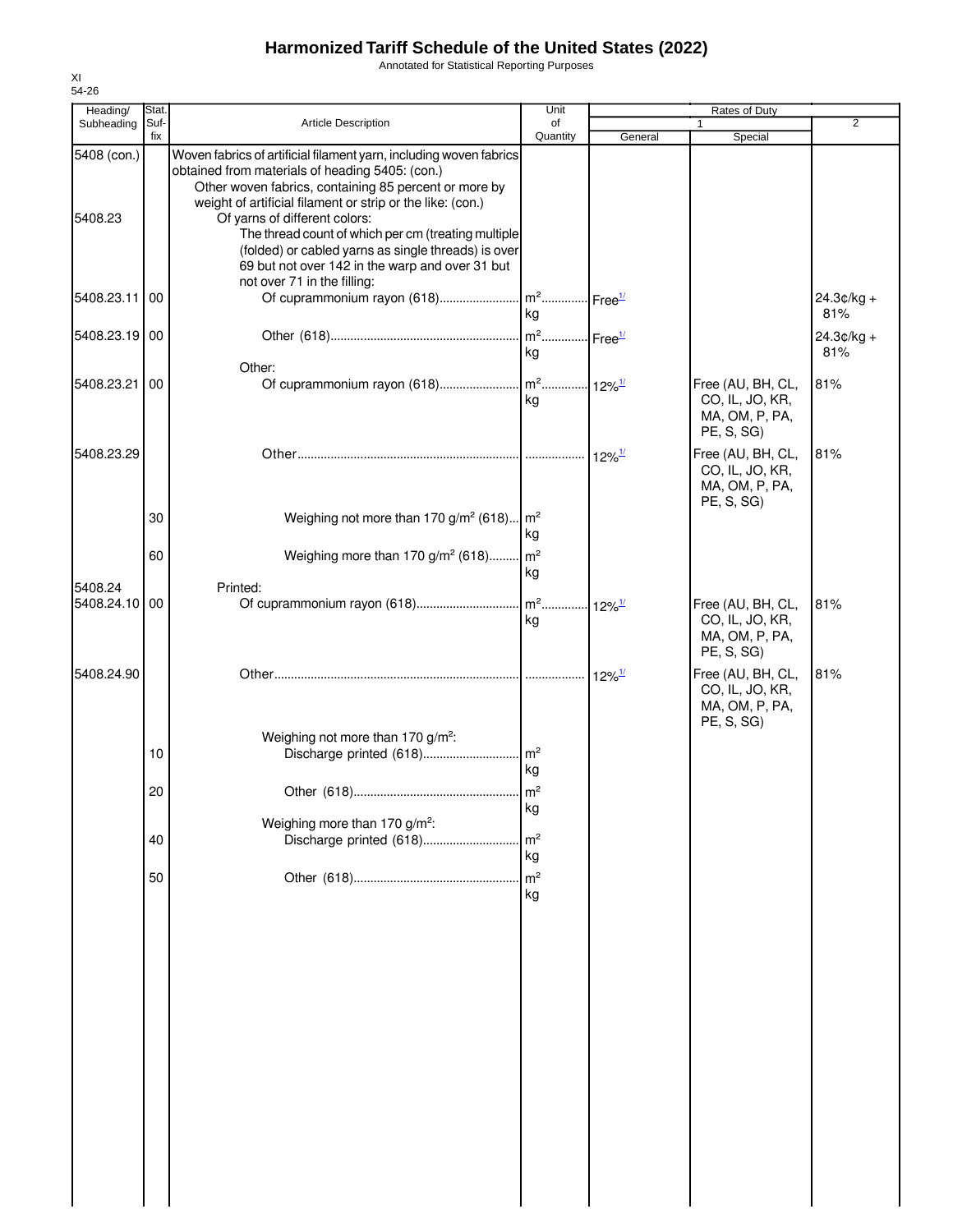Annotated for Statistical Reporting Purposes

| Heading/      | Stat. |                                                                                                                                               | Unit           | Rates of Duty          |                                                                      |                       |
|---------------|-------|-----------------------------------------------------------------------------------------------------------------------------------------------|----------------|------------------------|----------------------------------------------------------------------|-----------------------|
| Subheading    | Suf-  | Article Description                                                                                                                           | of             |                        |                                                                      | $\overline{2}$        |
| 5408 (con.)   | fix   | Woven fabrics of artificial filament yarn, including woven fabrics<br>obtained from materials of heading 5405: (con.)<br>Other woven fabrics: | Quantity       | General                | Special                                                              |                       |
| 5408.31       |       | Unbleached or bleached:                                                                                                                       |                |                        |                                                                      |                       |
|               |       | Mixed mainly or solely with wool or fine animal hair:                                                                                         |                |                        |                                                                      |                       |
| 5408.31.05    |       | Containing 36 percent or more by weight of                                                                                                    |                |                        |                                                                      |                       |
|               |       |                                                                                                                                               |                |                        | Free (AU, BH, CL,<br>CO, IL, JO, KR,<br>MA, OM, P, PA,<br>PE, S, SG) | $48.5¢/kg +$<br>68.5% |
|               | 10    |                                                                                                                                               | kg             |                        |                                                                      |                       |
|               | 20    |                                                                                                                                               |                |                        |                                                                      |                       |
|               |       |                                                                                                                                               | kg             |                        |                                                                      |                       |
| 5408.31.10 00 |       |                                                                                                                                               |                | $12\%$ <sup>1/</sup>   | Free (AU, BH, CL,                                                    | 80.5%                 |
|               |       |                                                                                                                                               | kg             |                        | CO, IL, JO, KR,<br>MA, OM, P, PA,<br>PE, S, SG)                      |                       |
| 5408.31.20    |       |                                                                                                                                               |                | $14.9\%$ <sup>1/</sup> | Free (AU, BH, CL,                                                    | 81%                   |
|               |       |                                                                                                                                               |                |                        | CO, IL, JO, KR,<br>MA, OM, P, PA,<br>PE, S, SG)                      |                       |
|               | 10    | Mixed mainly or solely with synthetic filaments                                                                                               |                |                        |                                                                      |                       |
|               |       |                                                                                                                                               | m <sup>2</sup> |                        |                                                                      |                       |
|               |       |                                                                                                                                               | kg             |                        |                                                                      |                       |
|               |       | Other:                                                                                                                                        |                |                        |                                                                      |                       |
|               | 20    |                                                                                                                                               |                |                        |                                                                      |                       |
|               |       |                                                                                                                                               | kg             |                        |                                                                      |                       |
|               | 30    |                                                                                                                                               | m <sup>2</sup> |                        |                                                                      |                       |
|               |       |                                                                                                                                               | kg             |                        |                                                                      |                       |
|               | 40    |                                                                                                                                               |                |                        |                                                                      |                       |
|               |       |                                                                                                                                               | kg             |                        |                                                                      |                       |
|               | 50    | Satin weave or twill weave (628) m <sup>2</sup>                                                                                               |                |                        |                                                                      |                       |
|               |       |                                                                                                                                               | kg             |                        |                                                                      |                       |
|               | 90    |                                                                                                                                               |                |                        |                                                                      |                       |
|               |       |                                                                                                                                               | kg             |                        |                                                                      |                       |
|               |       |                                                                                                                                               |                |                        |                                                                      |                       |
|               |       |                                                                                                                                               |                |                        |                                                                      |                       |
|               |       |                                                                                                                                               |                |                        |                                                                      |                       |
|               |       |                                                                                                                                               |                |                        |                                                                      |                       |
|               |       |                                                                                                                                               |                |                        |                                                                      |                       |
|               |       |                                                                                                                                               |                |                        |                                                                      |                       |
|               |       |                                                                                                                                               |                |                        |                                                                      |                       |
|               |       |                                                                                                                                               |                |                        |                                                                      |                       |
|               |       |                                                                                                                                               |                |                        |                                                                      |                       |
|               |       |                                                                                                                                               |                |                        |                                                                      |                       |
|               |       |                                                                                                                                               |                |                        |                                                                      |                       |
|               |       |                                                                                                                                               |                |                        |                                                                      |                       |
|               |       |                                                                                                                                               |                |                        |                                                                      |                       |
|               |       |                                                                                                                                               |                |                        |                                                                      |                       |
|               |       |                                                                                                                                               |                |                        |                                                                      |                       |
|               |       |                                                                                                                                               |                |                        |                                                                      |                       |
|               |       |                                                                                                                                               |                |                        |                                                                      |                       |
|               |       |                                                                                                                                               |                |                        |                                                                      |                       |
|               |       |                                                                                                                                               |                |                        |                                                                      |                       |
|               |       |                                                                                                                                               |                |                        |                                                                      |                       |
|               |       |                                                                                                                                               |                |                        |                                                                      |                       |
|               |       |                                                                                                                                               |                |                        |                                                                      |                       |
|               |       |                                                                                                                                               |                |                        |                                                                      |                       |
|               |       |                                                                                                                                               |                |                        |                                                                      |                       |
|               |       |                                                                                                                                               |                |                        |                                                                      |                       |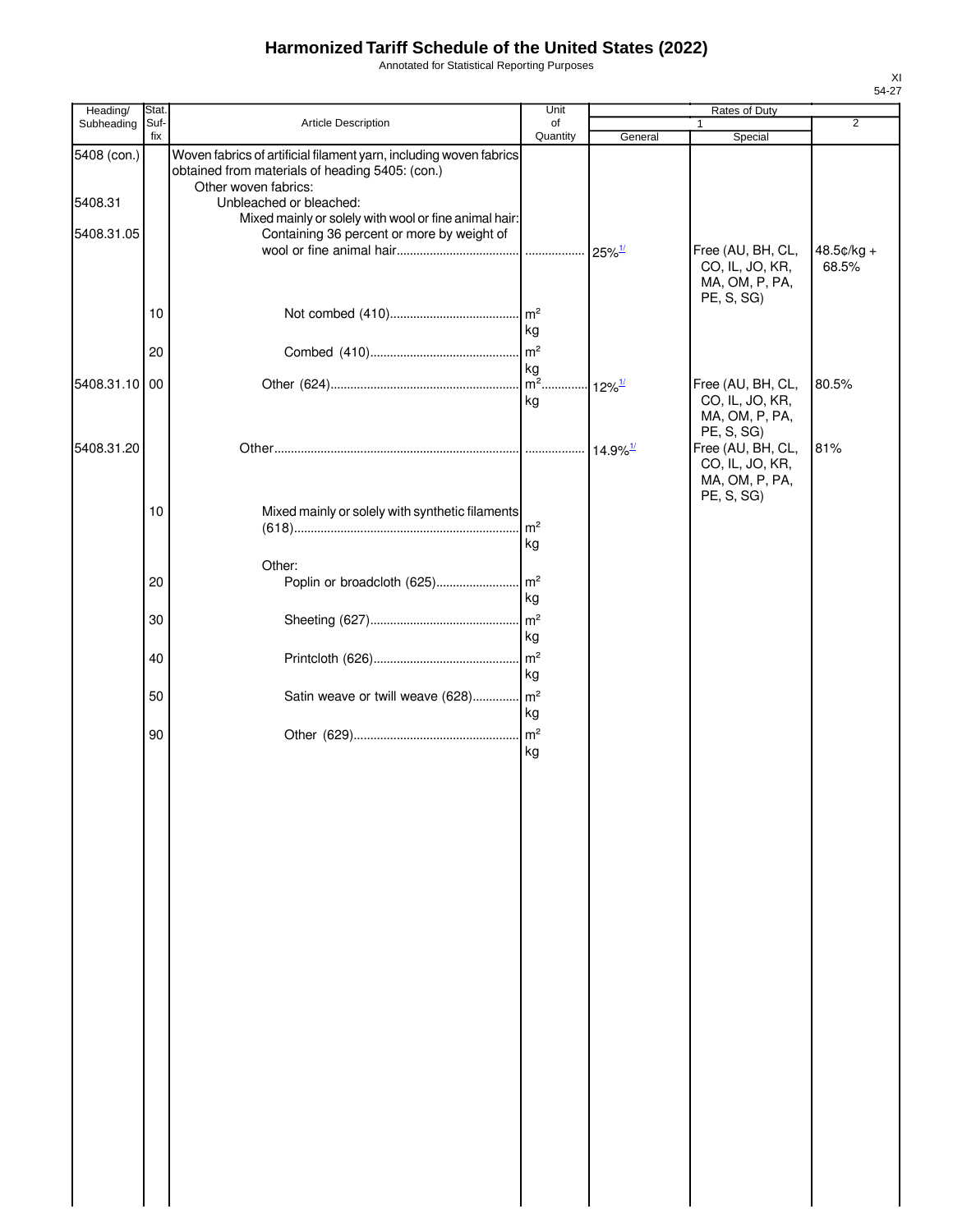Annotated for Statistical Reporting Purposes

| Heading/      | Stat.       |                                                                                                                                                      | Unit                                         |                      | Rates of Duty                                                        |                       |
|---------------|-------------|------------------------------------------------------------------------------------------------------------------------------------------------------|----------------------------------------------|----------------------|----------------------------------------------------------------------|-----------------------|
| Subheading    | Suf-<br>fix | <b>Article Description</b>                                                                                                                           | of<br>Quantity                               | General              | 1<br>Special                                                         | 2                     |
| 5408 (con.)   |             | Woven fabrics of artificial filament yarn, including woven fabrics<br>obtained from materials of heading 5405: (con.)<br>Other woven fabrics: (con.) |                                              |                      |                                                                      |                       |
| 5408.32       |             | Dyed:                                                                                                                                                |                                              |                      |                                                                      |                       |
| 5408.32.05    |             | Mixed mainly or solely with wool or fine animal hair:<br>Containing 36 percent or more by weight of                                                  |                                              |                      | Free (AU, BH, CL,<br>CO, IL, JO, KR,                                 | $48.5¢/kg +$<br>68.5% |
|               | 10          |                                                                                                                                                      | kg                                           |                      | MA, OM, P, PA,<br>PE, S, SG)                                         |                       |
|               | 20          |                                                                                                                                                      | m <sup>2</sup>                               |                      |                                                                      |                       |
| 5408.32.10 00 |             |                                                                                                                                                      | kg<br>m <sup>2</sup> 12% <sup>1/</sup><br>kg |                      | Free (AU, BH, CL,<br>CO, IL, JO, KR,<br>MA, OM, P, PA,               | 80.5%                 |
| 5408.32.30 00 |             | Other:<br>Containing 30 percent or more by weight of<br>silk or silk waste, valued over \$33 per kg                                                  |                                              |                      | PE, S, SG)                                                           |                       |
|               |             |                                                                                                                                                      | m <sup>2</sup> 6.9% <sup>1/</sup><br>ka      |                      | Free (AU, BH, CL,<br>CO, IL, JO, KR,<br>MA, OM, P, PA,<br>PE, S, SG) | 80%                   |
| 5408.32.90    |             |                                                                                                                                                      |                                              | $15\%$ <sup>1/</sup> | Free (AU, BH, CL,<br>CO, IL, JO, KR,<br>MA, OM, P, PA,<br>PE, S, SG) | 81%                   |
|               | 10          | Mixed mainly or solely with synthetic                                                                                                                | m <sup>2</sup><br>kg                         |                      |                                                                      |                       |
|               | 20          | Other:                                                                                                                                               | kg                                           |                      |                                                                      |                       |
|               | 30          |                                                                                                                                                      | $\mathsf{Im}^2$<br>kg                        |                      |                                                                      |                       |
|               | 40          |                                                                                                                                                      | kg                                           |                      |                                                                      |                       |
|               | 50          | Satin weave or twill weave (628) <sup>19/</sup>                                                                                                      | m <sup>2</sup><br>kg                         |                      |                                                                      |                       |
|               | 90          |                                                                                                                                                      | m <sup>2</sup><br>kg                         |                      |                                                                      |                       |
|               |             |                                                                                                                                                      |                                              |                      |                                                                      |                       |
|               |             |                                                                                                                                                      |                                              |                      |                                                                      |                       |
|               |             |                                                                                                                                                      |                                              |                      |                                                                      |                       |
|               |             |                                                                                                                                                      |                                              |                      |                                                                      |                       |
|               |             |                                                                                                                                                      |                                              |                      |                                                                      |                       |
|               |             |                                                                                                                                                      |                                              |                      |                                                                      |                       |
|               |             |                                                                                                                                                      |                                              |                      |                                                                      |                       |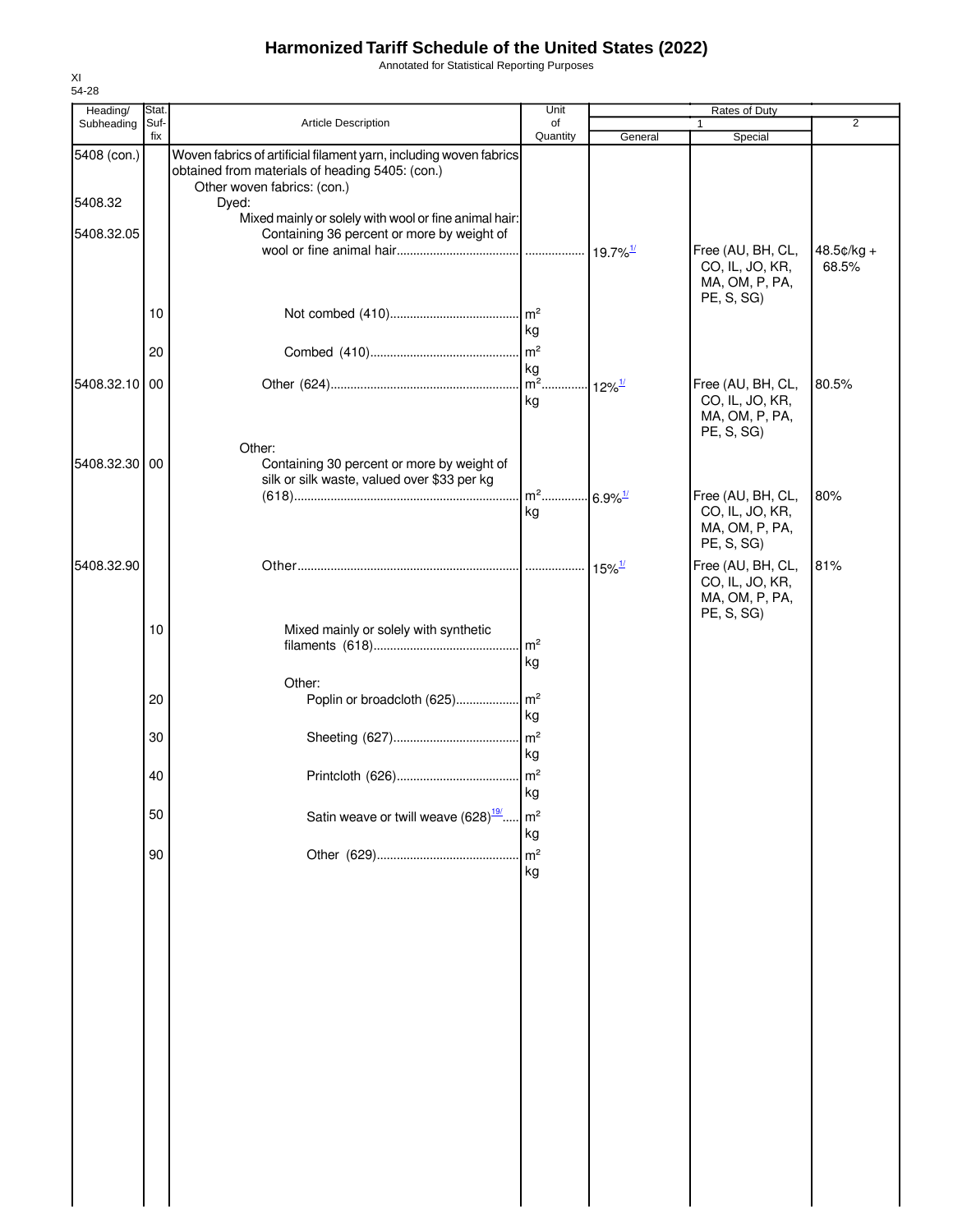Annotated for Statistical Reporting Purposes

| Heading/               | Stat. |                                                                                                                                                                                                                                                | Unit           |         |                                                                      |                     |
|------------------------|-------|------------------------------------------------------------------------------------------------------------------------------------------------------------------------------------------------------------------------------------------------|----------------|---------|----------------------------------------------------------------------|---------------------|
| Subheading Suf-        | fix   | Article Description                                                                                                                                                                                                                            | of<br>Quantity | General | $\mathbf{1}$<br>Special                                              | $\overline{2}$      |
| 5408 (con.)<br>5408.33 |       | Woven fabrics of artificial filament yarn, including woven fabrics<br>obtained from materials of heading 5405: (con.)<br>Other woven fabrics: (con.)<br>Of yarns of different colors:<br>Mixed mainly or solely with wool or fine animal hair: |                |         |                                                                      |                     |
| 5408.33.05             | $10$  | Containing 36 percent or more by weight of                                                                                                                                                                                                     |                |         | Free (AU, BH, CL,<br>CO, IL, JO, KR,<br>MA, OM, P, PA,<br>PE, S, SG) | 48.5¢/kg +<br>68.5% |
|                        | 20    |                                                                                                                                                                                                                                                | kg             |         |                                                                      |                     |
|                        |       |                                                                                                                                                                                                                                                |                |         |                                                                      |                     |
| 5408.33.10 00          |       |                                                                                                                                                                                                                                                | kg             |         | Free (AU, BH, CL,<br>CO, IL, JO, KR,<br>MA, OM, P, PA,<br>PE, S, SG) | 80.5%               |
|                        |       |                                                                                                                                                                                                                                                |                |         |                                                                      |                     |
|                        |       |                                                                                                                                                                                                                                                |                |         |                                                                      |                     |
|                        |       |                                                                                                                                                                                                                                                |                |         |                                                                      |                     |
|                        |       |                                                                                                                                                                                                                                                |                |         |                                                                      |                     |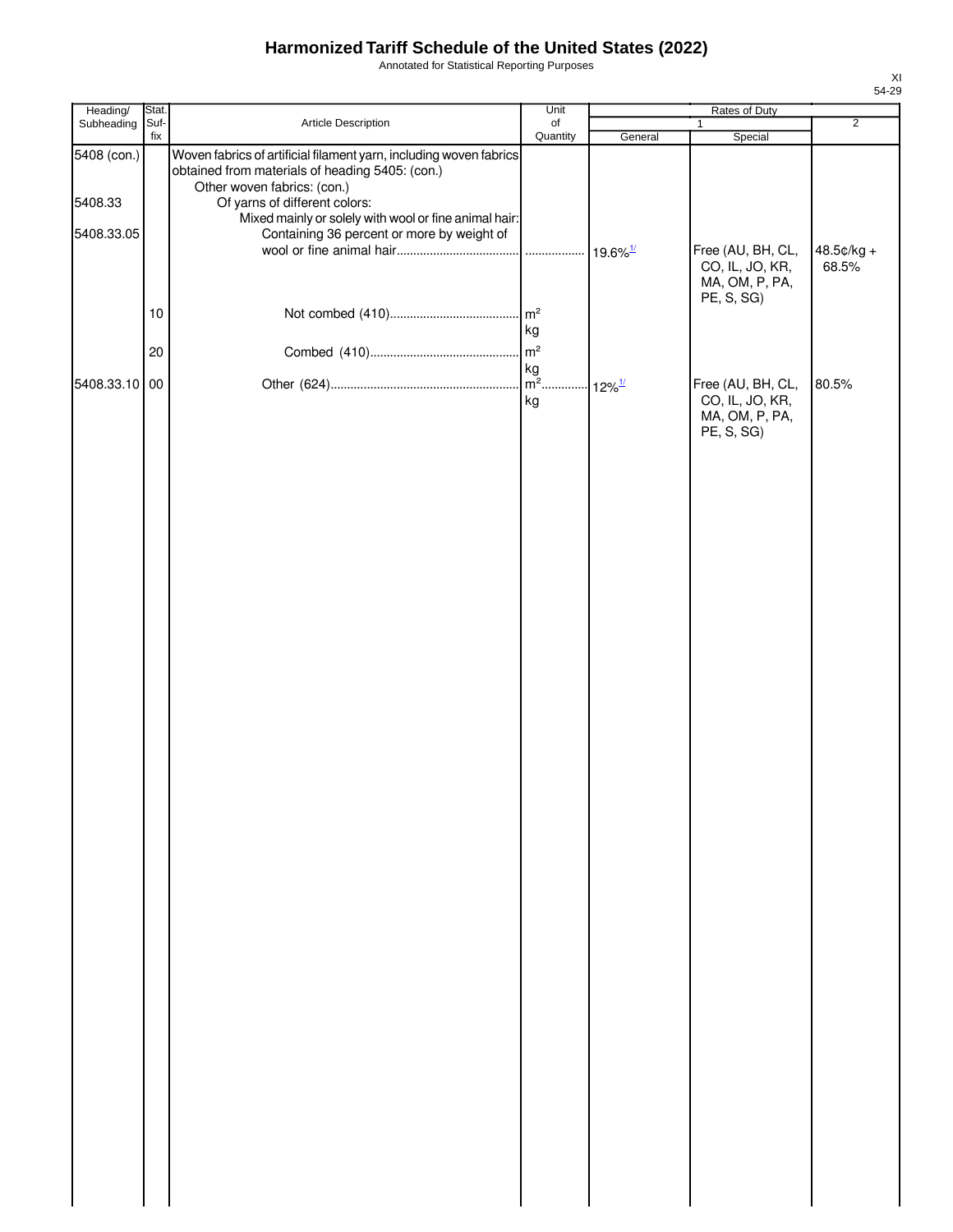Annotated for Statistical Reporting Purposes

| Heading/                         | Stat.       |                                                                                                                                                                                                                                                          | Unit                  |                                        | Rates of Duty                                                        |                     |
|----------------------------------|-------------|----------------------------------------------------------------------------------------------------------------------------------------------------------------------------------------------------------------------------------------------------------|-----------------------|----------------------------------------|----------------------------------------------------------------------|---------------------|
| Subheading                       | Suf-<br>fix | Article Description                                                                                                                                                                                                                                      | of<br>Quantity        | General                                | Special                                                              | $\overline{2}$      |
| 5408 (con.)<br>5408.33<br>(con.) |             | Woven fabrics of artificial filament yarn, including woven fabrics<br>obtained from materials of heading 5405: (con.)<br>Other woven fabrics: (con.)<br>Of yarns of different colors: (con.)                                                             |                       |                                        |                                                                      |                     |
| 5408.33.15 00                    |             | Other:<br>Containing 85 percent or more by weight of<br>man-made filaments, the thread count of which<br>per cm (treating multiple (folded) or cabled<br>yarns as single threads) is over 69 but not over<br>142 in the warp and over 31 but not over 71 |                       |                                        |                                                                      |                     |
|                                  |             |                                                                                                                                                                                                                                                          | $m2$<br>kg            | $12.3¢/kg +$<br>$11.4\%$ <sup>1/</sup> | Free (AU, BH, CL,<br>CO, IL, JO, KR,<br>MA, OM, P, PA,<br>PE, S, SG) | $24.3¢/kg +$<br>81% |
| 5408.33.30 00                    |             | Containing 30 percent or more by weight of<br>silk or silk waste, valued over \$33 per kg                                                                                                                                                                | $m2$                  | $.6.9\%$ <sup>1/</sup>                 | Free (AU, BH, CL,                                                    | 80%                 |
|                                  |             |                                                                                                                                                                                                                                                          | kg                    |                                        | CO, IL, JO, KR,<br>MA, OM, P, PA,<br>PE, S, SG)                      |                     |
| 5408.33.90                       |             |                                                                                                                                                                                                                                                          |                       | $12\%$ <sup>1/</sup>                   | Free (AU, BH, CL,<br>CO, IL, JO, KR,<br>MA, OM, P, PA,<br>PE, S, SG) | 81%                 |
|                                  | 10          | Mixed mainly or solely with synthetic<br>filaments or metalized yarn (618)                                                                                                                                                                               | $\mathsf{Im}^2$<br>kg |                                        |                                                                      |                     |
|                                  | 20          | Other:<br>Poplin or broadcloth (625)                                                                                                                                                                                                                     | $\mathsf{Im}^2$<br>kg |                                        |                                                                      |                     |
|                                  | 30          |                                                                                                                                                                                                                                                          | m <sup>2</sup><br>kg  |                                        |                                                                      |                     |
|                                  | 40          |                                                                                                                                                                                                                                                          | m <sup>2</sup><br>kg  |                                        |                                                                      |                     |
|                                  | 50          | Satin weave or twill weave (628) m <sup>2</sup>                                                                                                                                                                                                          | kg                    |                                        |                                                                      |                     |
|                                  | 90          |                                                                                                                                                                                                                                                          | kg                    |                                        |                                                                      |                     |
|                                  |             |                                                                                                                                                                                                                                                          |                       |                                        |                                                                      |                     |
|                                  |             |                                                                                                                                                                                                                                                          |                       |                                        |                                                                      |                     |
|                                  |             |                                                                                                                                                                                                                                                          |                       |                                        |                                                                      |                     |
|                                  |             |                                                                                                                                                                                                                                                          |                       |                                        |                                                                      |                     |
|                                  |             |                                                                                                                                                                                                                                                          |                       |                                        |                                                                      |                     |
|                                  |             |                                                                                                                                                                                                                                                          |                       |                                        |                                                                      |                     |
|                                  |             |                                                                                                                                                                                                                                                          |                       |                                        |                                                                      |                     |
|                                  |             |                                                                                                                                                                                                                                                          |                       |                                        |                                                                      |                     |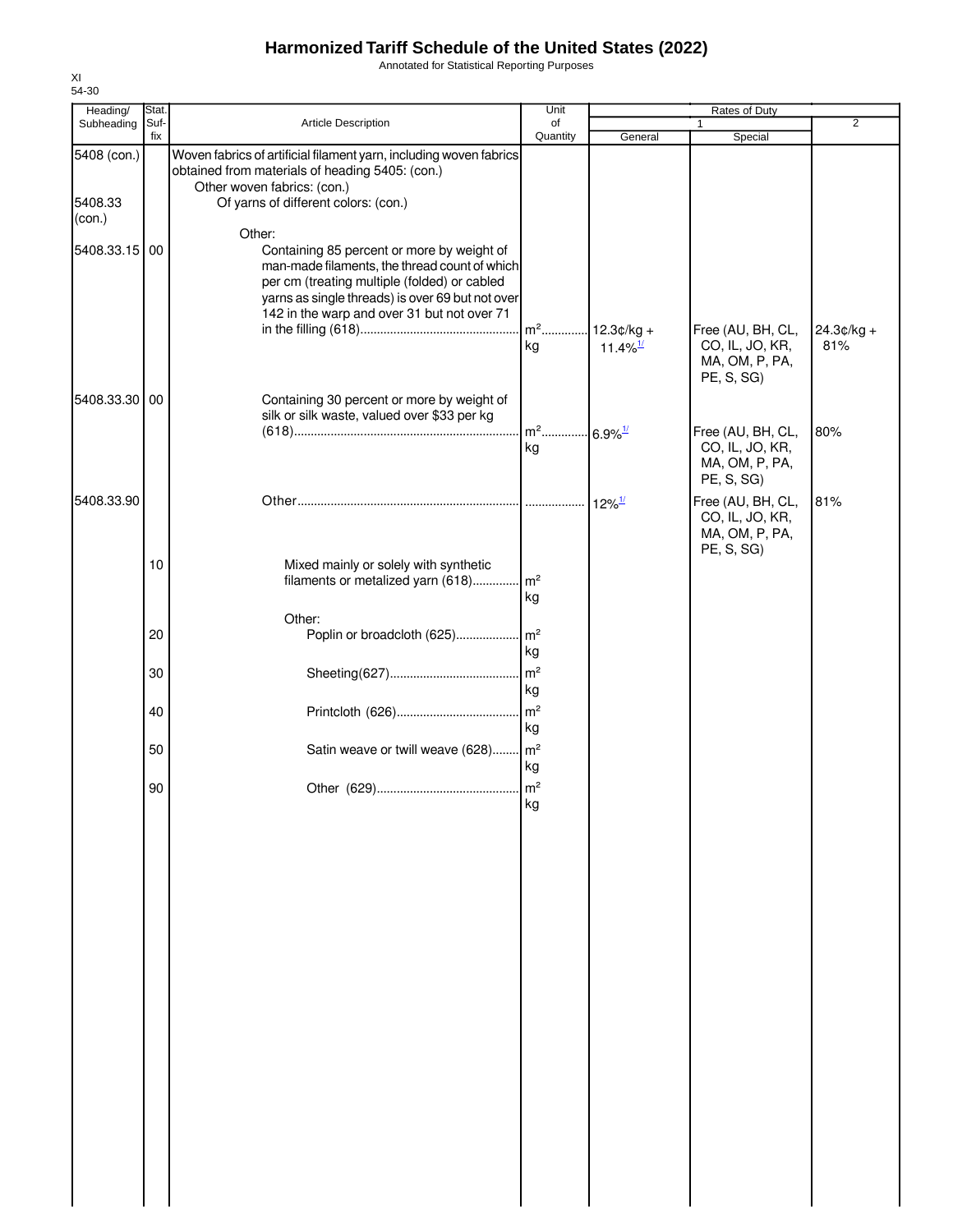Annotated for Statistical Reporting Purposes

| Heading/      | Stat. |                                                                                                     | Unit                                    |                      | Rates of Duty                                   |                     |
|---------------|-------|-----------------------------------------------------------------------------------------------------|-----------------------------------------|----------------------|-------------------------------------------------|---------------------|
| Subheading    | Suf-  | Article Description                                                                                 | of                                      |                      |                                                 | $\overline{2}$      |
| 5408 (con.)   | fix   | Woven fabrics of artificial filament yarn, including woven fabrics                                  | Quantity                                | General              | Special                                         |                     |
|               |       | obtained from materials of heading 5405: (con.)<br>Other woven fabrics: (con.)                      |                                         |                      |                                                 |                     |
| 5408.34       |       | Printed:                                                                                            |                                         |                      |                                                 |                     |
| 5408.34.05    |       | Mixed mainly or solely with wool or fine animal hair:<br>Containing 36 percent or more by weight of |                                         |                      |                                                 |                     |
|               |       |                                                                                                     |                                         |                      |                                                 | 48.5¢/kg +<br>68.5% |
|               | 10    |                                                                                                     | m <sup>2</sup>                          |                      |                                                 |                     |
|               |       |                                                                                                     | kg                                      |                      |                                                 |                     |
|               | 20    |                                                                                                     | kg                                      |                      |                                                 |                     |
| 5408.34.10 00 |       |                                                                                                     | $m2$                                    | $12\%$ <sup>1/</sup> | Free (AU, BH, CL,                               | 80.5%               |
|               |       |                                                                                                     | kg                                      |                      | CO, IL, JO, KR,<br>MA, OM, P, PA,               |                     |
|               |       | Other:                                                                                              |                                         |                      | PE, S, SG)                                      |                     |
| 5408.34.30 00 |       | Containing 30 percent or more by weight of                                                          |                                         |                      |                                                 |                     |
|               |       | silk or silk waste, valued over \$33 per kg                                                         |                                         |                      |                                                 |                     |
|               |       |                                                                                                     | m <sup>2</sup> Free <sup>1/</sup><br>kg |                      |                                                 | 80%                 |
| 5408.34.90    |       |                                                                                                     |                                         | $12\%$ <sup>1/</sup> | Free (AU, BH, CL,                               | 81%                 |
|               |       |                                                                                                     |                                         |                      | CO, IL, JO, KR,<br>MA, OM, P, PA,<br>PE, S, SG) |                     |
|               | 10    | Mixed mainly or solely with synthetic                                                               |                                         |                      |                                                 |                     |
|               |       |                                                                                                     | $\rm{m}^2$                              |                      |                                                 |                     |
|               |       |                                                                                                     | kg                                      |                      |                                                 |                     |
|               | 20    | Other:<br>Poplin or broadcloth (625)                                                                | m <sup>2</sup>                          |                      |                                                 |                     |
|               |       |                                                                                                     | kg                                      |                      |                                                 |                     |
|               | 30    |                                                                                                     | m <sup>2</sup>                          |                      |                                                 |                     |
|               |       |                                                                                                     | kg                                      |                      |                                                 |                     |
|               | 40    |                                                                                                     |                                         |                      |                                                 |                     |
|               |       |                                                                                                     | kg                                      |                      |                                                 |                     |
|               | 50    | Satin weave or twill weave (628)                                                                    | m <sup>2</sup><br>kg                    |                      |                                                 |                     |
|               |       | Other:                                                                                              |                                         |                      |                                                 |                     |
|               | 85    | Discharge printed (629)                                                                             | m <sup>2</sup>                          |                      |                                                 |                     |
|               |       |                                                                                                     | kg                                      |                      |                                                 |                     |
|               | 95    |                                                                                                     | m <sup>2</sup>                          |                      |                                                 |                     |
|               |       |                                                                                                     | kg                                      |                      |                                                 |                     |
|               |       |                                                                                                     |                                         |                      |                                                 |                     |
|               |       |                                                                                                     |                                         |                      |                                                 |                     |
|               |       |                                                                                                     |                                         |                      |                                                 |                     |
|               |       |                                                                                                     |                                         |                      |                                                 |                     |
|               |       |                                                                                                     |                                         |                      |                                                 |                     |
|               |       |                                                                                                     |                                         |                      |                                                 |                     |
|               |       |                                                                                                     |                                         |                      |                                                 |                     |
|               |       |                                                                                                     |                                         |                      |                                                 |                     |
|               |       |                                                                                                     |                                         |                      |                                                 |                     |
|               |       |                                                                                                     |                                         |                      |                                                 |                     |
|               |       |                                                                                                     |                                         |                      |                                                 |                     |
|               |       |                                                                                                     |                                         |                      |                                                 |                     |
|               |       |                                                                                                     |                                         |                      |                                                 |                     |
|               |       |                                                                                                     |                                         |                      |                                                 |                     |
|               |       |                                                                                                     |                                         |                      |                                                 |                     |
|               |       |                                                                                                     |                                         |                      |                                                 |                     |